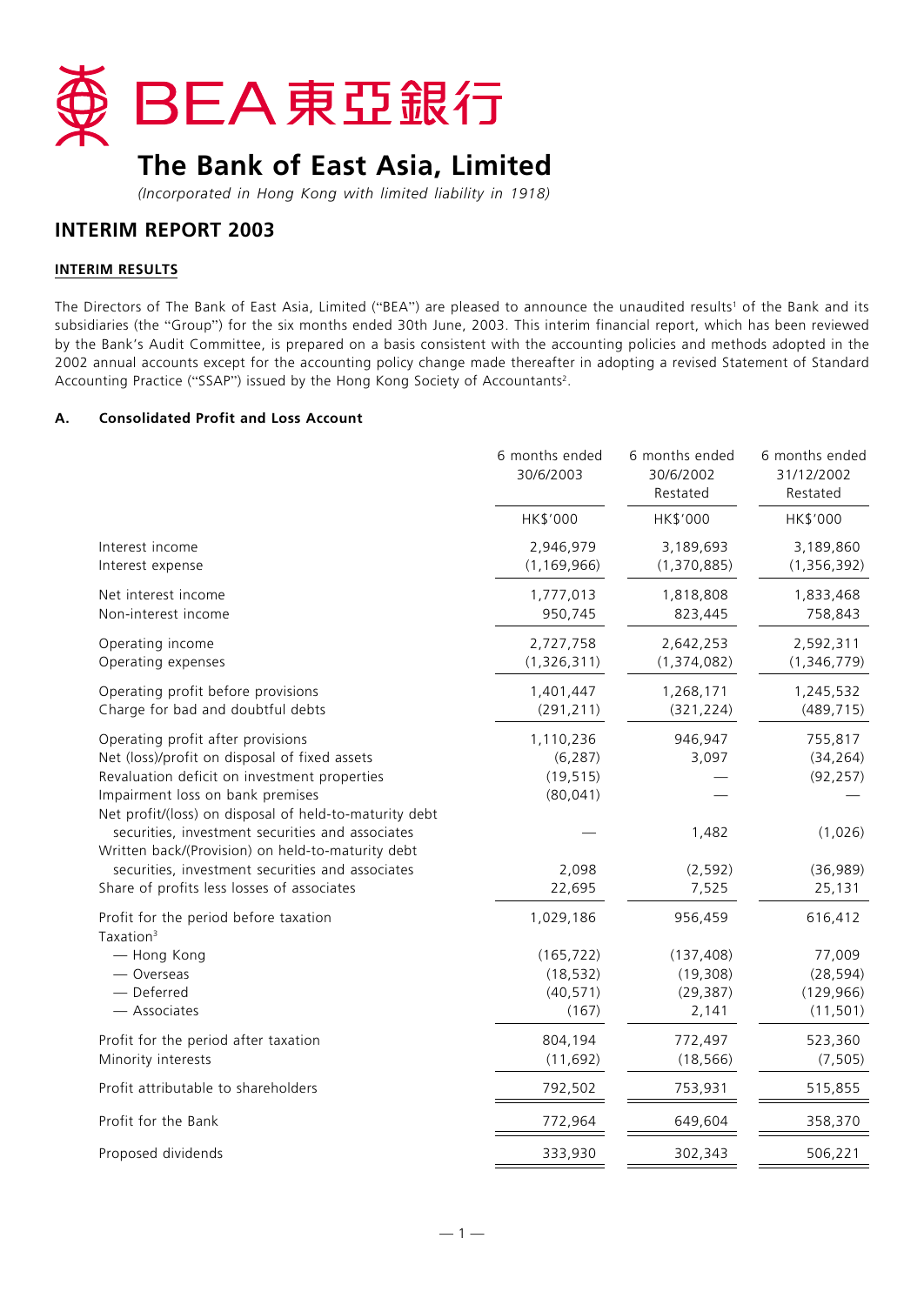|    |                                                                                                                                   | 6 months ended<br>30/6/2003                  | 6 months ended<br>30/6/2002<br>Restated      | 6 months ended<br>31/12/2002<br>Restated     |
|----|-----------------------------------------------------------------------------------------------------------------------------------|----------------------------------------------|----------------------------------------------|----------------------------------------------|
|    | Per share<br>$-$ basic earnings <sup>4</sup><br>$-$ diluted earnings <sup>4</sup><br>$-$ cash earnings <sup>4</sup><br>- dividend | HK\$0.55<br>HK\$0.55<br>HK\$0.59<br>HK\$0.23 | HK\$0.52<br>HK\$0.52<br>HK\$0.57<br>HK\$0.21 | HK\$0.36<br>HK\$0.36<br>HK\$0.41<br>HK\$0.35 |
| Β. | <b>Consolidated Balance Sheet</b>                                                                                                 |                                              |                                              |                                              |
|    |                                                                                                                                   | 30/6/2003                                    | 30/6/2002<br>Restated                        | 31/12/2002<br>Restated                       |
|    |                                                                                                                                   | HK\$'000                                     | HK\$'000                                     | HK\$'000                                     |
|    | ASSETS                                                                                                                            |                                              |                                              |                                              |
|    | Cash and short-term funds<br>Placements with banks and other financial institutions                                               | 36,616,791                                   | 36, 117, 022                                 | 34,937,640                                   |
|    | maturing between one and twelve months                                                                                            | 17,779,931                                   | 11,445,285                                   | 11,670,652                                   |
|    | Trade bills less provisions                                                                                                       | 677,583                                      | 555,903                                      | 671,763                                      |
|    | Certificates of deposit held                                                                                                      | 3,036,466                                    | 2,349,716                                    | 2,370,751                                    |
|    | Other investments in securities                                                                                                   | 11,338,395                                   | 6,367,691                                    | 13,255,164                                   |
|    | Advances and other accounts less provisions                                                                                       | 108,241,489                                  | 113,055,804                                  | 111,901,237                                  |
|    | Held-to-maturity debt securities<br>Investment securities                                                                         | 4,054,475<br>291,229                         | 2,612,129<br>265,895                         | 3,125,686                                    |
|    | Investments in associates                                                                                                         | 661,516                                      | 614,773                                      | 253,428                                      |
|    | Goodwill                                                                                                                          | 2,347,937                                    | 2,242,135                                    | 639,500<br>2,181,433                         |
|    | Fixed assets                                                                                                                      | 4,277,260                                    | 4,786,954                                    | 4,407,057                                    |
|    | <b>Total Assets</b>                                                                                                               | 189,323,072                                  | 180,413,307                                  | 185,414,311                                  |
|    | <b>LIABILITIES</b>                                                                                                                |                                              |                                              |                                              |
|    | Deposits and balances of banks                                                                                                    |                                              |                                              |                                              |
|    | and other financial institutions                                                                                                  | 7,192,423                                    | 6,141,593                                    | 5,754,837                                    |
|    | Deposits from customers                                                                                                           | 147, 145, 610                                | 137,780,248                                  | 141,661,889                                  |
|    | - Demand deposits and current accounts                                                                                            | 8,258,225                                    | 7,253,611                                    | 7,044,517                                    |
|    | - Saving deposits                                                                                                                 | 31,808,299                                   | 25,966,657                                   | 27,769,116                                   |
|    | - Time, call and notice deposits                                                                                                  | 107,079,086                                  | 104,559,980                                  | 106,848,256                                  |
|    | Certificates of deposit issued                                                                                                    | 6,411,922                                    | 9,061,744                                    | 10,157,757                                   |
|    | Convertible bonds issued                                                                                                          | 119,621                                      | 316,992                                      | 119,637                                      |
|    | Tax and deferred tax liabilities                                                                                                  | 870,723                                      | 800,818                                      | 833,893                                      |
|    | Other accounts and provisions                                                                                                     | 4,210,852                                    | 3,412,229                                    | 3,778,844                                    |
|    | <b>Total Liabilities</b>                                                                                                          | 165,951,151                                  | 157,513,624                                  | 162,306,857                                  |
|    | CAPITAL RESOURCES                                                                                                                 |                                              |                                              |                                              |
|    | Loan capital                                                                                                                      | 4,277,803                                    | 4,274,617                                    | 4,276,227                                    |
|    | Minority interests                                                                                                                | (76, 759)                                    | 35,094                                       | 44,708                                       |
|    | Share capital                                                                                                                     | 3,629,676                                    | 3,599,326                                    | 3,615,863                                    |
|    | Reserves                                                                                                                          | 15,541,201                                   | 14,990,646                                   | 15,170,656                                   |
|    | Shareholders' Funds                                                                                                               | 19,170,877                                   | 18,589,972                                   | 18,786,519                                   |
|    | <b>Total Capital Resources</b>                                                                                                    | 23,371,921                                   | 22,899,683                                   | 23, 107, 454                                 |
|    | Total Capital Resources and Liabilities                                                                                           | 189,323,072                                  | 180,413,307                                  | 185,414,311                                  |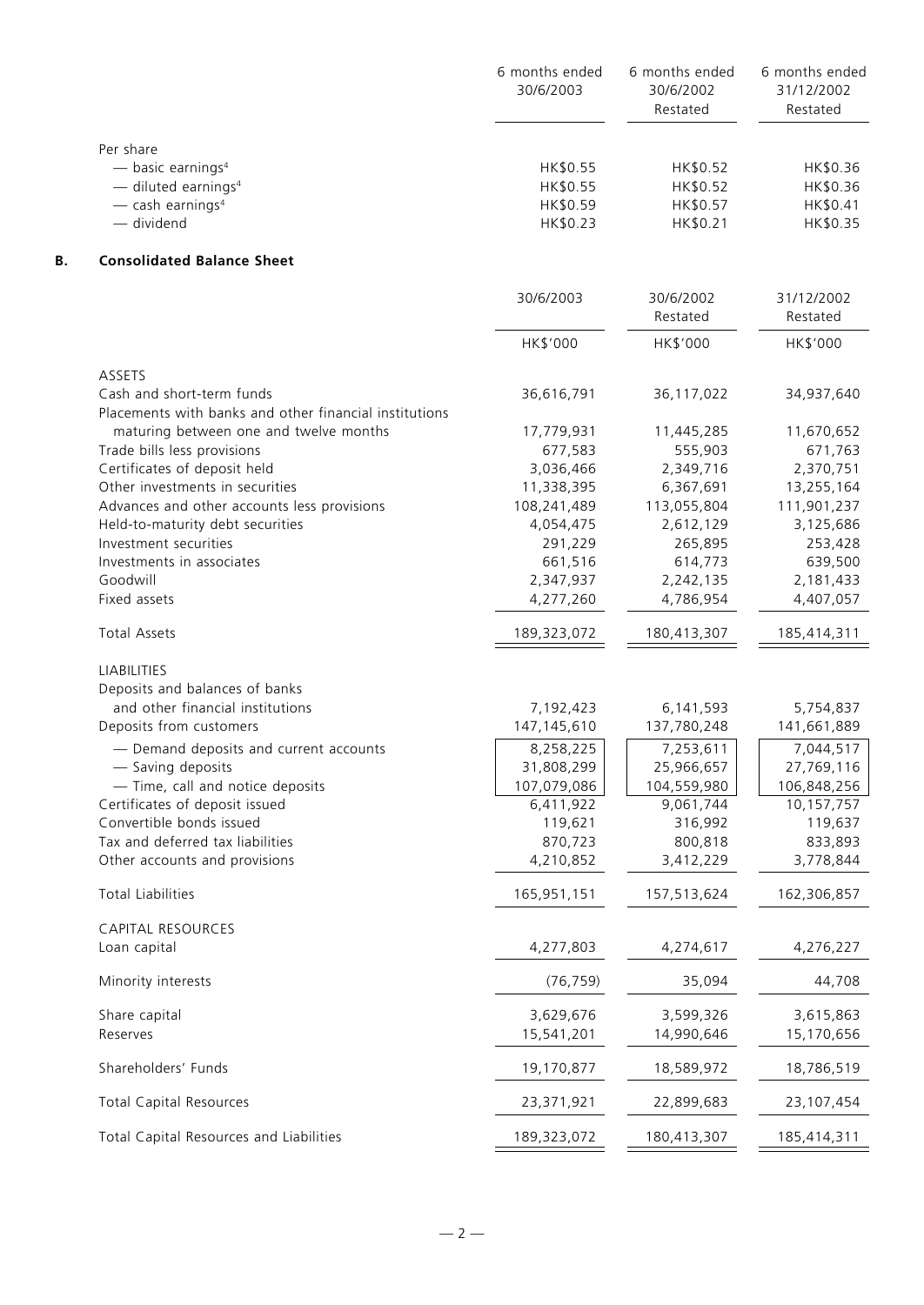|    |                                                                                      | 6 months ended<br>30/6/2003 | 6 months ended<br>30/6/2002<br>Restated |
|----|--------------------------------------------------------------------------------------|-----------------------------|-----------------------------------------|
|    |                                                                                      | HK\$'000                    | HK\$'000                                |
|    | Balance as at 1st January                                                            |                             |                                         |
|    | - As previously reported<br>- Arising from adoption of SSAP 12                       | 18,875,039                  | 18,247,501                              |
|    | - Amortisation of restated goodwill                                                  | (51, 449)                   | (44, 174)                               |
|    | - Recognition of net deferred tax liabilities                                        | (37, 071)                   | (32, 346)                               |
|    | - As restated                                                                        | 18,786,519                  | 18,170,981                              |
|    | Recognition of net deferred tax liabilities                                          | (15, 575)                   |                                         |
|    | Release of net deferred tax liabilities                                              |                             | 2,149                                   |
|    | Net profit for the period                                                            | 792,502                     |                                         |
|    | - As previously reported<br>- Arising from adoption of SSAP 12                       |                             | 786,597                                 |
|    | - Amortisation of restated goodwill<br>- Recognition of net deferred tax liabilities |                             | (3,637)<br>(29, 029)                    |
|    | - As restated                                                                        |                             | 753,931                                 |
|    | Issue of share capital                                                               | 76,785                      | 95,086                                  |
|    | Capital fee                                                                          |                             | (10)                                    |
|    | Dividends                                                                            | (506, 232)                  | (473, 198)                              |
|    | Exchange and other adjustments                                                       | 36,878                      | 41,033                                  |
|    | Balance as at 30th June                                                              | 19,170,877                  | 18,589,972                              |
| D. | <b>Consolidated Cash Flow Statement</b>                                              |                             |                                         |
|    |                                                                                      | 6 months ended<br>30/6/2003 | 6 months ended<br>30/6/2002             |
|    |                                                                                      | HK\$'000                    | HK\$'000                                |
|    | OPERATING ACTIVITIES                                                                 |                             |                                         |
|    | Cash generated from/(used in) operations                                             | 6,173,072                   | (2,964,074)                             |
|    | Hong Kong profits tax paid                                                           | (5, 217)                    | (10, 480)                               |
|    | Overseas profits tax paid                                                            | (24, 413)                   | (13,661)                                |
|    | Interest paid on loan capital, certificates of deposit and bonds issued              | (250, 539)                  | (340, 113)                              |

NET CASH GENERATED FROM/(USED IN) OPERATING ACTIVITIES 1998 1998 1998 1998 (3,328,328)

| <b>INVESTING ACTIVITIES</b>               |            |            |
|-------------------------------------------|------------|------------|
| Dividends received from associates        | 17.288     | 29,227     |
| Dividends received from equity securities | 17.009     | 11,868     |
| Purchase of equity securities             | (67, 996)  | (1,918)    |
| Proceeds from sale of equity securities   | 11.374     | 1,006      |
| Purchase of fixed assets                  | (108, 048) | (82, 184)  |
| Proceeds from disposal of fixed assets    | 44,115     | 17,611     |
| Proceeds from disposal of associates      |            | 130        |
| Purchase of subsidiary                    | (365,648)  | (319, 823) |
| NET CASH USED IN INVESTING ACTIVITIES     | (451,906)  | (344,083)  |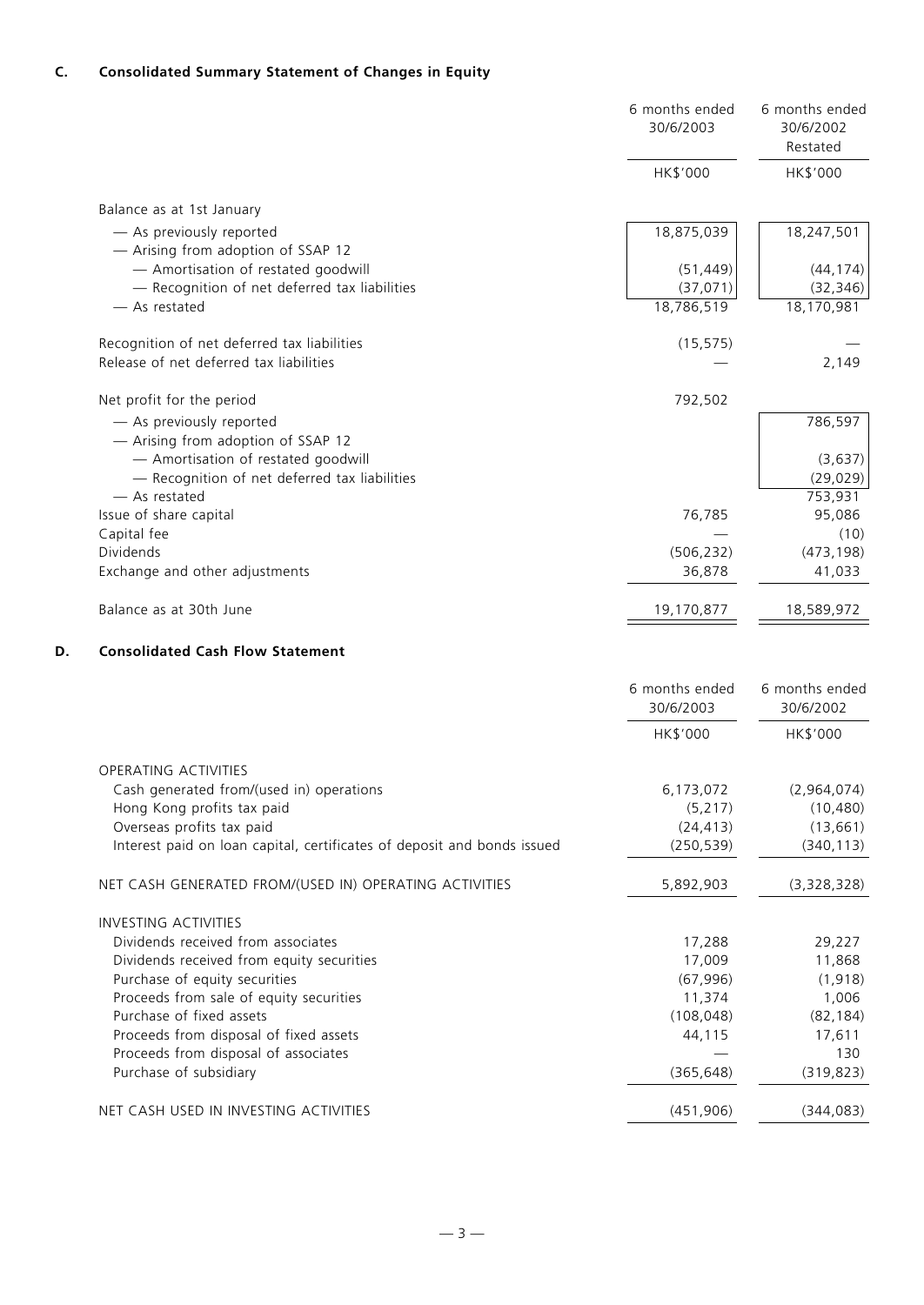|                                                             | 6 months ended<br>30/6/2003 | 6 months ended<br>30/6/2002 |  |
|-------------------------------------------------------------|-----------------------------|-----------------------------|--|
|                                                             | HK\$'000                    | HK\$'000                    |  |
| <b>FINANCING ACTIVITIES</b>                                 |                             |                             |  |
| Ordinary dividends paid                                     | (434,990)                   | (390, 079)                  |  |
| Issue of ordinary share capital                             | 5,543                       | 11,957                      |  |
| Issue of certificates of deposit                            | 2,670,441                   | 7,961,693                   |  |
| Redemption of certificates of deposit and convertible bonds | (6,371,760)                 | (7,487,596)                 |  |
| NET CASH (USED IN)/GENERATED FROM FINANCING ACTIVITIES      | (4, 130, 766)               | 95,975                      |  |
| NET INCREASE/(DECREASE) IN CASH AND CASH EQUIVALENTS        | 1,310,231                   | (3, 576, 436)               |  |
| CASH AND CASH EQUIVALENTS AT 1ST JANUARY                    | 36,325,022                  | 42,841,676                  |  |
| CASH AND CASH EQUIVALENTS AT 30TH JUNE                      | 37,635,253                  | 39,265,240                  |  |

#### *Notes:*

- (1) The financial information set out in this interim report does not constitute the Group's statutory accounts for the year ended 31st December, 2002 but is derived from those accounts, nor for the period ended 30th June, 2003. The statutory accounts for the year ended 31st December, 2002 are available from the Bank's registered office. The auditors have expressed an unqualified opinion on those accounts in their report dated 11th February, 2003.
- (2) (a) In prior years, deferred tax liabilities were provided using the liability method in respect of the taxation effect arising from all material timing differences between the accounting and tax treatment of income and expenditure, which were expected with reasonable probability to crystallise in the foreseeable future. Deferred tax assets were not recognised unless their realisation was assured beyond reasonable doubt. With effect from 1st January, 2003, in order to comply with SSAP 12 (revised) issued by the Hong Kong Society of Accountants, the Group adopted a new policy for deferred tax.
	- (b) As a result of the adoption of the revised SSAP 12, the opening balance of retained earnings brought forward as at 1st January, 2002 and 2003 have been increased by HK\$98,620,000 and HK\$80,523,000 respectively. This change has resulted in an increase in deferred tax assets and deferred tax liabilities at 31st December, 2002 by HK\$77,029,000 and HK\$259,600,000 respectively. The profit and amount charged to equity for the year ended 31st December, 2002 have been reduced by HK\$18,592,000 and HK\$69,928,000 respectively.
- (3) (a) The provision for Hong Kong profits tax is calculated at 17.5% (2002: 16%) of the estimated assessable profits for the six months ended 30th June, 2003. Taxation for branches and subsidiaries outside Hong Kong is similarly charged at the appropriate current rates of taxation ruling in the countries in which they operate.
	- (b) Deferred taxation is calculated in full on temporary differences under the liability method using the appropriate current rates of taxation ruling in countries in which they operate.
- (4) (a) The calculation of basic earnings per share is based on earnings of HK\$792,502,000 (six months ended 30th June, 2002 restated: HK\$753,931,000) and on the weighted average of 1,448,907,082 (six months ended 30th June, 2002: 1,436,817,178) ordinary shares outstanding during the six months ended 30th June, 2003.
	- (b) The calculation of diluted earnings per share is based on earnings of HK\$793,473,000 (six months ended 30th June, 2002 restated: HK\$756,567,000) and on 1,454,161,148 (six months ended 30th June, 2002: 1,450,294,299) ordinary shares, being weighted average number of ordinary shares outstanding during the six months ended 30th June, 2003, adjusted for the effects of all dilutive potential shares.
	- (c) The calculation of cash earnings per share is based on earnings of HK\$860,837,000 (six months ended 30th June, 2002 restated: HK\$816,390,000) adjusted for goodwill amortised of HK\$68,335,000 (six months ended 30th June, 2002 restated: HK\$62,459,000) and on the weighted average of 1,448,907,082 (six months ended 30th June, 2002: 1,436,817,178) ordinary shares outstanding during the six months ended 30th June, 2003. This supplementary information is considered a useful additional indication of performance.
- (5) Comparative figures for 2002 are restated to conform with the current year's presentation. The restatements for the consolidated profit and loss account, consolidated balance sheet, capital adequacy ratio and capital base are due to the accounting policy change made in 2003 following the revision of SSAP 12.
- (6) The cash rebates for mortgage loans, which were previously classified under operating expenses, were netted off against interest income from 2003. Prior period figures are restated to conform with the current year's presentation.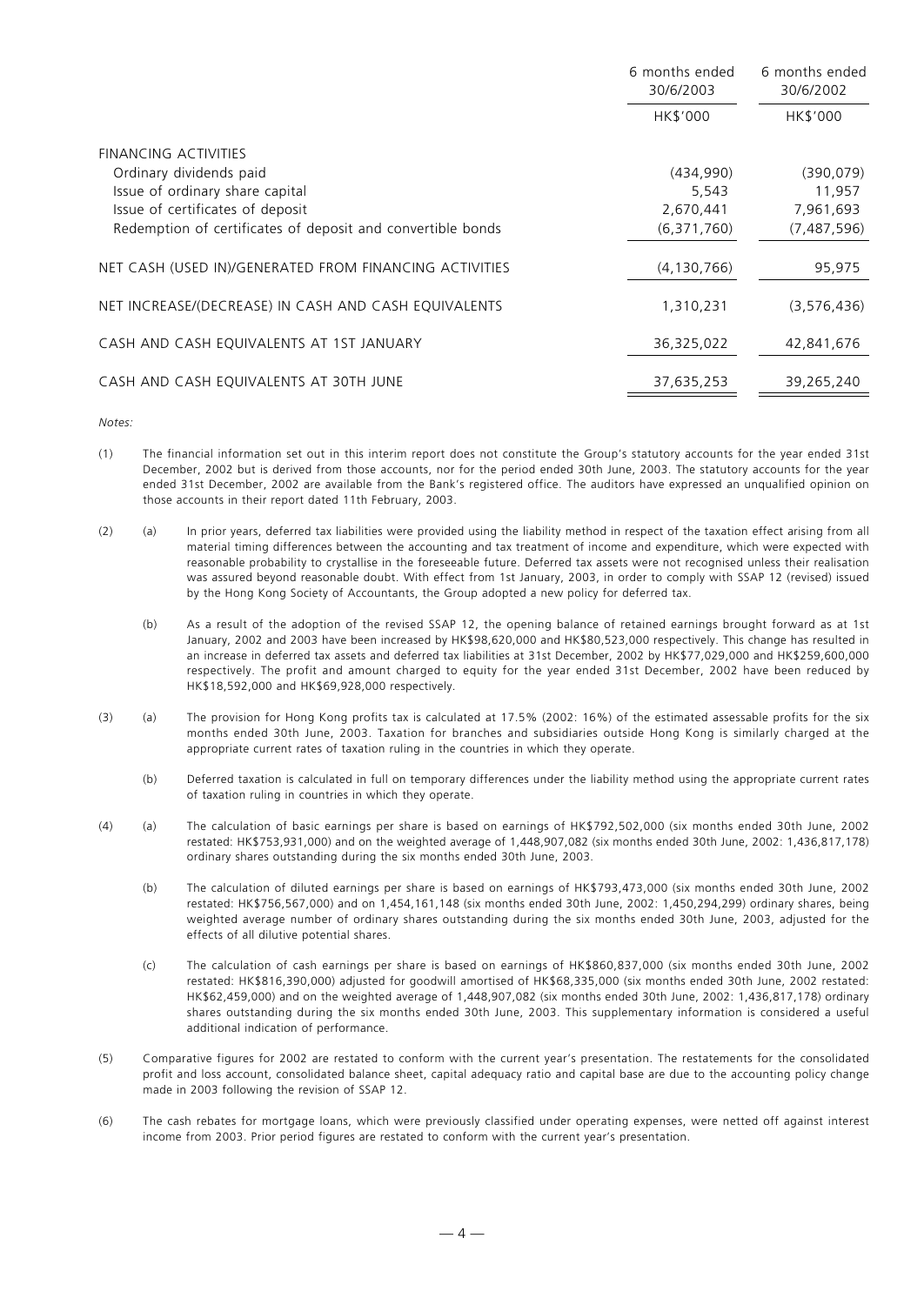# **E. Fees and Commission Income**

Included in non-interest income is net fees and commission income with separate disclosure of gross income and expenses as follows:

|                                      | 6 months ended | 6 months ended | 6 months ended |  |
|--------------------------------------|----------------|----------------|----------------|--|
|                                      | 30/6/2003      | 30/6/2002      | 31/12/2002     |  |
|                                      | HK\$'000       | HK\$'000       | HK\$'000       |  |
| Fees and commission income           | 580,473        | 581,698        | 551,597        |  |
| Less: Fees and commission expenses   | (2,759)        | (2,349)        | (3,079)        |  |
| Total net fees and commission income | 577,714        | 579,349        | 548,518        |  |

# **F. Operating Expenses**

|                                                         | 6 months ended<br>30/6/2003 | 6 months ended<br>30/6/2002 | 6 months ended<br>31/12/2002 |
|---------------------------------------------------------|-----------------------------|-----------------------------|------------------------------|
|                                                         | HK\$'000                    | HK\$'000                    | HK\$'000                     |
| Pension contributions<br>Salary and other staff costs   | 47,009<br>618,649           | 43,372<br>615,635           | 45,159<br>587,129            |
|                                                         |                             |                             |                              |
| Total staff costs                                       | 665,658                     | 659,007                     | 632,288                      |
| Premises and equipment expenses excluding depreciation: |                             |                             |                              |
| - Rental of premises                                    | 72,639                      | 71,539                      | 70,978                       |
| - Maintenance, repairs and others                       | 87,936                      | 111,854                     | 93,435                       |
| Total premises and equipment expenses                   |                             |                             |                              |
| excluding depreciation                                  | 160,575                     | 183,393                     | 164,413                      |
| Depreciation on fixed assets                            | 112,307                     | 113,059                     | 113,164                      |
| Amortisation of goodwill                                | 68,335                      | 62,459                      | 62,552                       |
| Impairment of goodwill                                  |                             |                             | 13,350                       |
| Other operating expenses                                |                             |                             |                              |
| - Rebates                                               | 28,409                      | 32,799                      | 27,855                       |
| - Card related expenses                                 | 65,490                      | 71,426                      | 75,948                       |
| - Communications, stationery and printing               | 67,586                      | 71,255                      | 73,464                       |
| - Advertisement, business promotions and business trips | 42,341                      | 43,599                      | 64,909                       |
| - Legal and professional fee                            | 37,550                      | 41,866                      | 39,529                       |
| - Stamp duty and PRC* business taxes                    | 12,438                      | 15,902                      | 14,723                       |
| - Administration expenses of secretarial business       | 2,895                       | 13,630                      | 14,209                       |
| - Debt securities issue expenses                        | 6,146                       | 9,827                       | 6,452                        |
| - Brokerage and search fees                             | 6,741                       | 7,228                       | 7,239                        |
| - Donation                                              | 1,347                       | 1,467                       | 541                          |
| - Others                                                | 48,493                      | 47,165                      | 36,143                       |
| Total other operating expenses                          | 319,436                     | 356,164                     | 361,012                      |
| Total operating expenses                                | 1,326,311                   | 1,374,082                   | 1,346,779                    |

\* PRC denotes the People's Republic of China.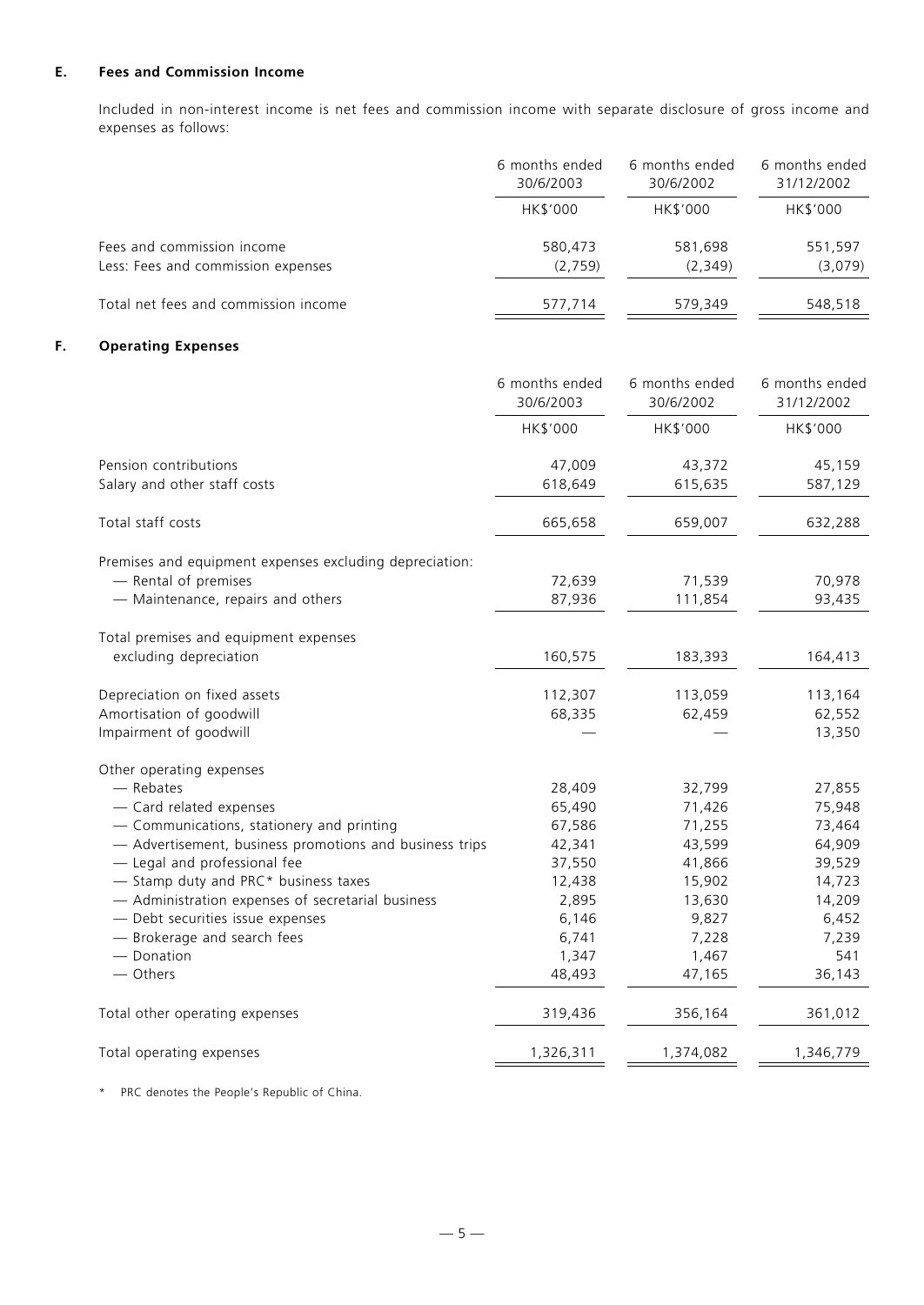# **G. Advances and Other Assets**

# 1. *Advances and Other Accounts less Provisions*

|                                                                             | 30/6/2003                | 30/6/2002<br>Restated  | 31/12/2002<br>Restated   |  |
|-----------------------------------------------------------------------------|--------------------------|------------------------|--------------------------|--|
|                                                                             | HK\$'000                 | <b>HK\$'000</b>        | HK\$'000                 |  |
| Advances to customers<br>Advances to banks and other financial institutions | 104,942,980<br>1,189,877 | 111,300,894<br>870,498 | 108,408,574<br>1,088,562 |  |
| Accrued interest and other accounts                                         | 3,777,880                | 2,840,808              | 4,164,071                |  |
|                                                                             | 109,910,737              | 115,012,200            | 113,661,207              |  |
| Provisions for bad and doubtful debts<br>Less:                              |                          |                        |                          |  |
| — Specific                                                                  | 407,495                  | 541,730                | 426,713                  |  |
| — General                                                                   | 1,261,753                | 1,414,666              | 1,333,257                |  |
|                                                                             | 108,241,489              | 113,055,804            | 111,901,237              |  |

# 2. *Advances to Customers — by Industry Sectors*

The information concerning advances to customers by industry sectors has been classified according to the usage of the loan and is stated gross of any provisions.

|                                                                                                 | 30/6/2003   | 30/6/2002   | 31/12/2002  |  |
|-------------------------------------------------------------------------------------------------|-------------|-------------|-------------|--|
|                                                                                                 | HK\$'000    | HK\$'000    | HK\$'000    |  |
| Loans for use in Hong Kong                                                                      |             |             |             |  |
| Industrial, commercial and financial                                                            |             |             |             |  |
| - Property development                                                                          | 4,952,113   | 4,811,884   | 4,847,778   |  |
| - Property investment                                                                           | 11,923,707  | 11,694,120  | 11,744,929  |  |
| - Financial concerns                                                                            | 1,908,668   | 2,251,498   | 2,223,813   |  |
| - Stockbrokers                                                                                  | 130,572     | 96,659      | 104,602     |  |
| - Wholesale and retail trade                                                                    | 1,955,738   | 2,115,181   | 2,107,598   |  |
| - Manufacturing                                                                                 | 1,363,476   | 1,393,245   | 1,459,648   |  |
| - Transport and transport equipment                                                             | 4,330,293   | 4,509,199   | 4,511,617   |  |
| - Others                                                                                        | 6,296,263   | 7,825,680   | 6,907,826   |  |
| $-$ Sub-total                                                                                   | 32,860,830  | 34,697,466  | 33,907,811  |  |
| Individuals                                                                                     |             |             |             |  |
| - Loans for the purchase of flats in the Home<br>Ownership Scheme, Private Sector Participation |             |             |             |  |
| Scheme and Tenants Purchase Scheme<br>- Loans for the purchase of other residential             | 2,047,159   | 2,386,447   | 2,207,192   |  |
| properties                                                                                      | 36,716,304  | 43,263,844  | 39,930,918  |  |
| - Credit card advances                                                                          | 1,384,054   | 1,945,047   | 1,692,322   |  |
| — Others                                                                                        | 3,204,082   | 3,686,556   | 3,333,374   |  |
| - Sub-total                                                                                     | 43,351,599  | 51,281,894  | 47,163,806  |  |
| Total loans for use in Hong Kong                                                                | 76,212,429  | 85,979,360  | 81,071,617  |  |
| Trade finance                                                                                   | 3,166,708   | 3,145,345   | 3,272,588   |  |
| Loans for use outside Hong Kong                                                                 | 25,563,843  | 22,176,189  | 24,064,369  |  |
| Total advances to customers                                                                     | 104,942,980 | 111,300,894 | 108,408,574 |  |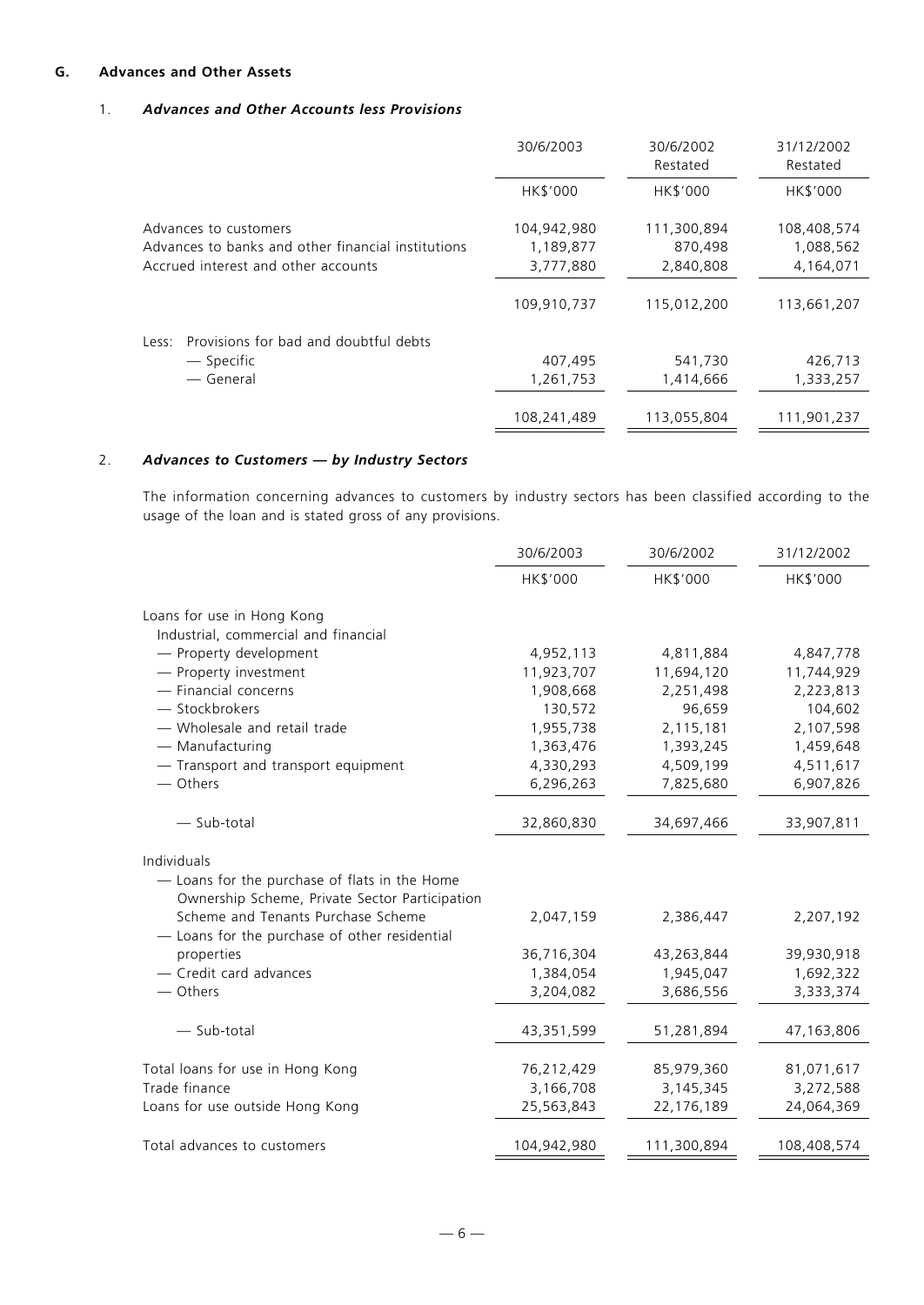# 3. *Advances to Customers — by Geographical Areas*

The information concerning the breakdown of the gross amount of advances to customers by countries or geographical areas is derived according to the location of the counterparties after taking into account any transfer of risk. In general, such transfer of risk takes place if the claims are guaranteed by a party in a country which is different from that of the counterparty or if the claims are on an overseas branch of a bank whose head office is located in another country.

|                                                                  |                                      | 30/6/2003                       |                                              |  |  |
|------------------------------------------------------------------|--------------------------------------|---------------------------------|----------------------------------------------|--|--|
|                                                                  | Total advances<br>to customers       | Non-performing<br>loans         | Advances<br>overdue for over<br>three months |  |  |
|                                                                  | HK\$'000                             | HK\$'000                        | HK\$'000                                     |  |  |
| Hong Kong                                                        | 84,694,817                           | 1,911,321                       | 1,178,335                                    |  |  |
| People's Republic of China                                       | 4,593,239                            | 745,156                         | 748,877                                      |  |  |
| Other Asian Countries                                            | 4,990,938                            | 159,451                         | 176,111                                      |  |  |
| Others                                                           | 10,663,986                           | 66,350                          | 66,886                                       |  |  |
| Total                                                            | 104,942,980                          | 2,882,278                       | 2,170,209                                    |  |  |
|                                                                  |                                      | 30/6/2002                       |                                              |  |  |
|                                                                  | Total advances<br>to customers       | Non-performing<br>loans         | Advances<br>overdue for over<br>three months |  |  |
|                                                                  | HK\$'000                             | HK\$'000                        | HK\$'000                                     |  |  |
| Hong Kong<br>People's Republic of China<br>Other Asian Countries | 93,029,972<br>3,638,106<br>4,366,586 | 2,340,156<br>531,707<br>128,218 | 2,485,244<br>644,173<br>121,248              |  |  |
| Others                                                           | 10,266,230                           | 206,982                         | 1,869                                        |  |  |
| Total                                                            | 111,300,894                          | 3,207,063                       | 3,252,534                                    |  |  |
|                                                                  |                                      | 31/12/2002                      |                                              |  |  |
|                                                                  |                                      |                                 | Advances<br>overdue for over                 |  |  |
|                                                                  | Total advances<br>to customers       | Non-performing<br>loans         | three months                                 |  |  |
|                                                                  | HK\$'000                             | HK\$'000                        | HK\$'000                                     |  |  |
| Hong Kong                                                        | 89,449,624                           | 2,041,748                       | 1,234,390                                    |  |  |
| People's Republic of China                                       | 4,132,169                            | 769,605                         | 859,330                                      |  |  |
| Other Asian Countries                                            | 5,024,629                            | 171,560                         | 145,336                                      |  |  |
| Others                                                           | 9,802,152                            | 125,088                         | 38,807                                       |  |  |
| Total                                                            | 108,408,574                          | 3,108,001                       | 2,277,863                                    |  |  |
|                                                                  |                                      |                                 |                                              |  |  |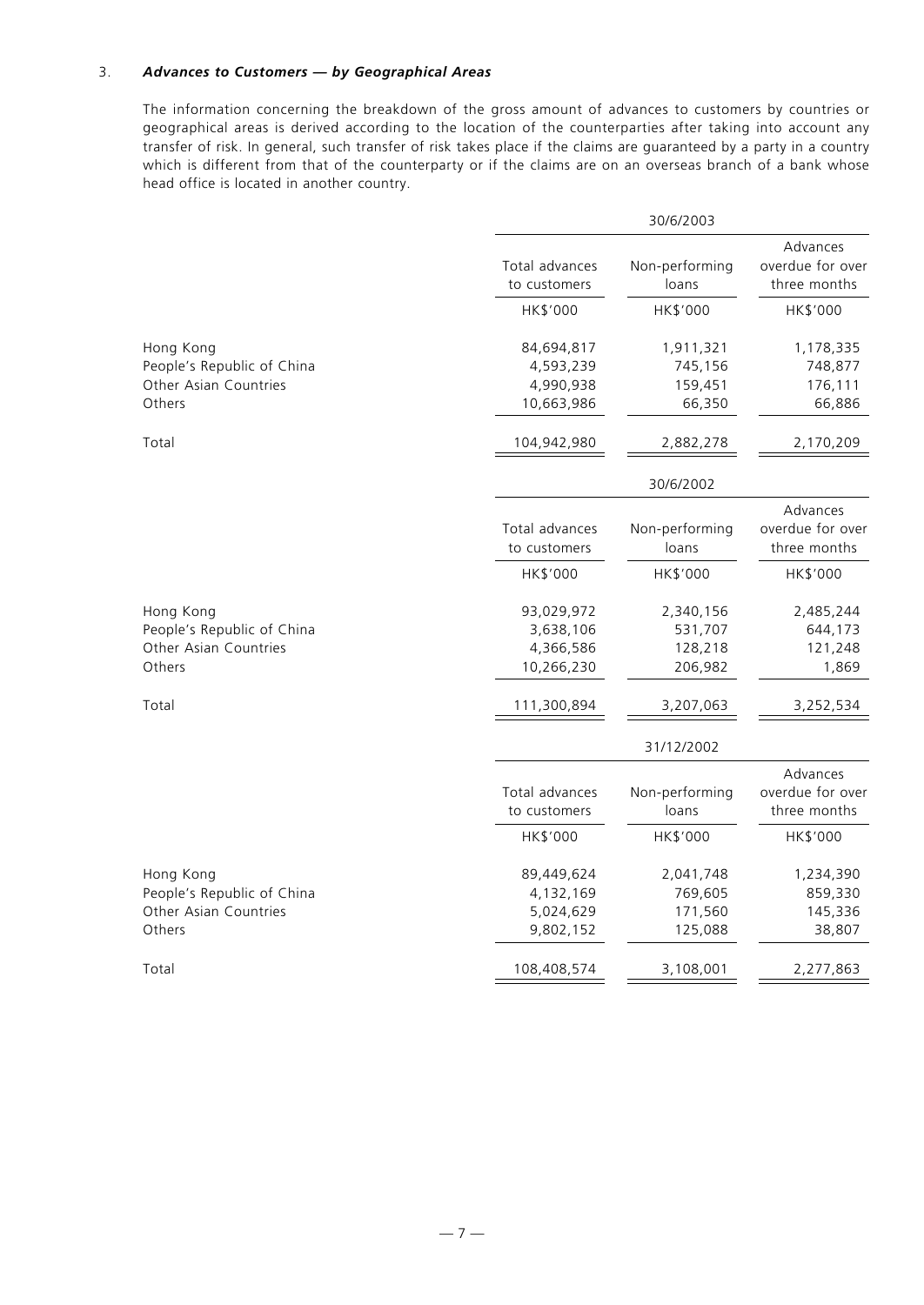# 4. *Cross-border Claims*

The information of cross-border claims discloses exposures to foreign counterparties on which the ultimate risk lies, and is derived according to the location of the counterparties after taking into account any transfer of risk. In general, such transfer of risk takes place if the claims are guaranteed by a party in a country which is different from that of the counterparty or if the claims are on an overseas branch of a bank whose head office is located in another country. Only regions constituting 10% or more of the aggregate cross-border claims are disclosed.

|                                                          | 30/6/2003                                    |                              |           |            |
|----------------------------------------------------------|----------------------------------------------|------------------------------|-----------|------------|
|                                                          | Banks and<br>other financial<br>institutions | Public<br>sector<br>entities | Others    | Total      |
|                                                          | HK\$'000                                     | HK\$'000                     | HK\$'000  | HK\$'000   |
| People's Republic of China<br>Asian countries, excluding | 5,414,255                                    | 529,127                      | 3,753,810 | 9,697,192  |
| People's Republic of China                               | 13,200,385                                   | 976,714                      | 6,089,785 | 20,266,884 |
| North America                                            | 4,986,105                                    | 963,601                      | 4,868,598 | 10,818,304 |
| Western Europe                                           | 32,469,016                                   | 105,683                      | 1,213,058 | 33,787,757 |
|                                                          |                                              | 30/6/2002                    |           |            |
|                                                          | Banks and<br>other financial<br>institutions | Public<br>sector<br>entities | Others    | Total      |
|                                                          |                                              |                              |           |            |
|                                                          | HK\$'000                                     | HK\$'000                     | HK\$'000  | HK\$'000   |
| People's Republic of China<br>Asian countries, excluding | 3,350,950                                    | 445,369                      | 3,339,957 | 7,136,276  |
| People's Republic of China                               | 13,485,849                                   | 1,004,322                    | 5,050,055 | 19,540,226 |
| North America                                            | 4,811,261                                    | 82,129                       | 3,876,815 | 8,770,205  |
| Western Europe                                           | 23,755,103                                   | 10,176                       | 598,242   | 24,363,521 |
|                                                          | 31/12/2002                                   |                              |           |            |
|                                                          | Banks and                                    | Public                       |           |            |
|                                                          | other financial                              | sector                       |           |            |
|                                                          | institutions                                 | entities                     | Others    | Total      |
|                                                          | HK\$'000                                     | HK\$'000                     | HK\$'000  | HK\$'000   |
| People's Republic of China<br>Asian countries, excluding | 6,022,429                                    | 560,217                      | 3,051,859 | 9,634,505  |
| People's Republic of China                               | 10,942,142                                   | 1,107,992                    | 5,933,867 | 17,984,001 |
| North America                                            | 4,375,369                                    | 3,597,083                    | 4,234,618 | 12,207,070 |
| Western Europe                                           | 25,357,970                                   | 167,455                      | 858,420   | 26,383,845 |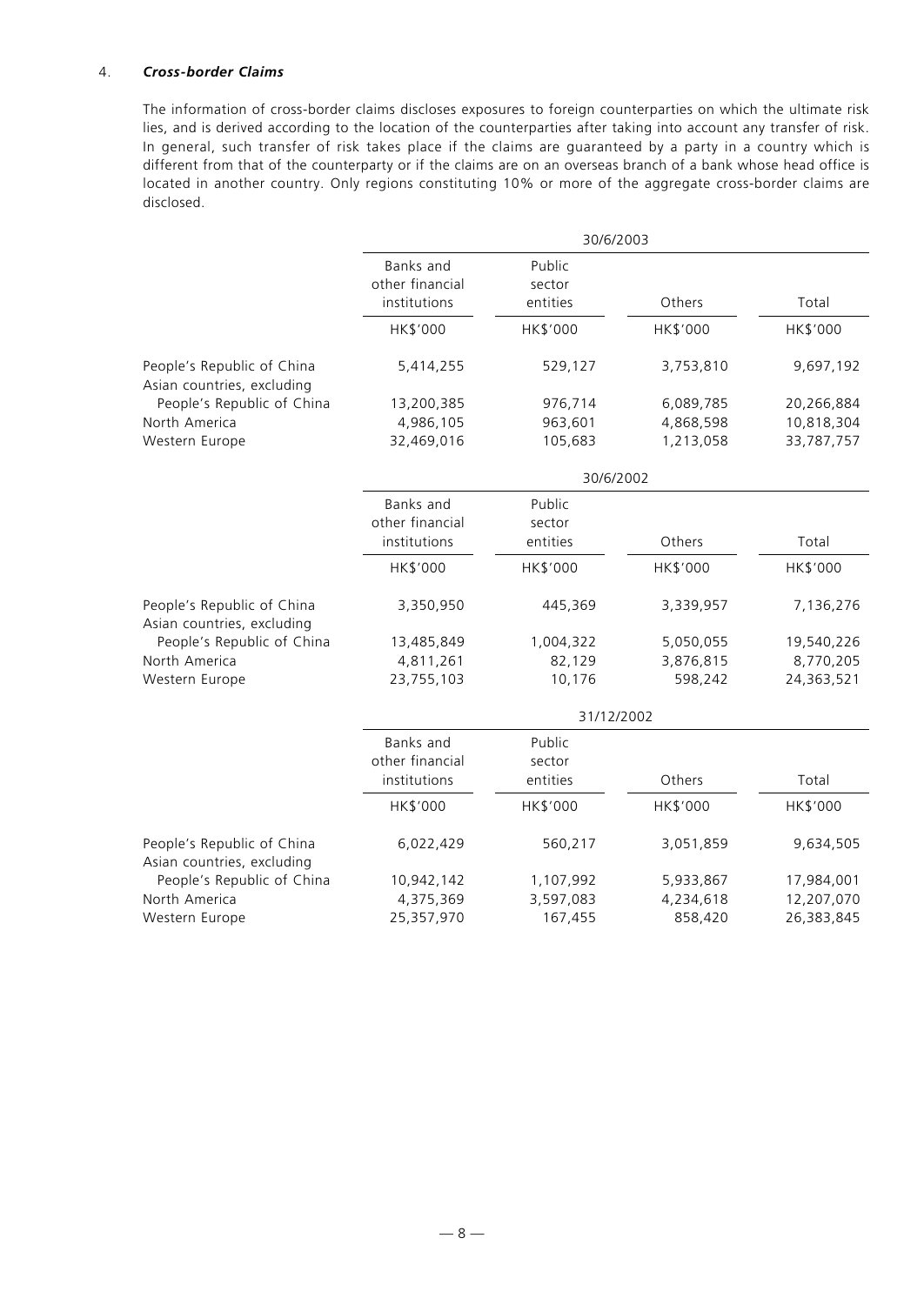## 5. *Overdue, Rescheduled and Repossessed Assets*

# (a) *Overdue and Rescheduled Advances*

|                                                           |           | 30/6/2003                              |                   | 30/6/2002                                                                                                           |               | 31/12/2002                             |  |
|-----------------------------------------------------------|-----------|----------------------------------------|-------------------|---------------------------------------------------------------------------------------------------------------------|---------------|----------------------------------------|--|
|                                                           | HK\$'000  | % of total<br>advances to<br>customers | HK\$'000          | % of total<br>advances to<br>customers                                                                              | HK\$'000      | % of total<br>advances to<br>customers |  |
| Advances to customers<br>overdue for<br>-6 months or less |           |                                        |                   |                                                                                                                     |               |                                        |  |
| but over 3 months<br>$-$ 1 year or less but               | 489,949   | 0.5                                    | 662,286           | 0.6                                                                                                                 | 642,305       | 0.6                                    |  |
| over 6 months                                             | 550,957   | 0.5                                    | 690,284           |                                                                                                                     | 0.6 391,029   | 0.4                                    |  |
| - Over 1 year                                             | 1,129,303 | 1.1                                    | 1,899,964         | 1.7                                                                                                                 | 1,244,529     | 1.1                                    |  |
|                                                           | 2,170,209 | 2.1                                    | 3,252,534         | 2.9                                                                                                                 | 2,277,863     | 2.1                                    |  |
| Rescheduled advances                                      |           |                                        |                   |                                                                                                                     |               |                                        |  |
| to customers                                              | 655,882   |                                        | 0.6 181,766       | 0.2                                                                                                                 | 624,138       | 0.6                                    |  |
| Total overdue and                                         |           |                                        |                   |                                                                                                                     |               |                                        |  |
| rescheduled advances 2,826,091                            |           |                                        | 2.7 3,434,300     |                                                                                                                     | 3.1 2,902,001 | 2.7                                    |  |
| Secured overdue                                           |           |                                        |                   |                                                                                                                     |               |                                        |  |
| advances                                                  | 2,037,119 |                                        | $2.0$ $2,710,028$ | $2.4$ $2,189,786$                                                                                                   |               | 2.0                                    |  |
| Unsecured overdue                                         |           |                                        |                   |                                                                                                                     |               |                                        |  |
| advances                                                  |           |                                        |                   | $\frac{133,090}{ } \underline{\hspace{1.5cm} 0.1 \hspace{1.5cm} 542,506 \hspace{1.5cm} 0.5 \hspace{1.5cm} 88,077 }$ |               | 0.1                                    |  |
| Market value of<br>securities held<br>against the secured |           |                                        |                   |                                                                                                                     |               |                                        |  |
| overdue advances                                          | 3,058,217 |                                        | 4,080,946         |                                                                                                                     | 3,462,986     |                                        |  |

There were no advances to banks and other financial institutions which were overdue for over 3 months as at 30th June, 2003, 30th June, 2002 and 31st December, 2002, nor were there any rescheduled advances to banks and other financial institutions on these three dates.

#### (b) *Non-performing Advances to Customers*

Non-performing advances to customers are advances on which interest is being placed in suspense or on which interest accrual has ceased.

|                     |           | 30/6/2003                              |           | 30/6/2002                              |           | 31/12/2002                             |  |
|---------------------|-----------|----------------------------------------|-----------|----------------------------------------|-----------|----------------------------------------|--|
|                     | HK\$'000  | % of total<br>advances to<br>customers | HK\$'000  | % of total<br>advances to<br>customers | HK\$'000  | % of total<br>advances to<br>customers |  |
| Gross advances to   |           |                                        |           |                                        |           |                                        |  |
| customers           | 2,882,278 | 2.75                                   | 3,207,063 | 2.88                                   | 3,108,001 | 2.87                                   |  |
| Specific provisions | 260,401   |                                        | 416,901   |                                        | 279,713   |                                        |  |
| Suspended interest  | 560,325   |                                        | 598,978   |                                        | 559,576   |                                        |  |

There were no advances to banks and other financial institutions on which interest is being placed in suspense or on which interest accrual has ceased as at 30th June, 2003, 30th June, 2002 and 31st December, 2002, nor were there any specific provisions made for them on these three dates.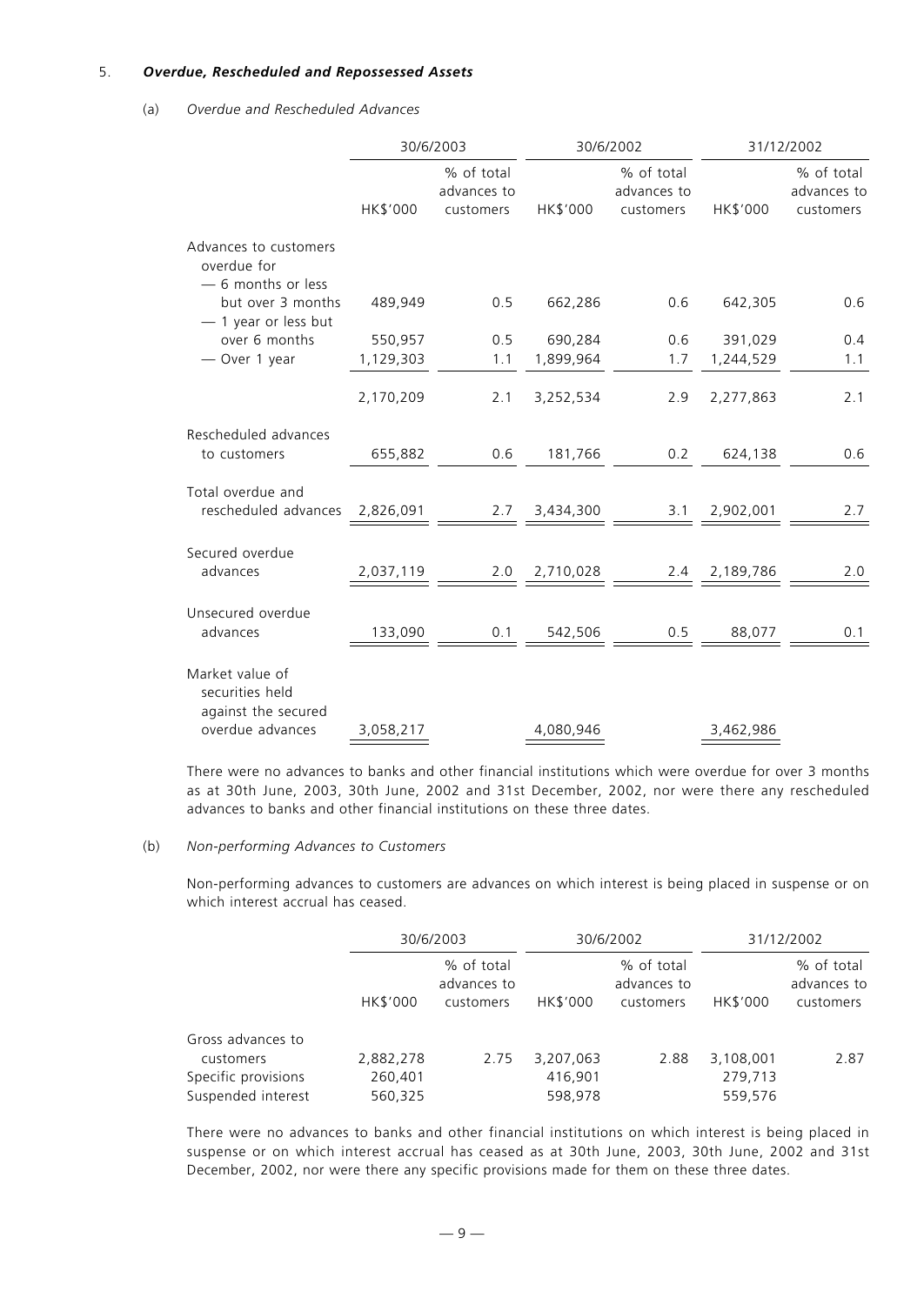# (c) *Reconciliation*

|                                                                                                                   | 30/6/2003       | 30/6/2002  | 31/12/2002 |
|-------------------------------------------------------------------------------------------------------------------|-----------------|------------|------------|
|                                                                                                                   | <b>HK\$'000</b> | HK\$'000   | HK\$'000   |
| Overdue advances (Note 1)                                                                                         | 2,170,209       | 3,252,534  | 2,277,863  |
| Rescheduled advances (Note 2)                                                                                     | 655,882         | 181,766    | 624,138    |
| Total overdue and rescheduled advances                                                                            | 2,826,091       | 3,434,300  | 2,902,001  |
| Less: Overdue advances on which interest                                                                          |                 |            |            |
| is still being accrued                                                                                            | (280, 964)      | (387, 336) | (242, 684) |
| Less: Rescheduled advances on which interest<br>is still being accrued<br>Add: Non-performing loans which are not | (23, 740)       | (83,074)   | (57, 247)  |
| overdue or rescheduled                                                                                            | 360,891         | 243,173    | 505,931    |
| Total non-performing loans                                                                                        | 2,882,278       | 3,207,063  | 3,108,001  |

*Notes:*

- (1) Advances which are overdue for more than three months.
- (2) Rescheduled advances which have been overdue for more than three months under the revised repayment terms are included under overdue advances and not rescheduled advances.

# (d) *Other Overdue and Rescheduled Assets*

| 30/06/2003          |                  |  |  |
|---------------------|------------------|--|--|
| Accrued<br>interest | Other<br>assets* |  |  |
| HK\$'000            | HK\$'000         |  |  |
|                     |                  |  |  |
| 3,112               | 29,701           |  |  |
| 2,594               | 1,165            |  |  |
| 1,342               | 6,999            |  |  |
| 7,048               | 37,865           |  |  |
|                     |                  |  |  |
| 7,048               | 37,865           |  |  |
|                     |                  |  |  |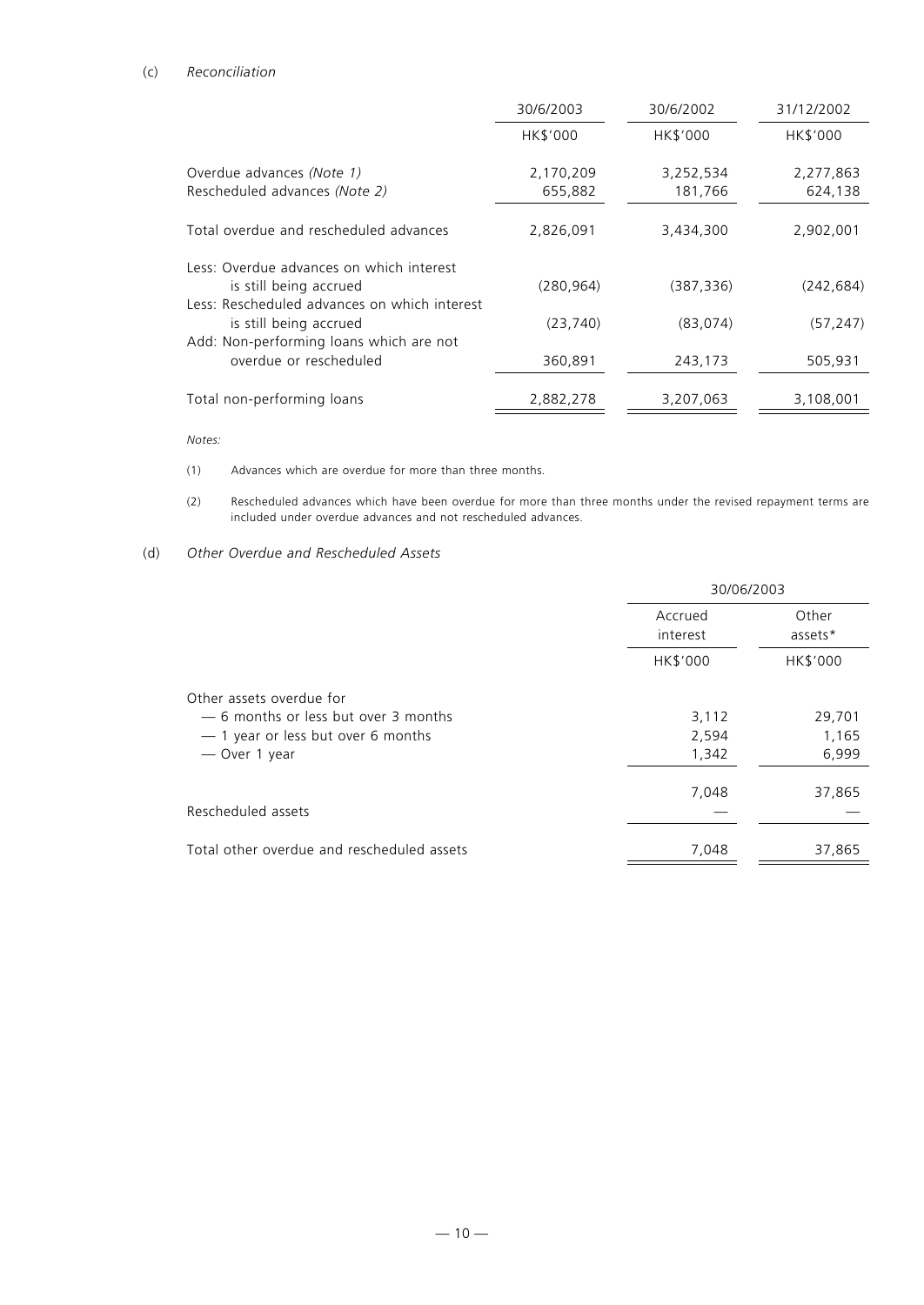|                                                                                                                         | 30/06/2002 |                         |                         |  |  |
|-------------------------------------------------------------------------------------------------------------------------|------------|-------------------------|-------------------------|--|--|
|                                                                                                                         |            | Accrued<br>interest     | Other<br>assets*        |  |  |
|                                                                                                                         |            | HK\$'000                | HK\$'000                |  |  |
| Other assets overdue for<br>- 6 months or less but over 3 months<br>- 1 year or less but over 6 months<br>- Over 1 year |            | 8,523<br>2,362<br>1,978 | 5,068<br>1,772<br>6,449 |  |  |
| Rescheduled assets                                                                                                      |            | 12,863                  | 13,289                  |  |  |
| Total other overdue and rescheduled assets                                                                              |            | 12,863                  | 13,289                  |  |  |
|                                                                                                                         |            | 31/12/2002              |                         |  |  |
|                                                                                                                         |            | Accrued<br>interest     | Other<br>assets*        |  |  |
|                                                                                                                         |            | HK\$'000                | HK\$'000                |  |  |
| Other assets overdue for<br>- 6 months or less but over 3 months<br>- 1 year or less but over 6 months<br>- Over 1 year |            | 4,029<br>1,096<br>1,202 | 1,275<br>9,850<br>6,486 |  |  |
| Rescheduled assets                                                                                                      |            | 6,327                   | 17,611                  |  |  |
| Total other overdue and rescheduled assets                                                                              |            | 6,327                   | 17,611                  |  |  |
| Other assets refer to trade bills and receivables.<br>$^\star$                                                          |            |                         |                         |  |  |
| Repossessed Assets                                                                                                      |            |                         |                         |  |  |
|                                                                                                                         | 30/6/2003  | 30/6/2002               | 31/12/2002              |  |  |
|                                                                                                                         | HK\$'000   | HK\$'000                | HK\$'000                |  |  |

| Repossessed properties   | 226,748 | 481,156 | 390.499 |
|--------------------------|---------|---------|---------|
| Repossessed vehicles     | 6.645   | 6.090   | 4.990   |
| Total repossessed assets | 233,393 | 487.246 | 395.489 |

The amount represents the estimated market value of the repossessed assets as at 30th June, 2003, 30th June, 2002 and 31st December, 2002.

# **H. Segment Reporting**

(e) *Repossessed Assets*

Segment information is presented in respect of the Group's business segments.

Personal banking business includes branch operations, personal Internet banking, consumer finance, property loans and credit card business.

Corporate banking business includes corporate lending and loan syndication, asset based lending, commercial lending, community lending, securities lending, trust services, mandatory provident fund business and corporate Internet banking.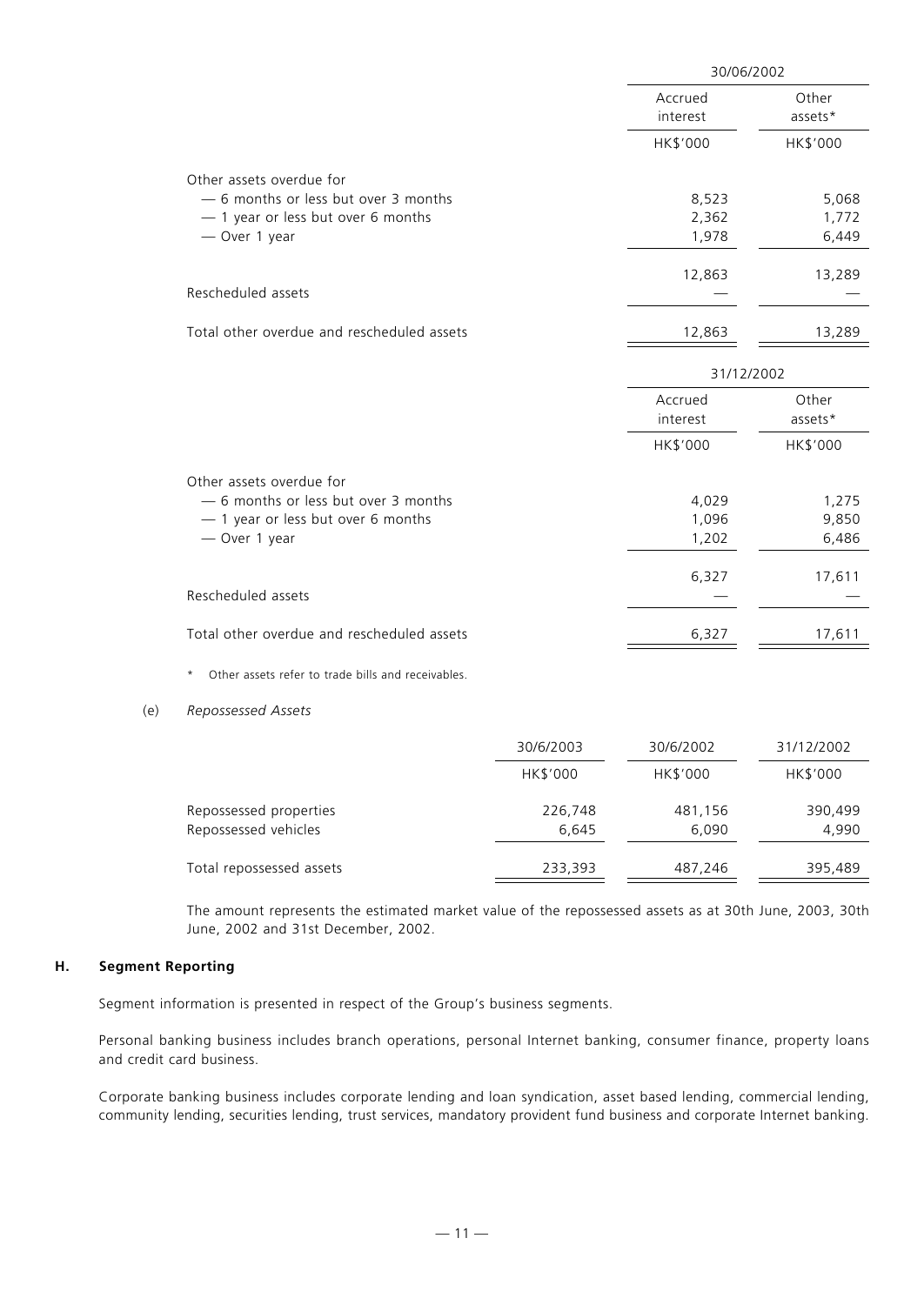Investment banking business includes treasury operations, securities broking and dealing, provision of Internet security trading services, and asset management.

Corporate services include company secretarial services, share registration and business services, and offshore corporate and trust services.

Other businesses include bancassurance, insurance business and property-related business.

Unallocated items mainly comprise the central management unit, bank premises, and any items which cannot be reasonably allocated to specific business segments.

|                                                                                | 6 months ended 30/6/2003 |                      |                       |                       |                                 |                         |                              |                         |
|--------------------------------------------------------------------------------|--------------------------|----------------------|-----------------------|-----------------------|---------------------------------|-------------------------|------------------------------|-------------------------|
|                                                                                | Personal<br>Banking      | Corporate<br>Banking | Investment<br>Banking | Corporate<br>Services | Others                          | Unallocated             | Inter-segment<br>elimination | Consolidated            |
|                                                                                | HK\$'000                 | HK\$'000             | HK\$'000              | HK\$'000              | HK\$'000                        | HK\$'000                | HK\$'000                     | HK\$'000                |
| Net interest income<br>Other operating income                                  | 976,928                  | 557,757              | 274,915               | 21                    | 13,919                          | (46, 527)               |                              | 1,777,013               |
| from external customers<br>Inter-segment income                                | 237,940                  | 125,062              | 308,707               | 181,356               | 61,321                          | 36,359<br>68,055        | (68, 055)                    | 950,745                 |
| Total operating income                                                         | 1,214,868                | 682,819              | 583,622               | 181,377               | 75,240                          | 57,887                  | (68, 055)                    | 2,727,758               |
| Operating profit/(loss)<br>before provisions                                   | 680,684                  | 437,776              | 450,894               | 52,408                | 4,595                           | (224, 910)              |                              | 1,401,447               |
| Charge for bad and<br>doubtful debts                                           | (124, 651)               | (75, 741)            | (69, 667)             | (4,924)               | (5, 515)                        | (10, 713)               |                              | (291, 211)              |
| Operating profit/(loss)<br>after provisions<br>Inter-segment transactions      | 556,033<br>56,380        | 362,035<br>4,746     | 381,227<br>4,091      | 47,484                | (920)                           | (235, 623)<br>(65, 217) |                              | 1,110,236               |
| Contribution from operations<br>Write-back of/(increase in)<br>impairment loss | 612,413                  | 366,781              | 385,318               | 47,484                | (920)                           | (300, 840)              |                              | 1,110,236               |
| for the period<br>Share of profits less losses                                 |                          | (2, 223)             |                       |                       | 5,557                           | 971                     |                              | 4,305                   |
| of associates<br>Other income and expenses                                     | (2, 537)                 | 13,561               | (10, 701)<br>(2, 207) |                       | 23,421                          | (1,049)<br>(105, 843)   |                              | 22,695<br>(108, 050)    |
| Profit/(loss) before taxation                                                  | 609,876                  | 378,119              | 372,410               | 47,484                | 28,058                          | (406, 761)              |                              | 1,029,186               |
| Taxation<br>Minority interests                                                 |                          |                      |                       | (11, 827)             | $\overline{\phantom{0}}$<br>135 | (224, 992)              |                              | (224, 992)<br>(11, 692) |
| Profit/(loss) attributable<br>to shareholders                                  | 609,876                  | 378,119              | 372,410               | 35,657                | 28,193                          | (631, 753)              |                              | 792,502                 |
| Depreciation for the period                                                    | (42, 038)                | (18, 685)            | (8, 174)              | (3, 540)              | (4, 327)                        | (35, 543)               |                              | (112, 307)              |
| Amortisation of goodwill                                                       | (16, 887)                | (13, 216)            | (21, 040)             | (16, 722)             | (470)                           |                         |                              | (68, 335)               |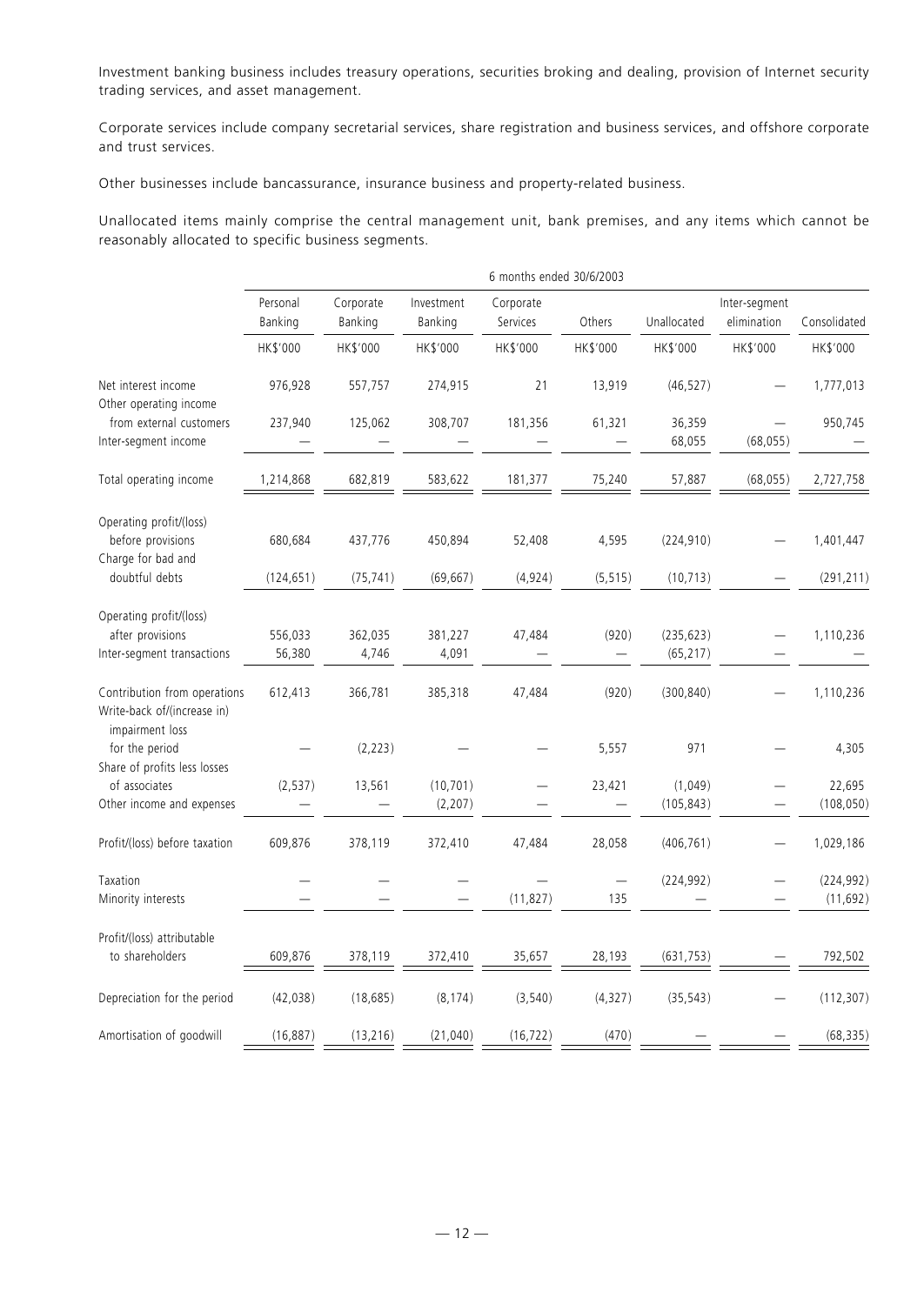|                                                             | 6 months ended 30/6/2002 Restated |                      |                       |                       |          |             |                              |                  |
|-------------------------------------------------------------|-----------------------------------|----------------------|-----------------------|-----------------------|----------|-------------|------------------------------|------------------|
|                                                             | Personal<br>Banking               | Corporate<br>Banking | Investment<br>Banking | Corporate<br>Services | Others   | Unallocated | Inter-segment<br>elimination | Consolidated     |
|                                                             | HK\$'000                          | HK\$'000             | HK\$'000              | HK\$'000              | HK\$'000 | HK\$'000    | HK\$'000                     | HK\$'000         |
| Net interest income<br>Other operating income               | 1,215,125                         | 361,565              | 253,171               | 16                    | 10,949   | (22, 018)   |                              | 1,818,808        |
| from external customers                                     | 303,122                           | 101,967              | 152,557               | 154,921               | 114,353  | (3, 475)    |                              | 823,445          |
| Inter-segment income                                        | 8,311                             | 30,672               | 97                    |                       |          | 74,267      | (113, 347)                   |                  |
| Total operating income                                      | 1,526,558                         | 494,204              | 405,825               | 154,937               | 125,302  | 48,774      | (113, 347)                   | 2,642,253        |
| Operating profit/(loss)                                     |                                   |                      |                       |                       |          |             |                              |                  |
| before provisions                                           | 807,179                           | 279,889              | 236,131               | 63,363                | 34,899   | (153, 290)  |                              | 1,268,171        |
| Charge for bad and<br>doubtful debts                        | (305, 630)                        | (2,622)              | (143)                 | (1,061)               | (1, 594) | (10, 174)   |                              | (321, 224)       |
| Operating profit/(loss)                                     |                                   |                      |                       |                       |          |             |                              |                  |
| after provisions                                            | 501,549                           | 277,267              | 235,988               | 62,302                | 33,305   | (163, 464)  |                              | 946,947          |
| Inter-segment transactions                                  | 95,198                            | (26, 455)            | 3,434                 |                       |          | (72, 177)   |                              |                  |
| Contribution from operations<br>Write-back of/(increase in) | 596,747                           | 250,812              | 239,422               | 62,302                | 33,305   | (235, 641)  |                              | 946,947          |
| impairment loss<br>for the period                           |                                   | 7,161                | 451                   |                       | 1,416    | (3,985)     |                              | 5,043            |
| Share of profits less losses<br>of associates               | 206                               |                      | (6, 522)              |                       | (1,063)  | (295)       |                              |                  |
| Other income and expenses                                   |                                   | 15,199               | (6, 154)              |                       |          | 3,098       |                              | 7,525<br>(3,056) |
| Profit/(loss) before taxation                               | 596,953                           | 273,172              | 227,197               | 62,302                | 33,658   | (236, 823)  |                              | 956,459          |
| Taxation                                                    |                                   |                      |                       |                       |          | (183, 962)  |                              | (183, 962)       |
| Minority interests                                          |                                   |                      |                       | (18, 566)             |          |             |                              | (18, 566)        |
| Profit/(loss) attributable                                  |                                   |                      |                       |                       |          |             |                              |                  |
| to shareholders                                             | 596,953                           | 273,172              | 227,197               | 43,736                | 33,658   | (420, 785)  |                              | 753,931          |
| Depreciation for the period                                 | (49, 421)                         | (14, 271)            | (5, 585)              | (1,895)               | (6, 463) | (35, 424)   |                              | (113, 059)       |
| Amortisation of goodwill                                    | (19, 059)                         | (14, 349)            | (17, 735)             | (10, 846)             | (470)    |             |                              | (62, 459)        |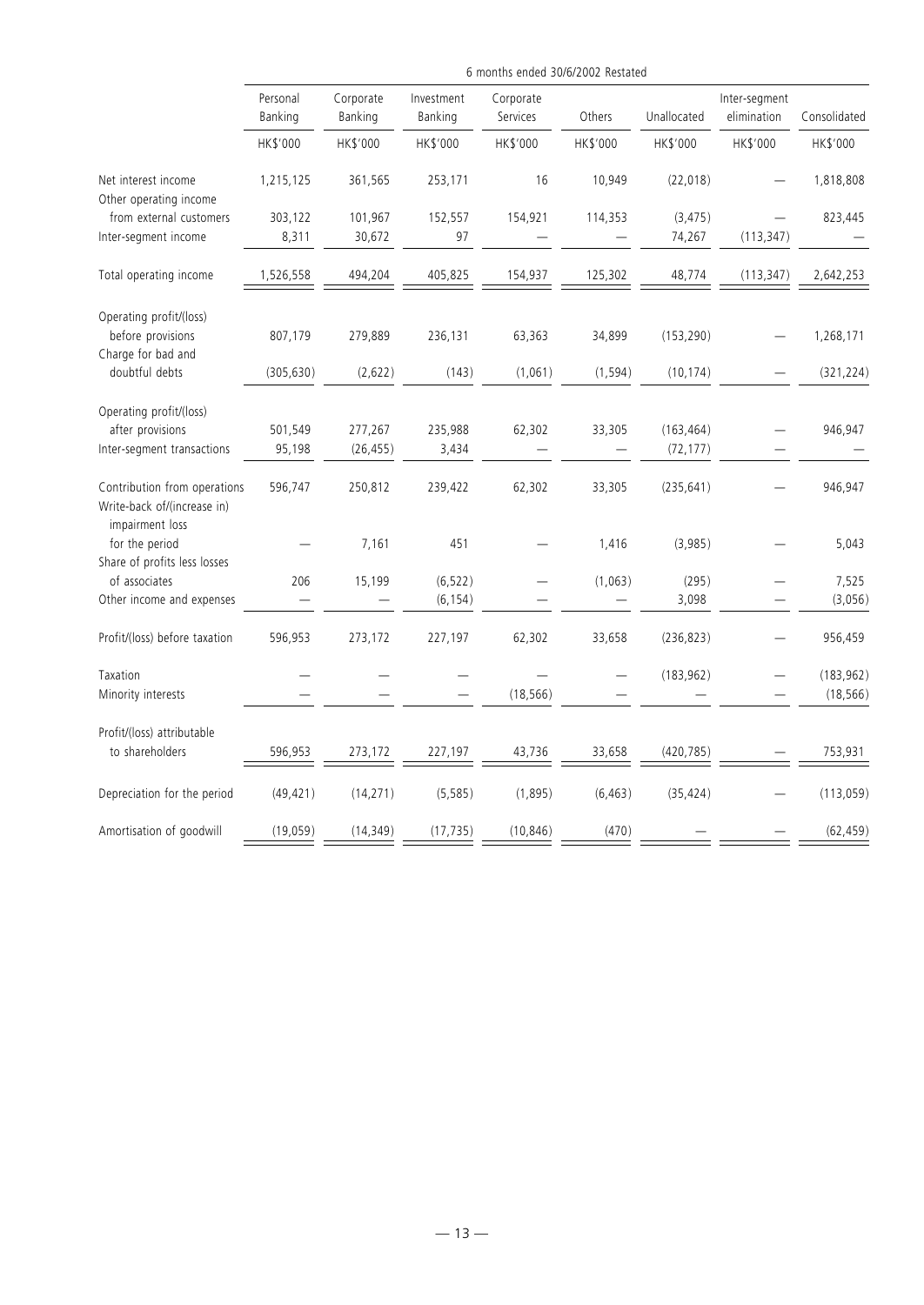# **I. Deferred Tax Assets and Liabilities Recognised**

The components of deferred tax assets and liabilities recognised in the consolidated balance sheet and the movements during the period are as follows:

|                                                                                                          | Depreciation<br>allowances              |                         |                              |            | Unrealised<br>gains on FX          |            |          |                       |
|----------------------------------------------------------------------------------------------------------|-----------------------------------------|-------------------------|------------------------------|------------|------------------------------------|------------|----------|-----------------------|
| Deferred tax arising from:                                                                               | in excess<br>of related<br>depreciation | Leasing<br>transactions | Revaluation<br>of properties | Provisions | contracts/<br>unearned<br>discount | Tax losses | Others   | Total                 |
|                                                                                                          | HK\$'000                                | HK\$'000                | HK\$'000                     | HK\$'000   | HK\$'000                           | HK\$'000   | HK\$'000 | HK\$'000              |
| At 1st January, 2003<br>Write off against investment<br>Charged/(credited) to<br>consolidated profit and | 256,709                                 | 436,636<br>(166, 824)   | 169,043                      | (164, 620) | 23,973                             | (92, 386)  | 3,974    | 633,329<br>(166, 824) |
| loss account                                                                                             | 29,793                                  | (77)                    |                              | (377)      | 8,169                              | 2,148      | 915      | 40,571                |
| Charged to reserves                                                                                      |                                         |                         | 15,575                       |            |                                    |            |          | 15,575                |
| Exchange and other<br>adjustments                                                                        |                                         |                         |                              |            |                                    | 269        |          | 269                   |
| At 30th June, 2003                                                                                       | 286,502                                 | 269,735                 | 184,618                      | (164, 997) | 32,142                             | (89,969)   | 4,889    | 522,920               |
| At 1st January, 2002<br>Additions through acquisition                                                    | 266,213                                 | 329,106                 | 175,141                      | (168, 452) | 18,267                             | (83, 684)  | 3,090    | 539,681               |
| of subsidiaries<br>Write off against investment<br>Charged/(credited) to<br>consolidated profit and      | 400                                     | (51, 313)               |                              |            |                                    |            |          | 400<br>(51, 313)      |
| loss account                                                                                             | 26,680                                  | 1,263                   |                              | 4,744      | (8, 392)                           | 4,457      | 635      | 29,387                |
| Credited to reserves                                                                                     |                                         |                         | (1,655)                      |            |                                    |            |          | (1,655)               |
| Exchange and other<br>adjustments                                                                        |                                         |                         |                              |            |                                    | (7, 536)   |          | (7, 536)              |
| At 30th June, 2002                                                                                       | 293,293                                 | 279,056                 | 173,486                      | (163, 708) | 9,875                              | (86, 763)  | 3,725    | 508,964               |

|                                                                                                                                                   | 30/6/2003           | 30/6/2002            |
|---------------------------------------------------------------------------------------------------------------------------------------------------|---------------------|----------------------|
|                                                                                                                                                   | <b>HK\$'000</b>     | HK\$'000             |
| Net deferred tax assets recognised on the consolidated balance sheet<br>Net deferred tax liabilities recognised on the consolidated balance sheet | (67.809)<br>590.729 | (80, 837)<br>589,801 |
|                                                                                                                                                   | 522.920             | 508.964              |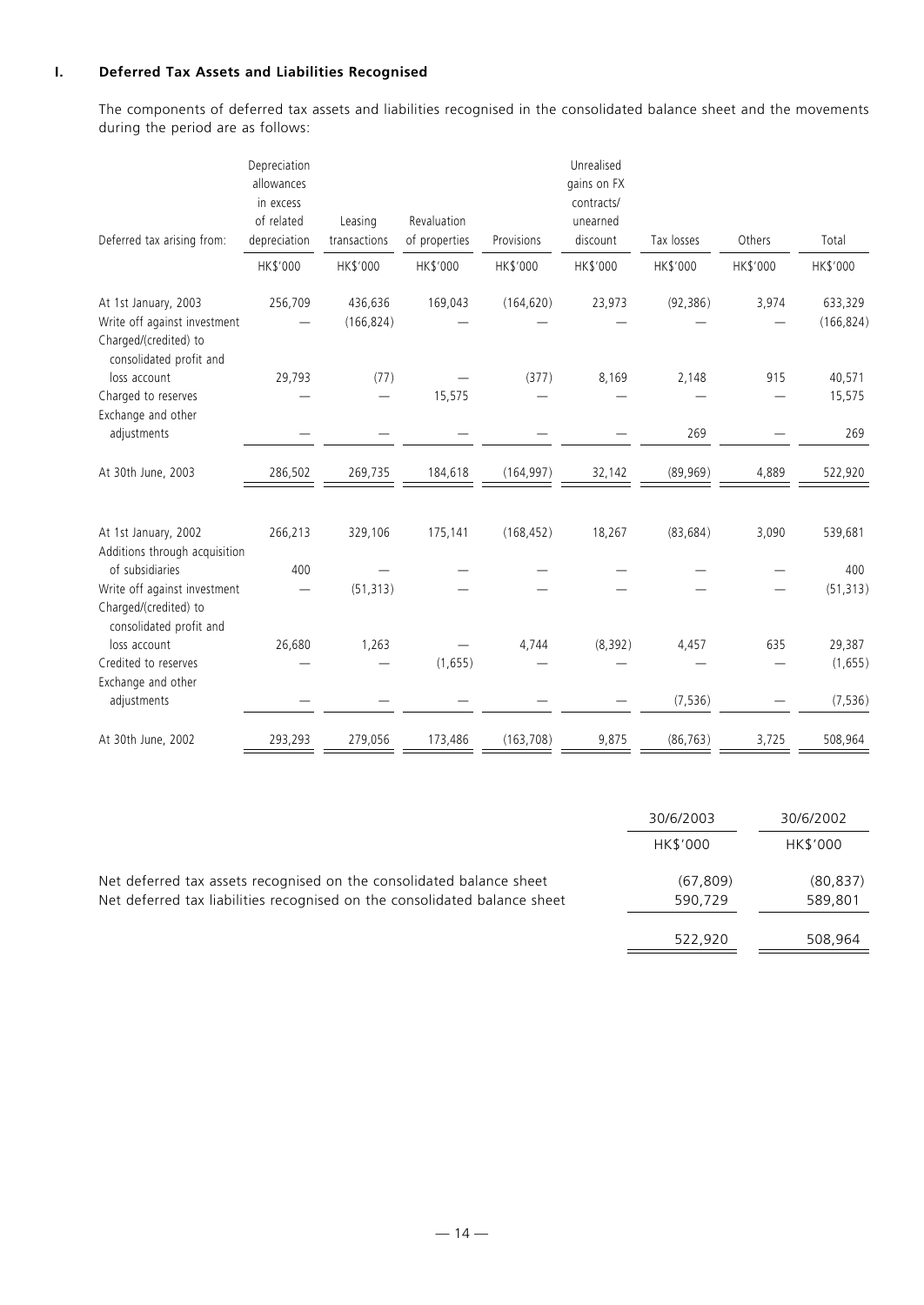# **J. Off-balance Sheet Exposures**

The following is a summary of each significant class of off-balance sheet exposures:

|                                                                  | 30/6/2003  | 30/6/2002  | 31/12/2002 |
|------------------------------------------------------------------|------------|------------|------------|
|                                                                  | HK\$'000   | HK\$'000   | HK\$'000   |
| Contractual amounts of contingent liabilities<br>and commitments |            |            |            |
| - Direct credit substitutes                                      | 4,159,808  | 4,019,560  | 4,125,735  |
| - Transaction-related contingencies                              | 514,149    | 619,353    | 519,227    |
| - Trade-related contingencies                                    | 2,358,338  | 2,735,211  | 2,152,000  |
| - Other commitments with an original maturity of:                |            |            |            |
| Under 1 year or which are unconditionally cancellable            | 20,682,040 | 21,317,430 | 20,615,082 |
| 1 year and over                                                  | 7,633,186  | 7,269,070  | 8,416,217  |
| — Others                                                         | 57,594     |            |            |
|                                                                  |            |            |            |
| Total                                                            | 35,405,115 | 35,960,624 | 35,828,261 |
|                                                                  |            |            |            |
| - Aggregate credit risk weighted amount                          | 8,171,875  | 8,084,833  | 8,559,065  |
|                                                                  |            |            |            |
| Notional amounts of derivatives                                  |            |            |            |
| - Exchange rate contracts                                        | 23,714,955 | 26,760,833 | 21,062,568 |
| - Interest rate contracts                                        | 12,926,891 | 8,361,158  | 11,347,330 |
| - Equity contracts                                               | 586,888    | 231,648    | 372,262    |
|                                                                  |            |            |            |
| Total                                                            | 37,228,734 | 35,353,639 | 32,782,160 |
|                                                                  |            |            |            |
| - Aggregate credit risk weighted amount                          | 326,358    | 182,712    | 218,951    |
|                                                                  |            |            |            |
| - Aggregate replacement costs                                    | 932,254    | 216,380    | 425,196    |

The replacement costs and credit risk weighted amounts of the off-balance sheet exposures do not take into account the effects of bilateral netting arrangements.

## **K. Currency Concentrations**

1. The net positions in foreign currencies are disclosed when each currency constitutes 10% or more of the total net position in all foreign currencies.

|                           |            | 30/6/2003<br>HK\$ Million |          |               |           |  |  |  |
|---------------------------|------------|---------------------------|----------|---------------|-----------|--|--|--|
|                           | <b>USD</b> | CAD                       | GBP      | <b>Others</b> | Total     |  |  |  |
| Spot assets               | 43,998     | 5,112                     | 3,714    | 18,238        | 71,062    |  |  |  |
| Spot liabilities          | (42,663)   | (5,146)                   | (6, 199) | (20, 755)     | (74, 763) |  |  |  |
| Forward purchases         | 12,703     | 657                       | 2,953    | 7,493         | 23,806    |  |  |  |
| Forward sales             | (13,109)   | (524)                     | (589)    | (4,958)       | (19, 180) |  |  |  |
| Net long/(short) position | 929        | 99                        | (121)    | 18            | 925       |  |  |  |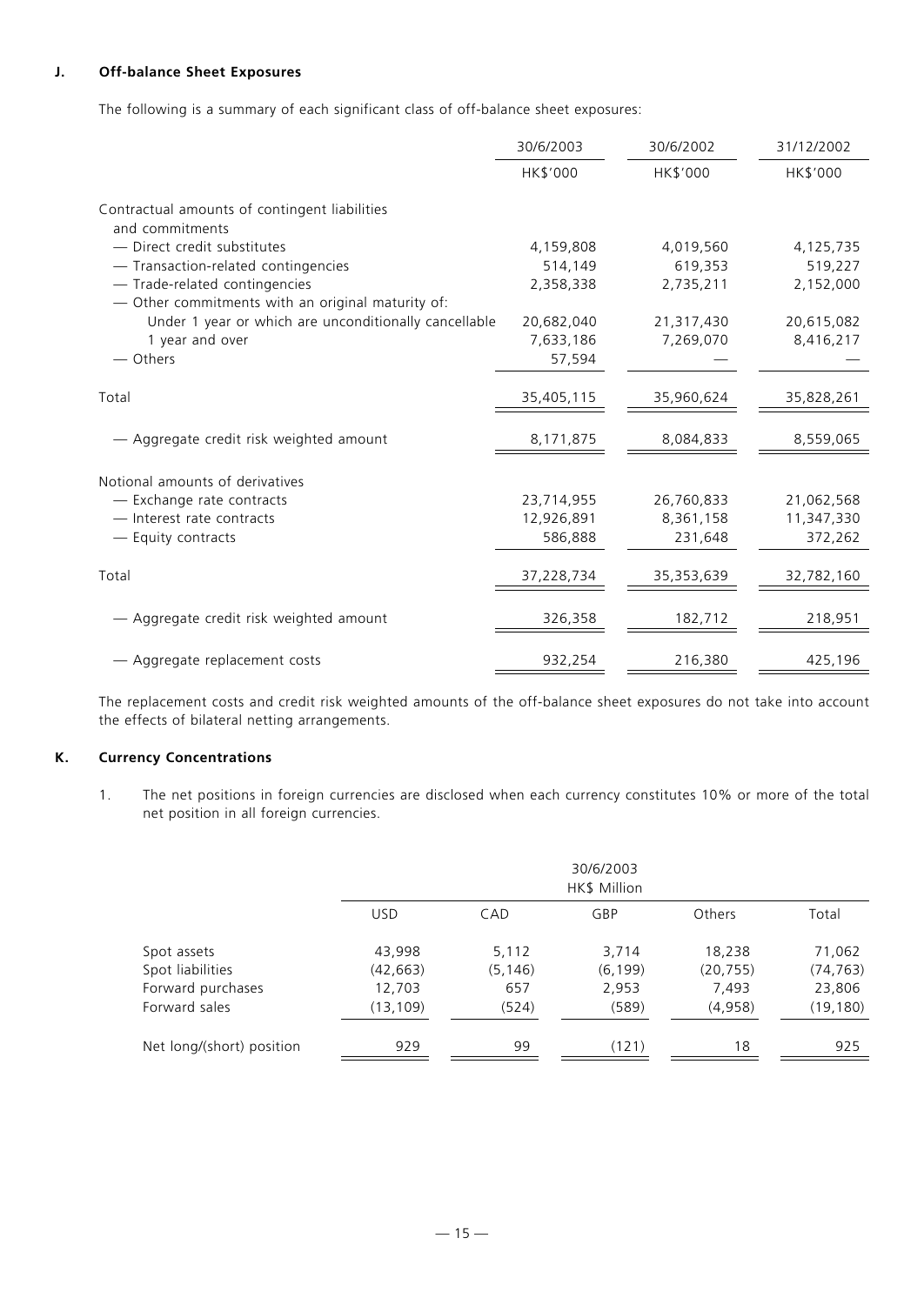|                           |            |          | 30/6/2002<br>HK\$ Million  |           |           |
|---------------------------|------------|----------|----------------------------|-----------|-----------|
|                           | <b>USD</b> | CAD      | $GBP*$                     | Others    | Total     |
| Spot assets               | 45,173     | 3,339    | 5,649                      | 16,601    | 70,762    |
| Spot liabilities          | (47, 853)  | (4,024)  | (5,850)                    | (16, 932) | (74, 659) |
| Forward purchases         | 16,406     | 973      | 903                        | 6,039     | 24,321    |
| Forward sales             | (13, 014)  | (162)    | (699)                      | (5,701)   | (19, 576) |
| Net long position         | 712        | 126      | 3                          |           | 848       |
|                           |            |          | 31/12/2002<br>HK\$ Million |           |           |
|                           | <b>USD</b> | CAD      | GBP                        | Others    | Total     |
| Spot assets               | 50,001     | 4,049    | 4,838                      | 17,278    | 76,166    |
| Spot liabilities          | (48, 381)  | (4, 425) | (6, 161)                   | (19, 821) | (78, 788) |
| Forward purchases         | 11,731     | 805      | 1,434                      | 6,466     | 20,436    |
| Forward sales             | (12, 830)  | (311)    | (236)                      | (3,858)   | (17, 235) |
| Net long/(short) position | 521        | 118      | (125)                      | 65        | 579       |

\* The currency constitutes less than 10% of the total net position in all foreign currencies and is presented for comparative purpose only.

2. The net structural positions in foreign currencies are disclosed when each currency constitutes 10% or more of the total net structural position in all foreign currencies.

|                         | 30/6/2003<br>HK\$ Million |                            |        |       |  |
|-------------------------|---------------------------|----------------------------|--------|-------|--|
|                         | <b>USD</b>                | CAD                        | Others | Total |  |
| Net structural position | 1,431                     | 220                        | 366    | 2,017 |  |
|                         | 30/6/2002<br>HK\$ Million |                            |        |       |  |
|                         | <b>USD</b>                | CAD                        | Others | Total |  |
| Net structural position | 1,390                     | 195                        | 338    | 1,923 |  |
|                         |                           | 31/12/2002<br>HK\$ Million |        |       |  |
|                         | <b>USD</b>                | $CAD*$                     | Others | Total |  |
| Net structural position | 1,416                     | 188                        | 367    | 1,971 |  |

\* The currency constitutes less than 10% of the total net structural position in all foreign currencies and is presented for comparative purpose only.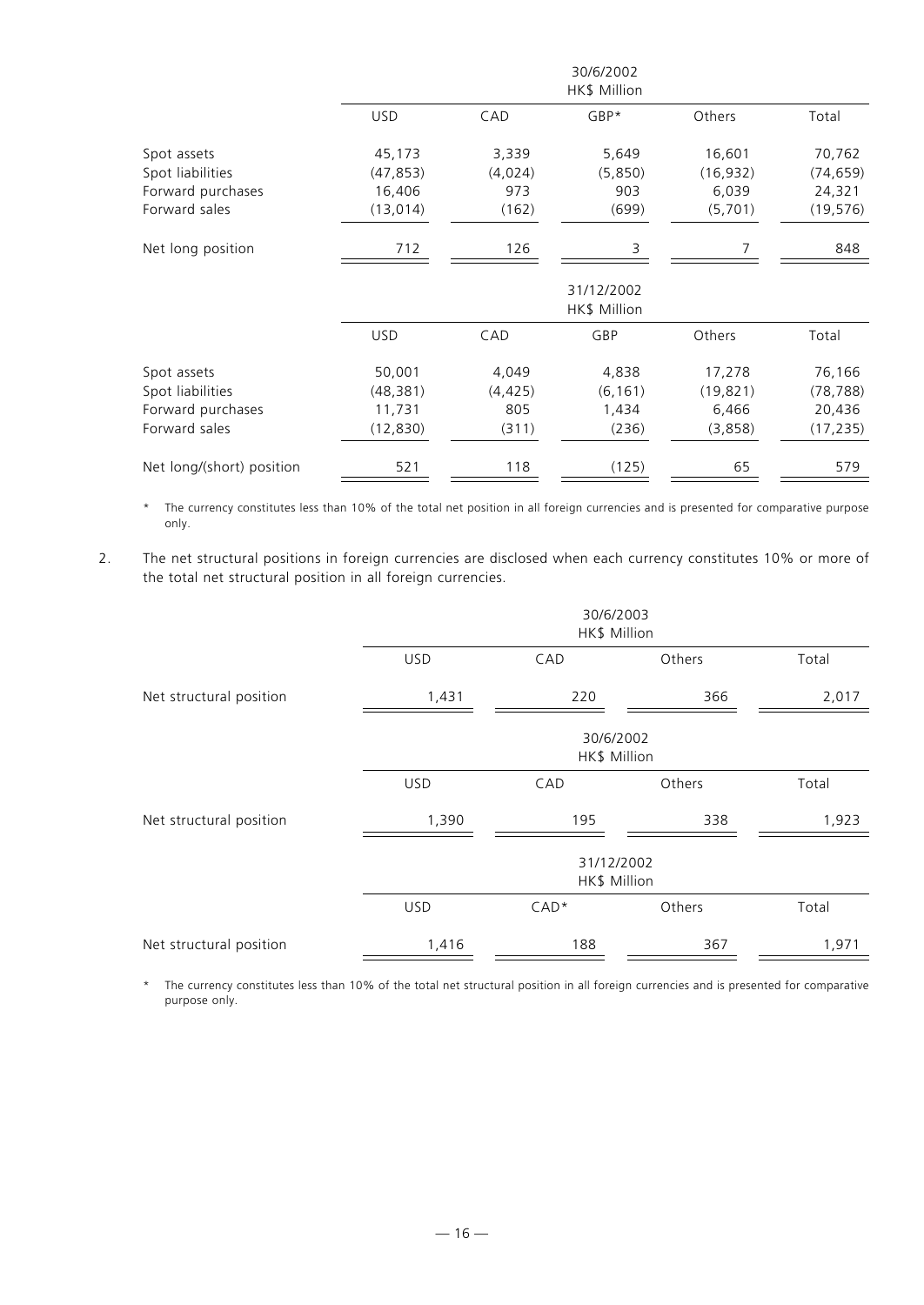# **L. Capital, Capital Adequacy and Liquidity Information**

Prior year adjustments resulting from change in accounting policy have been taken into account in the calculation of Capital Adequacy Ratio and Capital Base as at 30th June, 2002 and 31st December, 2002.

## 1. *Capital Adequacy Ratio*

|                                   | 30/6/2003 | 30/6/2002<br>Restated | 31/12/2002<br>Restated |
|-----------------------------------|-----------|-----------------------|------------------------|
|                                   | $\%$      | %                     | %                      |
| Unadjusted capital adequacy ratio | 17.1      | 16.9                  | 16.9                   |
| Adjusted capital adequacy ratio   | 17.0      | 16.9                  | 16.8                   |

The unadjusted capital adequacy ratio is computed on the consolidated basis which comprises the positions of the Bank and all its subsidiaries as required by the Hong Kong Monetary Authority for its regulatory purposes, and is in accordance with the Third Schedule to the Hong Kong Banking Ordinance.

The adjusted capital adequacy ratio which takes into account market risks as at the balance sheet date is computed in accordance with the Guideline "Maintenance of Adequate Capital Against Market Risks" issued by the Hong Kong Monetary Authority and on the same consolidated basis as for unadjusted capital adequacy ratio.

# 2. *Capital Base after Deductions*

|                                       | 30/6/2003   | 30/6/2002<br>Restated | 31/12/2002<br>Restated |
|---------------------------------------|-------------|-----------------------|------------------------|
|                                       | HK\$'000    | HK\$'000              | HK\$'000               |
| Core capital                          |             |                       |                        |
| Paid up ordinary share capital        | 3,629,676   | 3,599,326             | 3,615,863              |
| Share premium                         | 355,427     | 372,036               | 356,210                |
| Reserves                              | 13,787,298  | 13,122,684            | 13,228,115             |
| Minority interests                    | (76, 759)   | 35,094                | 44,708                 |
| Deduct: Goodwill                      | (2,347,937) | (2, 242, 135)         | (2, 181, 433)          |
| Total core capital                    | 15,347,705  | 14,887,005            | 15,063,463             |
| Eligible supplementary capital        |             |                       |                        |
| Reserves on revaluation of land and   |             |                       |                        |
| interests in land (at 70%)            | 745,173     | 835,507               | 756,077                |
| General provisions for doubtful debts | 1,256,804   | 1,410,234             | 1,339,533              |
| Term subordinated debt                | 4,277,803   | 4,274,617             | 4,276,227              |
| Total eligible supplementary capital  | 6,279,780   | 6,520,358             | 6,371,837              |
| Total capital base before deductions  | 21,627,485  | 21,407,363            | 21,435,300             |
| Deductions from total capital base    | (971, 491)  | (934, 389)            | (953, 797)             |
| Total capital base after deductions   | 20,655,994  | 20,472,974            | 20,481,503             |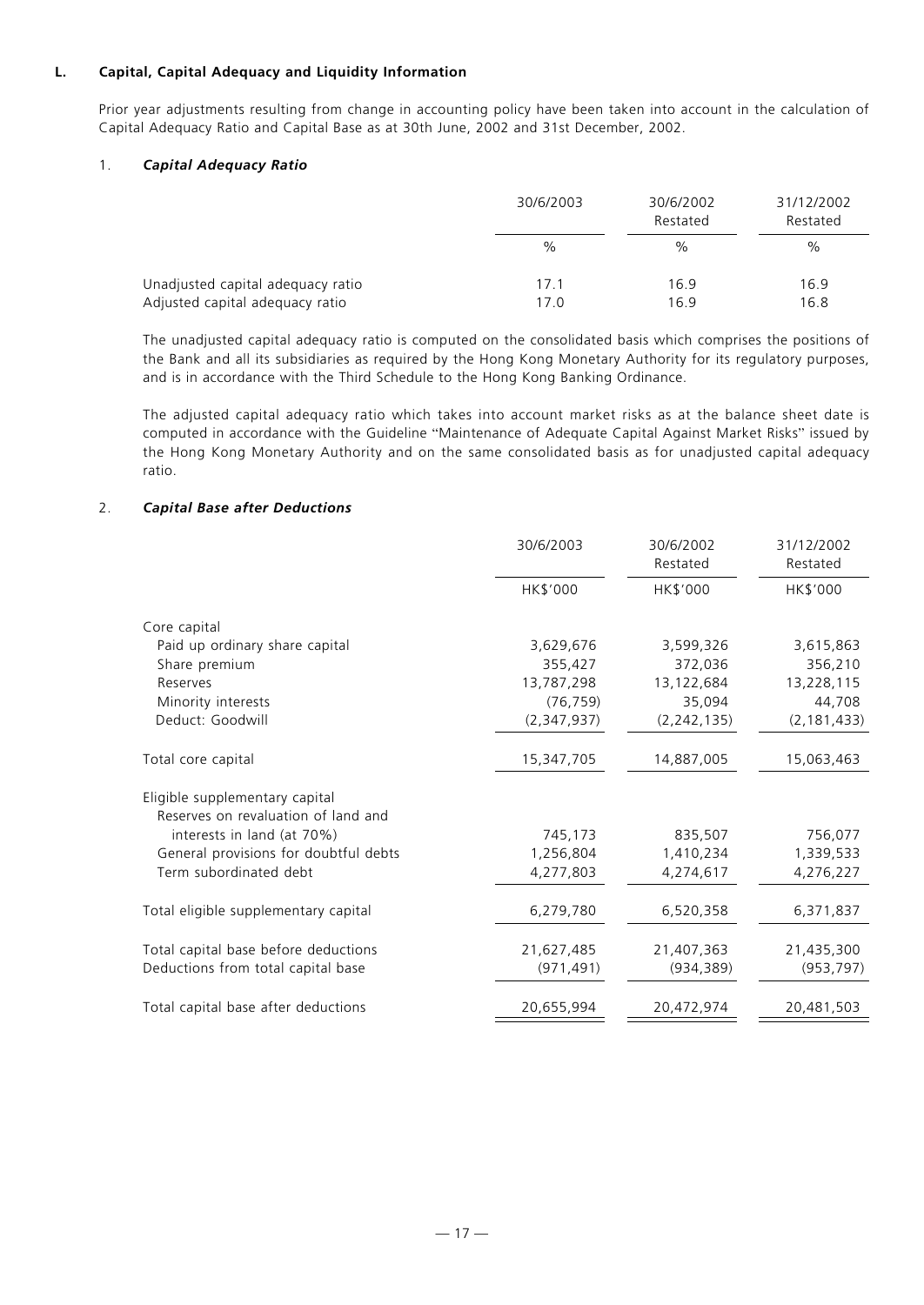## 3. *Reserves*

|    |                                              | 30/6/2003      | 30/6/2002<br>Restated | 31/12/2002<br>Restated |
|----|----------------------------------------------|----------------|-----------------------|------------------------|
|    |                                              | HK\$'000       | HK\$'000              | HK\$'000               |
|    | Share premium                                | 355,427        | 372,036               | 356,210                |
|    | General reserve                              | 11,725,166     | 11,515,206            | 11,623,411             |
|    | Revaluation reserve on bank premises         | 1,064,534      | 1,079,221             | 1,080,109              |
|    | Revaluation reserve on investment properties |                | 114,362               |                        |
|    | Exchange revaluation reserve                 | 18,971         | (13, 506)             | (17, 905)              |
|    | Other reserves                               | 53,969         | 91,187                | 91,968                 |
|    | Retained profits                             | 2,323,134      | 1,832,140             | 2,036,863              |
|    | Total                                        | 15,541,201     | 14,990,646            | 15,170,656             |
|    | Proposed dividends, not provided for         | 333,930        | 302,343               | 506,221                |
| 4. | <b>Liquidity Ratio</b>                       |                |                       |                        |
|    |                                              | 6 months ended | 6 months ended        | The year ended         |

|                                        | 30/6/2003 | 30/6/2002     | 31/12/2002 |
|----------------------------------------|-----------|---------------|------------|
|                                        | $\%$      | $\frac{0}{0}$ | %          |
| Average liquidity ratio for the period | 46.0      | 46.4          | 46.1       |

The average liquidity ratio for the period is the simple average of each calendar month's average liquidity ratio, which is computed on the consolidated basis as required by the Hong Kong Monetary Authority for its regulatory purposes, and is in accordance with the Fourth Schedule to the Hong Kong Banking Ordinance.

## **M. Statement of Compliance**

The Interim Report has fully complied with the module set out in the Supervisory Policy Manual "Interim Financial Disclosure by Locally Incorporated Authorized Institutions" issued by the Hong Kong Monetary Authority on 8th November, 2002 and the revised SSAP 25 "Interim Financial Reporting" issued by the Hong Kong Society of Accountants in December 2001.

## **INTERIM DIVIDEND**

The Directors are pleased to declare an interim dividend of HK\$0.23 (2002: HK\$0.21) per share for the period ended 30th June, 2003. The interim dividend will be paid in cash with an option to receive new, fully paid shares in lieu of cash, to shareholders whose names are on the Register of Members at the close of business on Wednesday, 27th August, 2003. Details of the scrip dividend and the election form will be sent to shareholders on or about Wednesday, 27th August, 2003. The scrip dividend scheme is conditional upon the Listing Committee of The Stock Exchange of Hong Kong Limited granting the listing of and permission to deal in the new shares to be issued under the scrip dividend scheme. The dividend warrants and the share certificates for the scrip dividend will be sent to shareholders by ordinary mail on or about Thursday, 18th September, 2003.

# **CLOSURE OF REGISTER OF MEMBERS**

The Register of Members will be closed from Monday, 25th August, 2003 to Wednesday, 27th August, 2003. In order to qualify for the above interim dividend, all transfer documents should be lodged for registration with Standard Registrars Limited, G/F., Bank of East Asia Harbour View Centre, 56 Gloucester Road, Wanchai, Hong Kong, by 4:00 p.m. on Friday, 22nd August, 2003.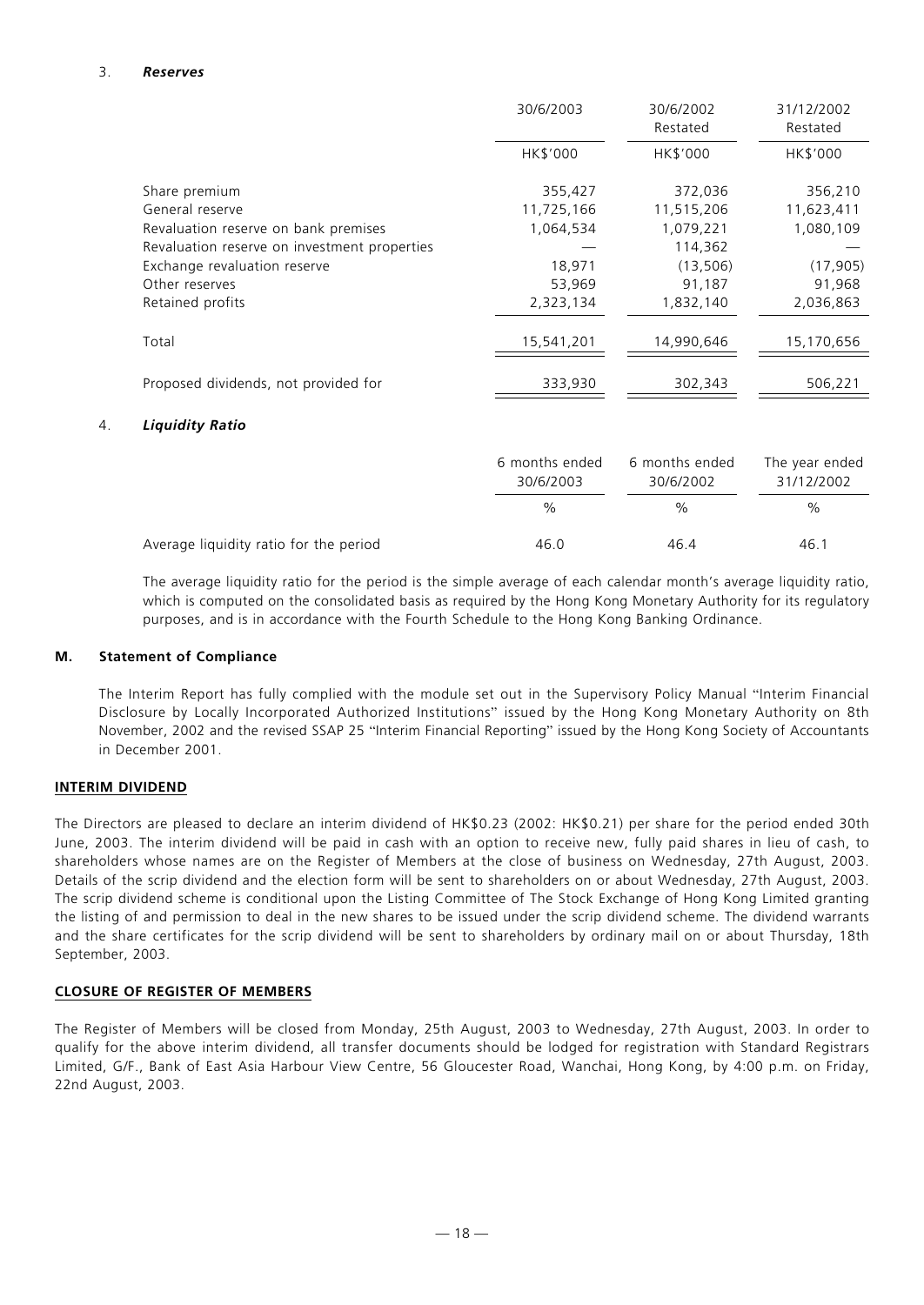#### **FINANCIAL REVIEW**

#### **Financial Performance**

In this announcement of the 2003 interim financial results, prior period adjustments have been made in respect of the accounting policy changes this year, following the adoption of the revised accounting standard, HKSSAP 12 – Income Taxes.

The outbreak of Severe Acute Respiratory Syndrome (SARS) in March 2003 in Hong Kong seriously affected the economy, especially retail sales, tourism and catering. As a result, the unemployment situation worsened and the consumer credit market further weakened. With continued downward pressure on interest rates, competition within the banking sector remained fierce. Despite this difficult operating environment, in the first six months of 2003 BEA Group achieved a profit attributable to shareholders of HK\$793 million, representing an increase of HK\$39 million, or 5.1%, over that of HK\$754 million for the corresponding period in 2002. The result was also HK\$277 million, or 53.6%, above the HK\$516 million recorded in the second half of 2002. Basic earnings per share were HK\$0.55. Return on average assets and return on average equity were 0.9% and 8.4% respectively.

BEA's net interest income decreased by HK\$42 million or 2.3% from HK\$1,819 million in the first half of 2002 to HK\$1,777 million in the first half of 2003. Net interest margin declined to 2.01%.

Non-interest income continued to perform well, increasing by 15.5% from HK\$823 million in the first half of 2002 to HK\$951 million over the corresponding period in 2003. The upsurge was mainly attributable to an increase in profits on investments in securities. Total operating income grew by 3.2% to HK\$2,728 million.

Total operating expenses decreased slightly by 3.5% over the corresponding figure for 2002 to HK\$1,327 million, a result of BEA's determination to reducing operating costs. Hence, the cost to income ratio dropped from 52.0% in 2002 to 48.6% in 2003. It is expected that the cost to income ratio will continue to drop, reflecting the rationalisation measures put in place following the merger of a number of units in recent years.

Operating profit before provisions recorded an increase of 10.5% from HK\$1,268 million in the first six months of 2002 to HK\$1,401 million in the corresponding period for 2003. The figure also represents an increase of 12.5% over the HK\$1,246 million recorded in the second half of 2002, demonstrating strong performance in BEA's core banking business.

BEA's asset quality continued to improve, in line with precautionary measures undertaken by the Bank to minimise the potential for loss in the current economic situation. As a result, the charge for bad and doubtful debts decreased by 9.3% from HK\$321 million in the first six months of 2002 to HK\$291 million in the corresponding period for 2003. The result also reflects a decrease of 40.5% from the charge of HK\$490 million in the second half of 2002. Non-performing loans dropped from 2.9% of total loans at the end of June and December 2002, to 2.8% at the end of June 2003.

As a result of the increase in operating profit before provisions and the decrease in the charge for bad and doubtful debts, BEA's operating profit after provisions recorded double digit growth, rising 17.2% to HK\$1,110 million.

In line with the downward trend in property prices, the value of BEA's investment properties and bank premises recorded a decline amounting to HK\$20 million and HK\$80 million respectively.

In the first six months of 2003, BEA shared a pre-tax profit less losses from associates of HK\$23 million, as compared with HK\$7 million in the same period in 2002.

Minority interests decreased by HK\$7 million to HK\$11 million. With the increase in pretax profits and in the profits tax rate, and the adoption of revised SSAP 12, taxation increased by 22.3% to HK\$225 million. Net profit attributable to shareholders for the first half of 2003 was HK\$793 million.

## **Financial Position**

As at 30th June, 2003, total consolidated assets were HK\$189,323 million, of which 55.4%, or HK\$104,943 million, were advances to customers. Customer deposits were HK\$147,146 million. With HK\$4,278 million loan capital, total capital resources increased by 1.1% from HK\$23,107 million at the end of 2002 to HK\$23,372 million.

In the first half of 2003, BEA issued certificates of deposit with a value of HK\$2,000 million and discounted certificates of deposit totalling AUD68 million and NZD74 million, respectively. The Bank redeemed certificates of deposit amounting to US\$535 million and HK\$2,135 million upon maturity, and repurchased a quantity of its own certificates of deposit amounting to HK\$65 million equivalent.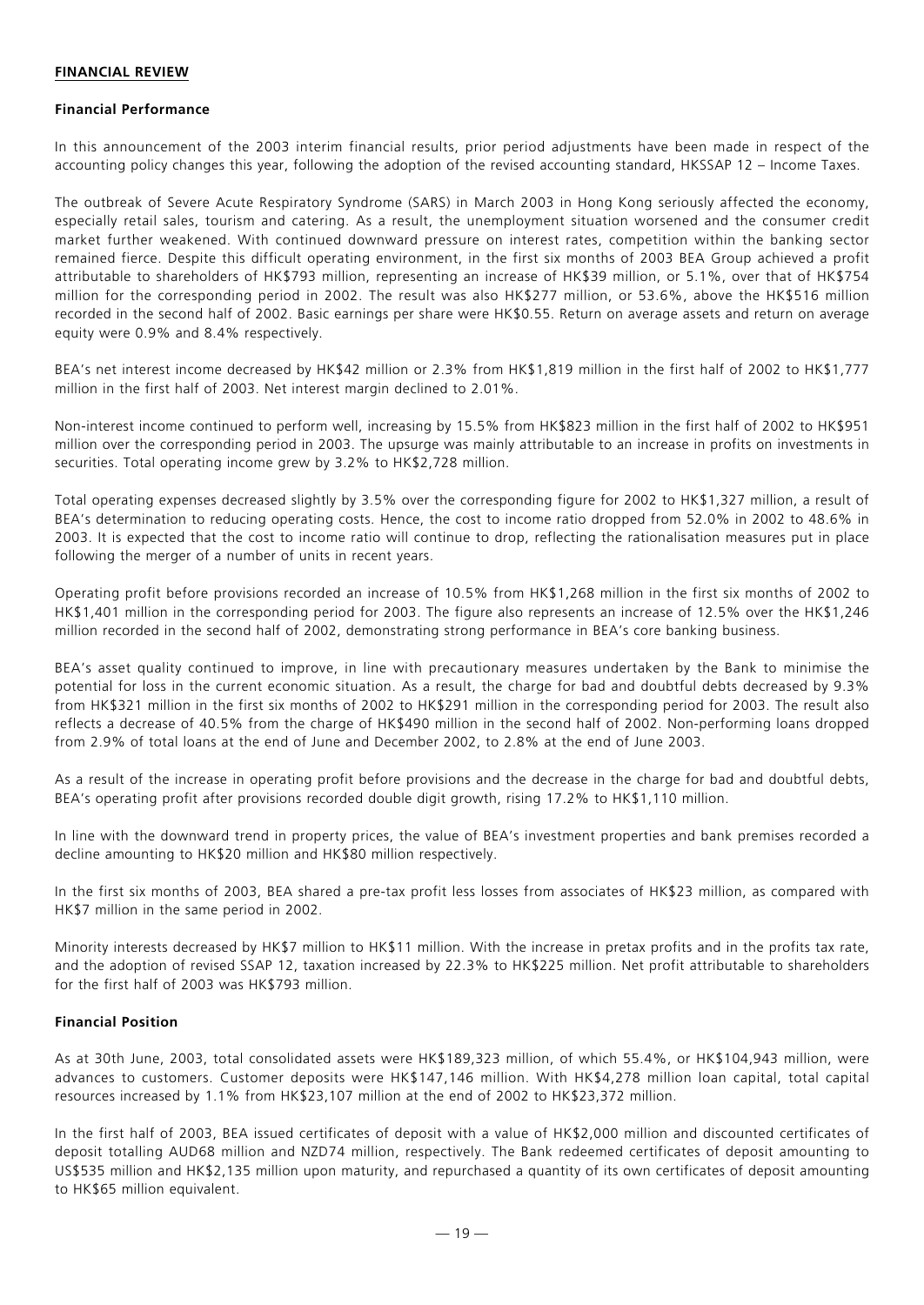At the end of June 2003, the face value of the outstanding debt portfolio was HK\$6,755 million, with the carrying amount equal to HK\$6,532 million.

After taking into account all debt instruments issued, the loan-to-deposit ratio was 68.3% being 7.3% lower than the 75.6% reported at the end of June 2002.

# *Maturity Profile of Debts Issued (All expressed in millions of dollars)*

|                                             | <b>Total</b> |                   |       | <b>Year of Maturity</b> |       |       |  |
|---------------------------------------------|--------------|-------------------|-------|-------------------------|-------|-------|--|
|                                             | Currency     | <b>Face Value</b> | 2003  | 2004                    | 2006  | 2007  |  |
| <b>Floating Rate</b>                        |              |                   |       |                         |       |       |  |
| <b>Certificates of Deposit</b>              |              |                   |       |                         |       |       |  |
| Issued in 2001                              | <b>HKD</b>   | 1,000             | 1,000 |                         |       |       |  |
| Issued in 2002                              | <b>HKD</b>   | 1,061             |       | 1,061                   |       |       |  |
| Issued in 2002                              | <b>USD</b>   | 25                | 25    |                         |       |       |  |
| Issued in 2003                              | <b>HKD</b>   | 2,000             |       | 2,000                   |       |       |  |
| Total                                       | <b>HKD</b>   | 4,061             | 1,000 | 3,061                   |       |       |  |
| Total                                       | <b>USD</b>   | 25                | 25    |                         |       |       |  |
| <b>Fixed Rate</b>                           |              |                   |       |                         |       |       |  |
| <b>Certificates of Deposit</b>              |              |                   |       |                         |       |       |  |
| Issued in 1999                              | <b>HKD</b>   | 100               |       | 100                     |       |       |  |
| <b>Discounted</b>                           |              |                   |       |                         |       |       |  |
| <b>Certificates of Deposit</b>              |              |                   |       |                         |       |       |  |
| Issued in 2002                              | <b>HKD</b>   | 510               |       |                         | 510   |       |  |
| Issued in 2002                              | <b>USD</b>   | 90                |       |                         |       | 90    |  |
| Issued in 2003                              | <b>AUD</b>   | 66                |       |                         | 66    |       |  |
| Issued in 2003                              | <b>NZD</b>   | 73                |       |                         | 73    |       |  |
| <b>Convertible Bonds</b>                    |              |                   |       |                         |       |       |  |
| Issued in 1996                              | <b>USD</b>   | 15                | 15    |                         |       |       |  |
| <b>Retail Callable</b>                      |              |                   |       |                         |       |       |  |
| <b>Certificates of Deposit</b>              |              |                   |       |                         |       |       |  |
| Issued in 2002                              | <b>HKD</b>   | 397               |       |                         |       | 397   |  |
| <b>Total Debts issued in HKD equivalent</b> |              | 6,755             | 1,314 | 3,161                   | 1,184 | 1,096 |  |

## **Risk Management**

Risk management is an essential element of banking. The Group has in place a comprehensive risk management system to identify, measure, monitor and control the various types of risk which the Group faces and, where appropriate, to allocate capital against those risks. The risk management policies of the Group are reviewed regularly by the Management, related specialised committees and/or the Risk Management Committee, and have been approved by the Board of Directors. The internal auditors also perform regular audits on business units to check compliance with policies and procedures. The Group has also established an Investment Committee to plan the Group's investment strategies and to monitor the performance and compliance of investment activities.

## (a) *Credit Risk Management*

Credit risk arises from the possibility that a customer or counterparty in a transaction may default. It arises from the lending and treasury activities. To oversee the Group's credit risk management independently of the business units, the Board of Directors has delegated authority to a Credit Committee.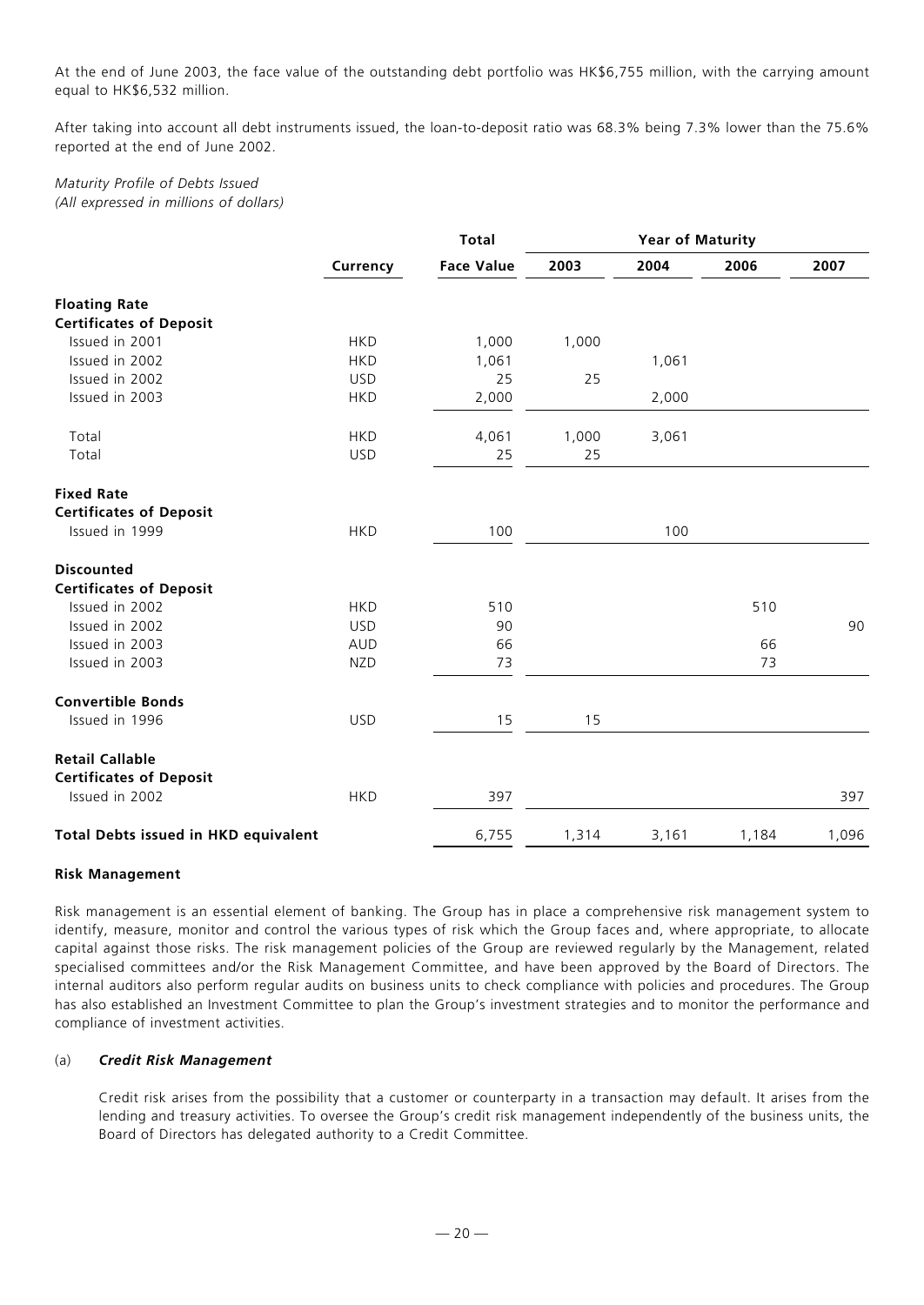The Credit Committee deals with all credit risk related issues of the Bank Group, including: formulation of credit policies, credit approval, assurance of compliance with regulatory requirements and monitoring of asset quality.

In evaluating the credit risk of customers or counterparties, financial strength and repayment ability are the primary considerations. Credit risk may, however, be mitigated by obtaining collaterals from the customers or counterparties. In addition, the potential for concentration of risks is monitored by adopting proper control measures, such as setting limits on large exposures in relation to the Bank's capital base.

In this connection, comprehensive guidelines to manage credit risk have been laid down in the Group's Credit Manual, stipulating the delegated lending authorities, credit extension criteria, credit monitoring process, 10-grade loan classification system, credit recovery and provisioning policy.

The Group's Credit Manual is regularly reviewed and approved by the Credit Committee to ensure the robustness of credit risk management policies and systems.

## (b) *Liquidity Risk and Market Risk Management*

The Asset and Liability Management Committee is authorised by the Board of Directors to manage the assets and liabilities of the Bank Group. The function of the Asset and Liability Management Committee is to oversee the Group's operations relating to interest rate risk, liquidity risk and market risk.

## (1) *Liquidity Risk Management*

Liquidity risk is the risk that the Group cannot meet its current obligations. To manage liquidity risk, the Group has established a liquidity risk management policy, which is reviewed by the Risk Management Committee and approved by the Board of Directors. The Group measures the liquidity of the Group through the statutory liquidity ratio, the loan-to-deposit ratio and the maturity mismatch portfolio.

The Asset and Liability Management Committee closely monitors the liquidity of the Group on a daily basis to ensure that the liquidity structure of the Group's assets, liabilities and commitments are sufficient for its funding needs and that the Group is always in compliance with the statutory liquidity ratio. The Group's average liquidity ratio was 46.0% for the first half of 2003, which was well above the statutory minimum ratio of 25%.

Adequate standby facilities are maintained to provide strategic liquidity to meet unexpected, material cash outflows in the ordinary course of business.

## (2) *Market Risk Management*

Market risk is the risk arising from the net effect of changes in market rates and prices on the Group's assets, liabilities and commitments, thus causing profits or losses. These may include interest rates, foreign exchange rates, equity and commodity prices.

The Group's market risk originates from its holdings in the trading books of foreign exchange, debt securities, equities and derivatives, which are valued at current market prices (mark-to-market basis), and from its investment and banking activities in financial assets and liabilities, which are valued at cost plus any accrued interest (accrual basis), together with securities classified as other investments, which are measured at fair value in the balance sheet. The Group's trading activities on derivative instruments mainly arise from the execution of trade orders from customers and positions taken in order to hedge other elements of the trading books. The Group has established a market risk management policy that incorporates guidelines, procedures and control measures to monitor its market risk exposures.

Financial derivatives are instruments that derive their value from the performance of underlying assets, interest or currency exchange rates, or indices. The Group principally uses financial derivative instruments as investment alternatives or to manage foreign exchange, interest rate or equity risk, and is a limited end-user of such instruments. Guidelines on participating in derivatives activities are stated in the Group's market risk management policy. The Group's major trading activities in derivative instruments involve exchange-traded HIBOR Futures contracts and over-the-counter transacted currency options. Other over-the-counter transacted foreign exchange forwards, interest rate swaps and option contracts are mainly employed to hedge the interest rate risk and option risk of the banking book.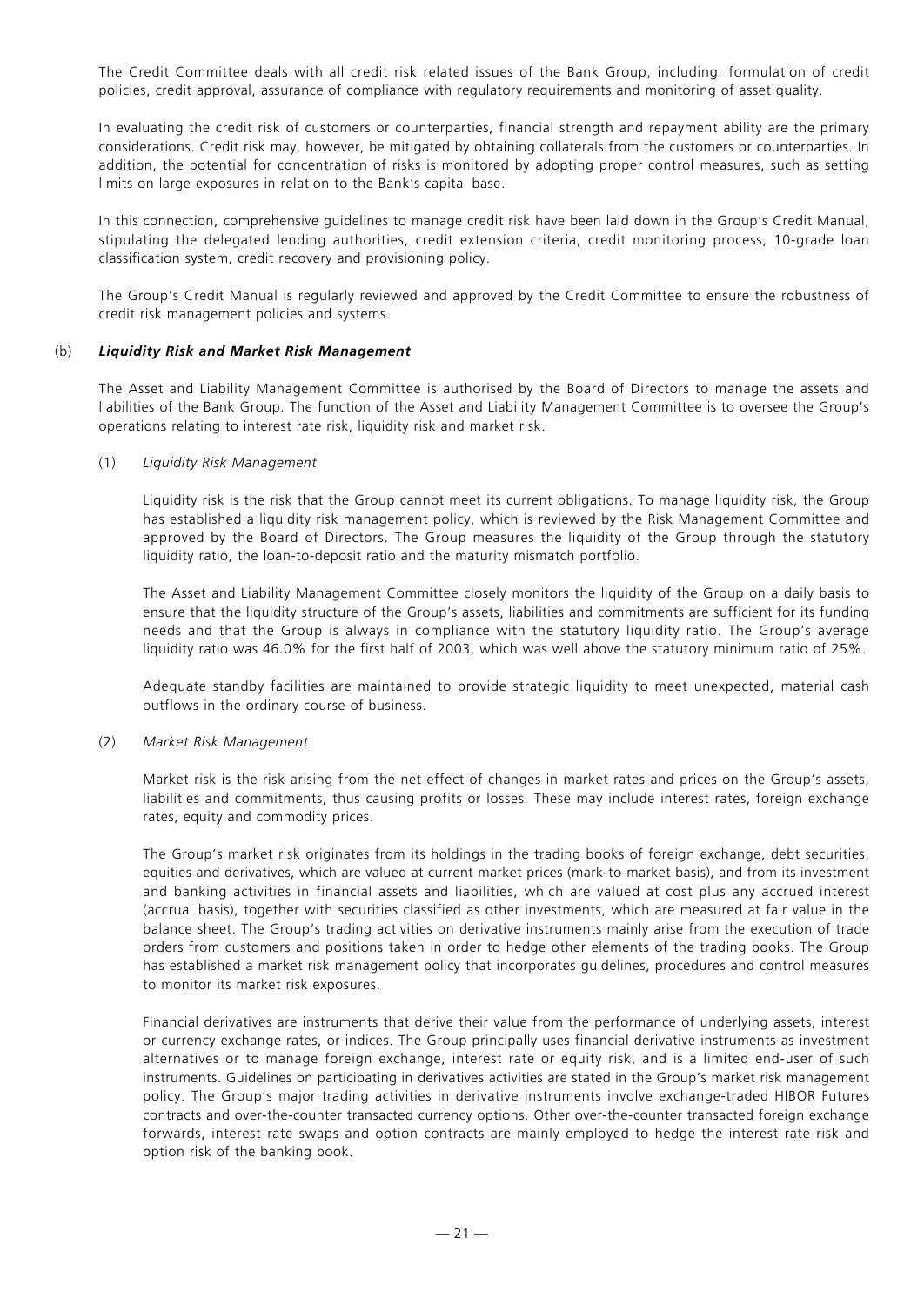The Group's market risk exposures in different activities are measured and monitored on the basis of principal (or notional) amount, outstanding position and stop-loss limits, and are controlled within established limits reviewed and approved by the Asset and Liability Management Committee for each business unit, business type and in aggregate. Independent middle and back offices monitor the risk exposure of trading activities against approved limits on a daily basis. The Group's market risk exposures are reviewed by the Asset and Liability Management Committee and reported to the Board of Directors on a regular basis, while exceptions to limits are reported when they occur.

The Group quantifies the market risk of the underlying trading portfolio by means of value-at-risk ("VaR"). VaR is a statistical estimate which measures the potential losses in market value of a portfolio as a result of unfavourable movements in market rates and prices, if positions are held unchanged in a certain horizon time period. The Group's VaR is calculated using historical movements in market rates and prices, a 99% confidence level and a one-day holding period, and takes into account correlations between different markets and rates.

Prior to 2002, VaR has been calculated to a 95% confidence level. From the beginning of 2002, VaR is calculated at a 99% confidence level. This change has been made to facilitate consistency with the regulatory guidance in confidence level to measure market risk.

The VaR for the Group's market risk-related treasury trading portfolio as at 30th June, 2003 was HK\$2.89 million (HK\$2.99 million at 31st December, 2002). The average daily revenue earned from the Group's market risk-related treasury trading activities for the first half of 2003 was HK\$0.53 million (HK\$0.42 million for the first half of 2002). The standard deviation of these daily revenues was HK\$0.42 million (HK\$0.34 million for the first half of 2002).

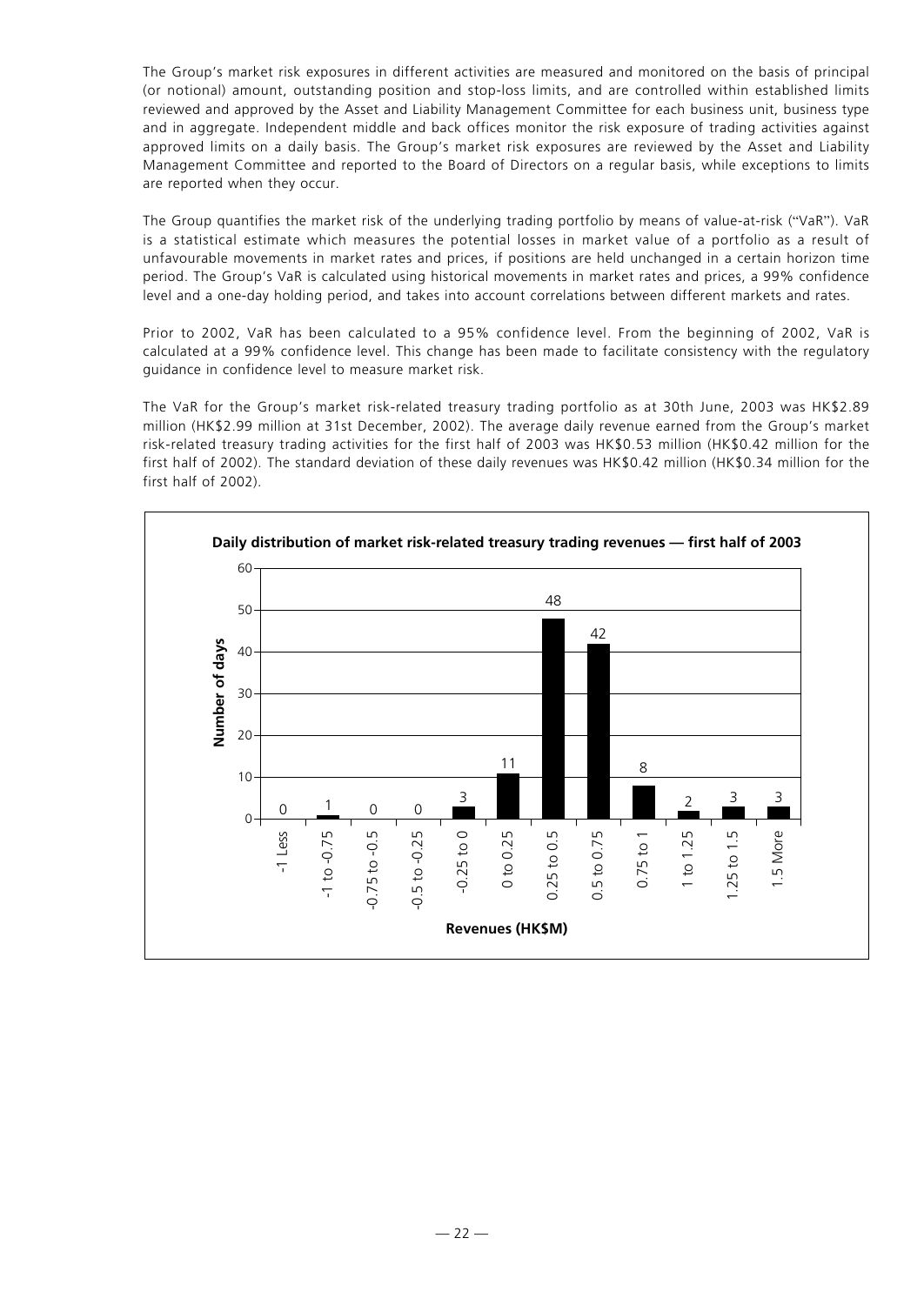

An analysis of daily distribution of the Group's market risk-related treasury trading revenues for the first half of 2003 (comparing with the first half of 2002) is provided above. This shows that 4 out of 121 days (2002: 7 out of 120 days) are in loss positions. The most frequent result was daily revenue of between HK\$0.25 million and HK\$0.5 million, with 48 occurrences (2002: same band with 37 occurrences). The maximum daily loss was HK\$0.89 million (2002: HK\$0.91 million) and the next maximum daily loss was HK\$0.22 million (2002: HK\$0.64 million). The highest daily revenue was HK\$3.17 million (2002: HK\$1.44 million).

#### (i) *Foreign exchange exposure*

The Group's foreign exchange risk exposure arises from foreign exchange dealing, commercial banking operations and structural foreign currency positions. All foreign exchange positions are managed by the Treasury units of the Group within limits approved by the Asset and Liability Management Committee.

The VaR related to foreign exchange dealing positions at 30th June, 2003 was HK\$0.29 million (HK\$0.20 million at 31st December, 2002). The average daily foreign exchange dealing profit for the first half of 2003 was HK\$0.47 million (HK\$0.40 million for the first half of 2002).

Foreign exchange positions which arise mainly from foreign currency investments in the Group's branches, subsidiaries and associates are excluded from VaR measurements, as related gains or losses are taken to reserves. Such foreign currency positions are managed with the principal objective of ensuring that the Group's reserves are protected from exchange rate fluctuation.

## (ii) *Interest rate exposure*

The Group's interest rate exposure arises from treasury and commercial banking activities where interest rate risk is inherent in both trading and non-trading portfolios. All trading positions are managed by the Treasury units of the Group within limits approved by the Asset and Liability Management Committee. For the non-trading portfolio, interest rate risk primarily arises from the timing differences in the repricing of interest-bearing assets, liabilities and commitments and the maturities of certain fixed rate assets and liabilities. The interest rate risk of the non-trading portfolio is also monitored by the Group's Asset and Liability Management Committee.

The VaR related to interest rate exposure due to debt securities and derivatives trading positions, excluding foreign exchange forwards and options, at 30th June, 2003 was HK\$2.73 million (HK\$2.88 million at 31st December, 2002). The average daily profit due to these activities for the first half of 2003 was HK\$0.05 million (HK\$0.02 million for the first half of 2002).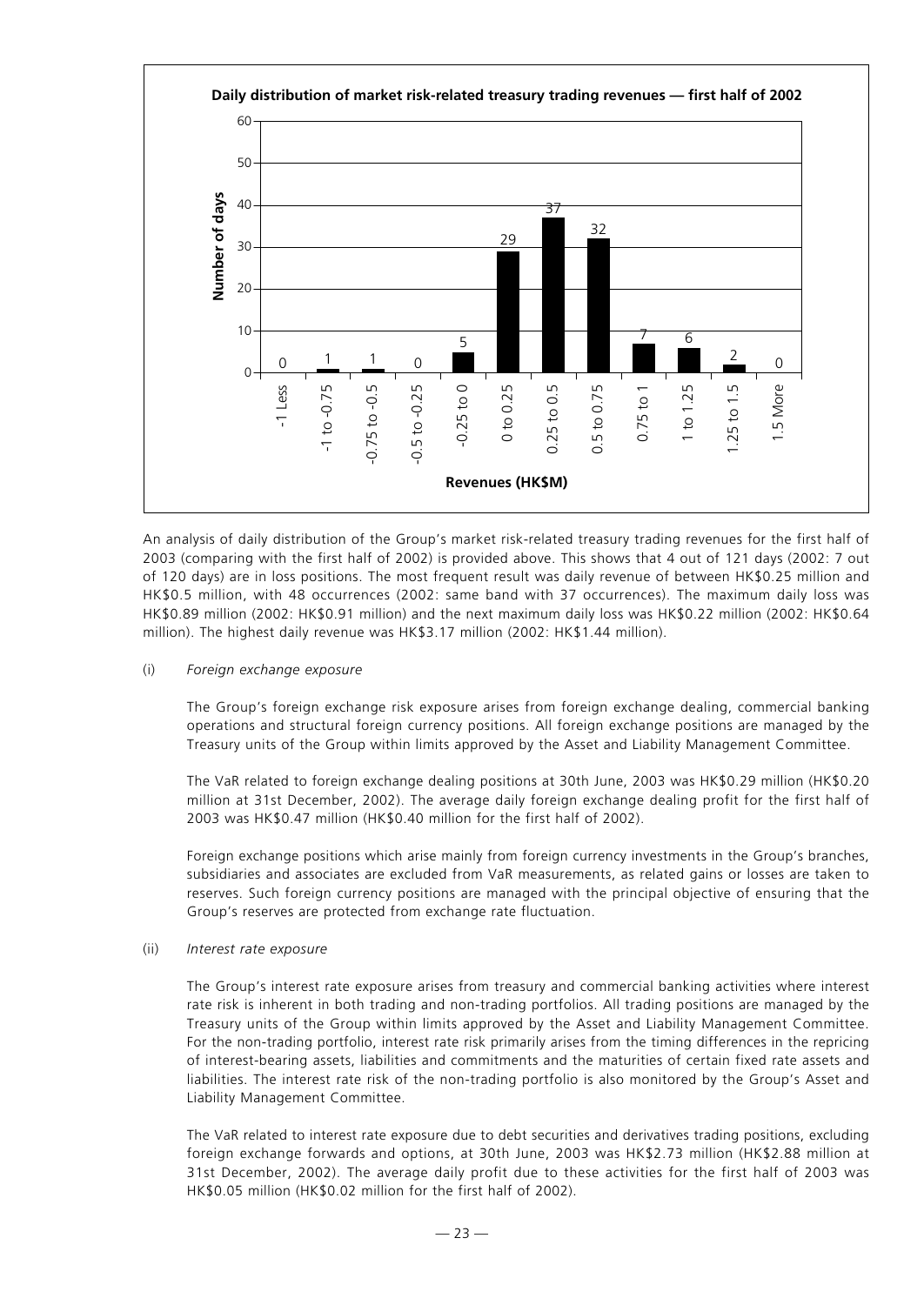#### (iii) *Equities exposure*

The Group's equities exposure comprises trading equities and long-term equities investments. The Group's Investment Committee regularly reviews and monitors the equities dealing activities. The VaR on equities trading positions as at 30th June, 2003 was HK\$3.76 million (HK\$3.57 million at 31st December, 2002).

#### (c) *Capital Management*

The Group's policy is to maintain a strong capital base to support the development of the Group's business and to meet the statutory capital adequacy ratio. Both the Group's adjusted capital adequacy ratio incorporating market risk of 17.0% and the unadjusted ratio of 17.1% as at 30th June, 2003 were well above the statutory minimum ratio.

Capital is allocated to the various activities of BEA Group depending on the risk taken on by each business division. Where the subsidiaries or branches are directly regulated by the appropriate regulators, they are reguired to maintain a minimum capital according to rules of those regulatory authorities.

#### **OPERATIONS REVIEW**

#### **Improvement To Operations**

#### *Integration and Merger Exercise*

The Bank completed the merger of its two subsidiaries East Asia Finance Company, Limited ("EAF") and East Asia Credit Company Limited ("EAC") on 26th May, 2003.

EAF and EAC were founded in 1969 and 1985, respectively. Both companies extended credit facilities to customers, primarily in consumer lending and equipment finance.

The merger of the two companies will give the customers of EAF and EAC access to the wider range of banking and financial services offered by the BEA Group in Hong Kong, China and overseas. The merger also allows BEA to enjoy greater economies of scale and to operate more efficiently. Earlier this year, all EAF and EAC customers were duly notified of the arrangements BEA had put in place to ensure smooth transfer of all business to the parent company.

#### **Personal Banking**

#### *Branch Distribution*

To assist ongoing efforts to increase the sale of bank products through the branch network, management has embarked on a programme of branch renewal. The new design concept projects a modern image for the Bank, and enlarges the sales area in the banking hall so as to enable sales staff to serve customers more efficiently. More branches will be renovated to the new standard by phases in the coming years.

Rationalisation of the branch network, with the aim of building up an effective branch network, is an ongoing process.

- In June 2003, Parkes Street Branch was relocated to Peking Road and renamed One Peking Branch.
- In the second half of the year, Tai Hang Sai Branch, Sheung Wan Branch, Causeway Road Branch and Tsuen Wan Market Street Branch will be closed and merged with nearby branches with better locations.
- The High Net Worth Centre, renovated to the new design standard and incorporating a SupremeGold Centre, will be moved to 21/F of the same building in July and renamed BEA Harbour View Centre Branch.

Following the successful launch of the first SupremeGold Centre at Tsim Sha Tsui Branch in December last year, additional SupremeGold Centres have since opened at:

- Mongkok Branch in January
- One Peking Branch and Kwun Tong Branch in June.

With 11 more centres to be opened in the third and the fourth quarters, a total of 15 SupremeGold Centres will be in operation by the end of 2003.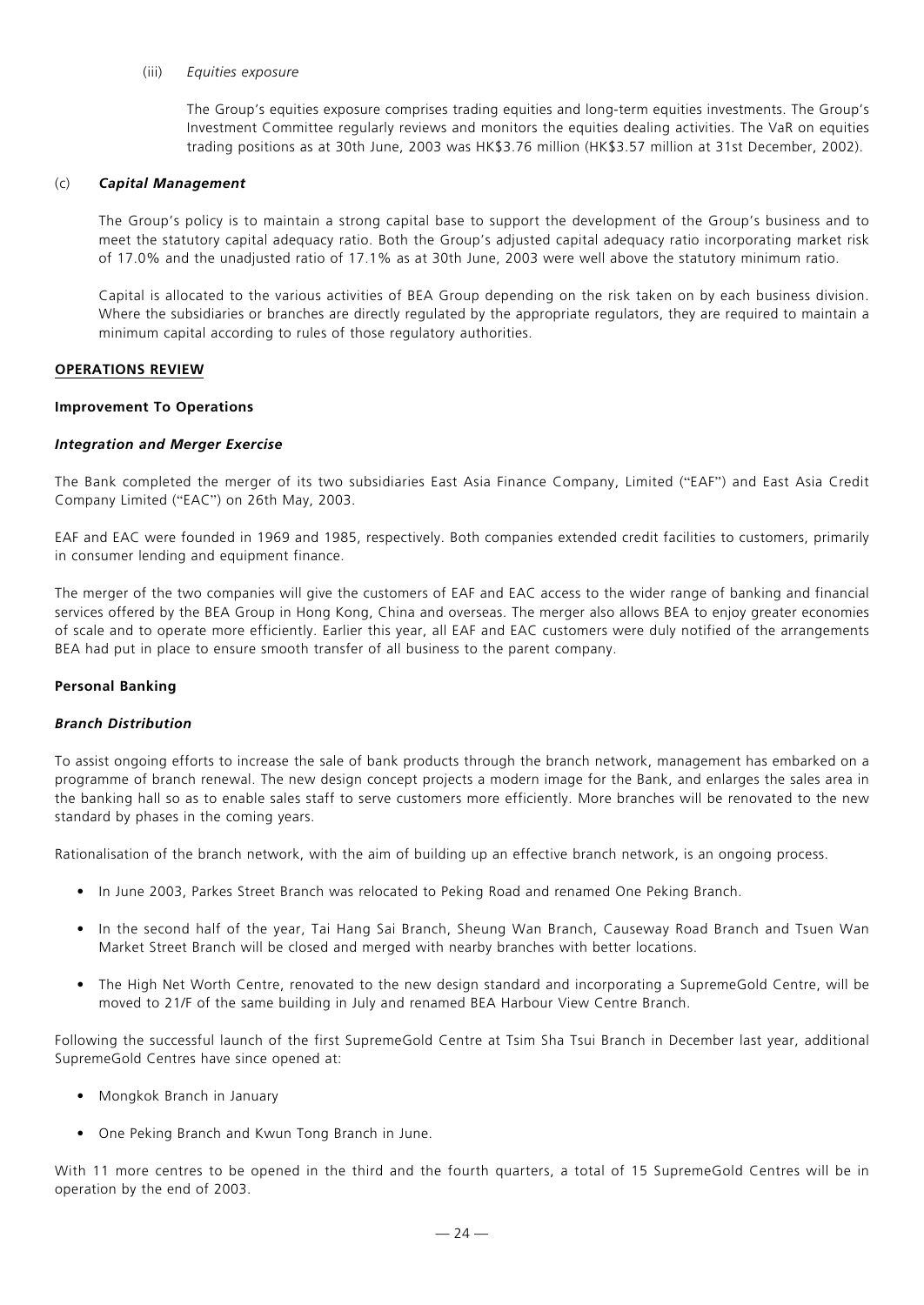To further enhance branch service, a new branch service quality programme was implemented from July. A customer satisfaction survey will be conducted to measure progress by the end of the year.

# *Cyberbanking*

With the disruption to normal activities caused by SARS, the Bank recorded strong growth in demand for its Internet banking service. There are now more than 230,000 Cyberbanking users, and average daily transactions reached a record high of more than 90,000 in the first half of 2003. During the period, BEA launched a series of value added on-line services: CyberShopping; Retail Bonds & Initial Public Offer services; "Cybertrading – Stock" service for SupremeGold members; and Direct Fund Transfer to BEA China Account for both individual and corporate Cyberbanking customers. Moreover, Cyberbanking was extended to cover Automatic Teller Machine card service with the issuance of the "Cyberbanking Card", offering a total "allin-one" experience to BEA customers.

## *Customer Relationship Management System*

With the successful implementation of Phase 2 of the Customer Relative Value model, the Bank is now able to carry out detailed segmentation analysis, and can make use of the analytical results to carry out effective marketing campaigns and new product development.

The Bank has now embarked on Phase 3, enabling more products to be included into the "relative value" measurement of profitability analysis.

## *Property Loans*

The outbreak of SARS pushed the already sluggish property market into further decline, impacting the local mortgage loan market. Responding to the difficult business environment and intensified market competition, BEA employed a segment marketing strategy and tailored new products to target niche markets with potential for higher returns. For example, the SupremeGold Mortgage Plan was launched in April to appeal to high net worth mortgage customers, to whom a range of bank products such as insurance and investment products could be cross-sold. In addition, BEA stepped up its efforts to form business alliances with various business partners, such as land developers, solicitors and real estate agents, to provide a comprehensive, one-stop mortgage service to customers.

Regarding management of loan quality, BEA has strengthened collection and taken preventive measures to reduce the occurrence of bad debt and provisioning amid the continuous fall in property prices.

## *Consumer Loans*

Despite the continued rise in both jobless rates and personal bankruptcies, BEA is maintaining good asset quality through a prudent credit underwriting policy. In addition, the Bank has successfully initiated interest-free instalment programmes with a number of reputable merchants in order to build relationships with quality customers with genuine financial needs.

## *Credit Cards*

The Bank's risk management efforts have been effective in reigning in the credit card charge-off ratio. With positive customer data sharing now being implemented in phases, an improvement in the bad debt situation of the Bank and the industry as a whole is expected.

As an integral part of the Bank's customer relationship management strategy, Platinum/Gold Cards are offered to the Bank's SupremeGold members. A number of new marketing programmes, including lucky draws, spending rewards and priority booking schemes, were launched during the period to increase card usage. Despite the drop in consumer spending during the SARS outbreak, the marketing programmes were well received.

In order to better utilise resources and reduce expenses, selected back office functions of the Card Centre have been relocated to the Guangzhou Operating Centre.

## *Bancassurance*

The Children Education Fund Sponsorship Programme was held for a third year in May 2003. The theme this year was "BB Competition", and three winning families each was awarded an Education Insurance policy valued at HK\$50,000.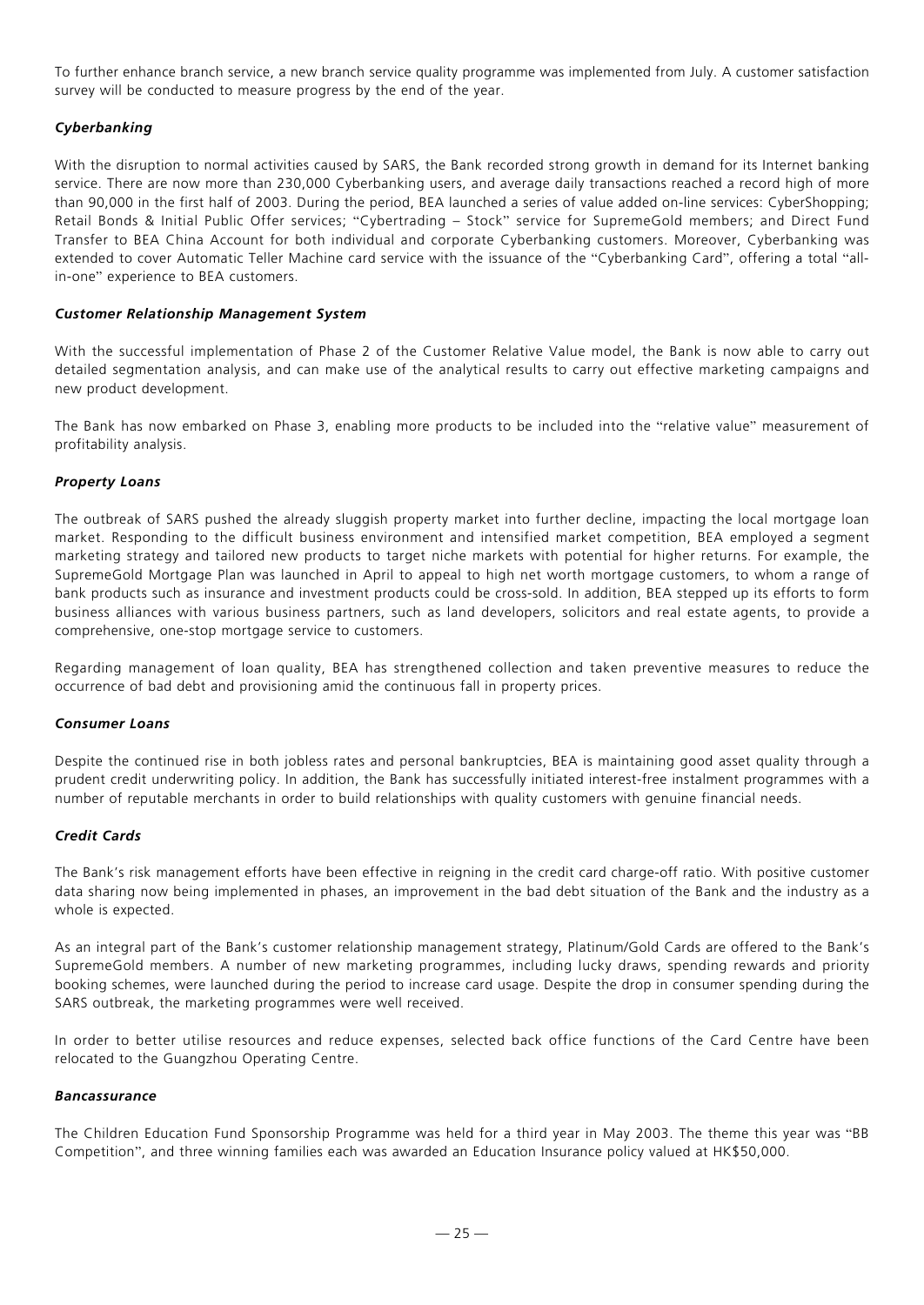The EnsurPro Lucky Draw campaign was concluded with a Grand Lucky Draw Presentation on 29th May, 2003. The campaign kicked off last September with the aim of reinforcing brand awareness, enhancing customer relations and boosting sales.

A new promotion for the complete range of Blue Cross medical insurance products has been made available at all BEA branches in Hong Kong since the beginning of the year.

## **Blue Cross**

#### *APCSC Award for IIM*

In recognition of the breakthrough represented by the Company's newly launched Intelligent Insurance Machine ("IIM"), the Asia Pacific Customer Service Consortium awarded Blue Cross its Innovative Technology Award for the Year 2002. The stateof-the-art IIM is an electronic kiosk that allows travellers to purchase Blue Cross China Travel Accident Insurance instantly at most KCRC East Rail stations.

## *Superbrand*

In January, Blue Cross was selected as one of the 134 Superbrands in Hong Kong.

These awards recognise the Company's ongoing commitment to be the preferred insurer in Hong Kong, and in particular its leading role in travel insurance.

#### *Shanghai Representative Office*

The Company obtained approval from the China Insurance Regulatory Commission to establish a Shanghai Representative Office, which was subsequently set up in March.

#### *Business Results*

Blue Cross outperformed plan by 5% over the period, with a growth of 20% in premium income for the first half year.

#### **Corporate Banking**

## *Corporate Lending and Syndication*

BEA has always maintained a strong position in the local syndication and corporate lending market by actively arranging and underwriting syndicated deals for large corporate customers. In the midst of the prevailing shrinking interest margins, BEA has also been taking pro-active approach in soliciting businesses from high quality medium-sized companies, so as to broaden its clientele and income base.

Notwithstanding the stagnant syndicated loan market, which was exacerbated by the SARS outbreak, BEA maintained an active market presence in the first half of 2003. The Bank assumed the roles of Co-Arrangers and Lead Managers for numerous deals, including a HK\$8,000 million syndicated loan facility to Sun Hung Kai Properties and a HK\$850 million syndicated loan facility to Kingboard Chemical Holdings Limited. Furthermore, BEA took up the role of facility agent, security agent or account bank for several additional syndicated loans, reflecting the Bank's renewed emphasis on non-interest income.

In future, BEA will continue to improve its bottom line by providing high quality tailor-made products for customers. In particular, the Bank will seek to expand its exposure to well-managed medium-sized companies by arranging corporate loans and/or syndicated facilities to meet their specific funding needs.

## *Commercial Lending*

The gloomy economic conditions and the outbreak of SARS during the first half of 2003 had a severe negative impact on trade finance business in Hong Kong. To cope with the critical business environment brought about by the SARS, BEA has adopted more flexible credit policies for affected corporate customers. To meet changing financing needs and provide working capital finance, a new product, Export Loan Financing, was launched. To attract more business, the Bank will continue to launch and promote other new products to corporate customers and to seek niche markets with potential for better returns.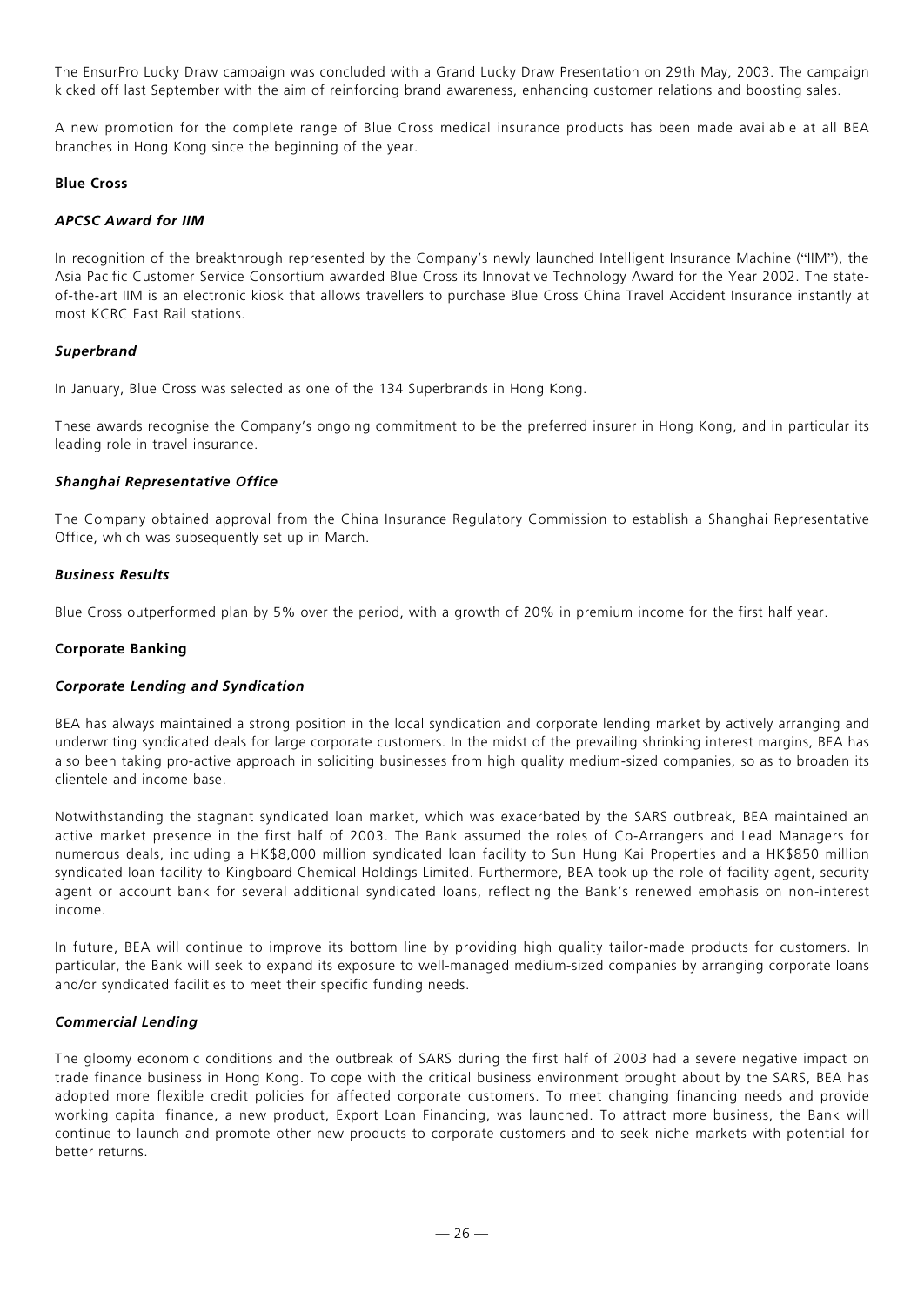# *Community Lending*

BEA has further extended its support to small and medium size enterprises ("SMEs") through active participation in the enhanced SME Loan Guarantee Scheme launched by the Trade & Industry Department of the Hong Kong Government. The revised Scheme offers enhanced flexibility, adding working capital loans and account receivable finance to the categories eligible for assistance under the scheme. Following the outbreak of SARS, BEA acted swiftly to support the SARS Relief Fund Loan Guarantee Scheme. The Bank took an active role in the working group formed to formulate immediate relief measures for SARS affected industries.

To assist SMEs to better understand and assess their business performance, BEA is involved in the expert panel for the development of the Enterprise Performance Alert interactive tool, currently undertaken by the Hong Kong Productivity Council.

## *Asset Based Finance*

The equipment finance portfolio recorded double-digit growth as a result of increased marketing efforts targeted at SMEs. The achievement was attributed to successful partnerships with machine dealers and active participation in the Government's SME Loan Guarantee Scheme. Despite the adverse changes in the taxi industry, BEA remained one of the major lenders in the field. BEA is well positioned for further growth in the asset based finance market.

## *Securities Lending*

BEA has continued its efforts to promote its lending products and services to customers in the local securities market, and an improvement in loans outstanding to this sector has been achieved. Furthermore, BEA successfully completed one Receiving Bank project in June 2003 and is likely to participate in several additional Receiving Bank projects in the second half of the year. Stagging loans, for subscription to new shares at Initial Public Offerings, will continue to be one of the target products to be promoted throughout the year.

# *Bank of East Asia (Trustees) Limited*

# *Trust Service*

In the first half of the year, the Company successfully provided its custodian service to the maintenance funds of 11 Incorporated Owners of Estates under the Tenant Purchase Schemes of the Hong Kong Housing Authority, with a total asset size of HK\$560 million.

The Company was also appointed as trustee to BEA Capital Growth Fund, an Approved Pooled Investment Fund under the MPF Schemes Ordinance. In April 2003, BEA Asia Strategic Growth Fund, a sub-fund of BEA Capital Growth Fund, was launched to provide more diversified investment options for the MPF Schemes.

## *Mandatory Provident Fund*

Although the local job market suffered from the sluggish economy and SARS in the first half of 2003, BEA still recorded growth in membership of its MPF Master Trust Scheme and Industry Scheme during the period. With a view to providing better customer-focused services, a large-scale customer satisfaction survey was conducted at the beginning of the year.

## *Corporate Cyberbanking*

Over 6,700 corporate customers have registered with BEA's Corporate Cyberbanking service since its launch in July 2001. An innovative real-time Funds Transfer to China service was introduced in May 2003. This new service enables customers to conduct real-time funds transfer from a local BEA account to any BEA account in China, a significant enhancement for corporate customers who have business operations in Hong Kong and the Mainland.

## *Business Development*

BEA has deepened its strategic alliances with The Chinese Manufacturers Association of Hong Kong and Hong Kong Trade Development Council, assisting local enterprises to expand their business in Hong Kong and the Mainland. The Bank also sponsored the SME Ambassador Programme organised by The Hong Kong Article Numbering Association, with the aim of enhancing the overall competitiveness of SMEs in the consumer goods, retail and wholesale sectors.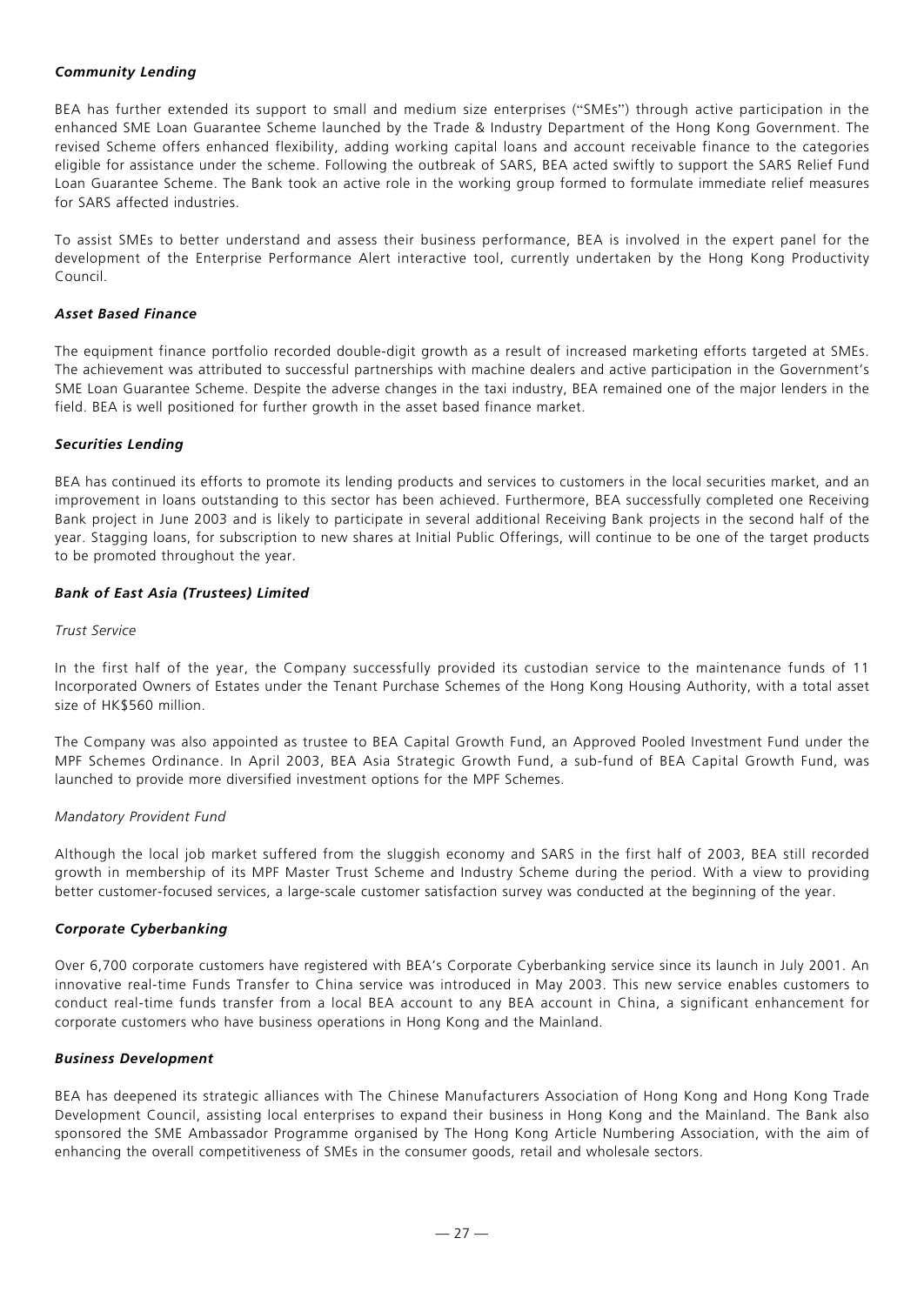To bring up-to-date market information to corporate customers, BEA organised a forum under the banner "Sharing of Success in China" in June 2003. Three renowned business leaders shared their success stories in China with BEA customers. The Bank also participated in the SME Market Day organised by the Hong Kong Trade Development Council.

# **Investment Services**

# *East Asia Securities Company Limited — Cybertrading Service*

Strong growth in the number of Cybertrading accounts continued throughout the first half of 2003, rising 32% over the same period last year. All new and existing clients enjoy online stock trading through a number of electronic trading channels, including the Internet, and telephone or mobile phone through the Bank's Interactive Voice Recognition System ("IVRS"). As of 30th June, 2003, more than 38% of securities clients had subscribed to the Internet Trading Service.

In response to the abolition of the minimum brokerage commission rate effective April 2003 and in line with the market, East Asia Securities Company Limited ("East Asia Securities") has lowered its standard brokerage commission rate for telephone call-in orders as well as orders placed over the counter.

East Asia Securities has instituted various incentive schemes, including a significantly lower commission rate and minimum commission rate per trade, to encourage its clients to execute trades via its user-friendly electronic trading platform. The schemes have generated strong positive response from clients and reaped satisfactory results. Currently, the volume of transactions executed via the Cybertrading System, expressed as a percentage of total turnover, accounts for some 57% and 35% in terms of number of trades and transactions volume, respectively.

As part of continuing efforts to upgrade the Cybertrading service, in the second half of 2003 East Asia Securities will introduce the "Snapshot" real-time stock price quotation service over the Internet. This offers a similar level of service to the existing "Streaming" real-time stock price quotes service, but at a much lower cost. In addition, East Asia Securities will also further enhance its IVRS Trading System in the second half of 2003.

# *Currency/Indices/Equity Linked Deposit Services*

As part of the Bank's strategy to further expand its wealth management services, the Bank has been offering selected customers equity linked deposits and currency linked deposits as an alternative investment products. Subject to each customer's investment objective and market view, linked deposits aim to offer customers a potentially higher return than traditional time deposits under the current low interest rate environment.

For the first six months of 2003, the linked deposit portfolio and related fee income have both registered more than a twofold increase when compared with the corresponding period last year. With a view to catering for the increased demand from the mass affluent market, the Bank plans to lower the minimum investment amount for linked deposit products, and to offer linked deposit products through its Cyberbanking platform in the third quarter of 2003.

## *Guaranteed Funds*

With volatile global stock markets and the low interest rate environment, in the first half of 2003 the Bank continued to offer its customers 100% capital guaranteed investment products. In February 2003, the Bank successfully launched two guaranteed funds, namely the BEA AUD Capital Guaranteed Coupon Fund and the BEA NZD Capital Guaranteed Coupon Fund. More than HK\$600 million equivalent was received in subscriptions for the two funds combined. The successful launch of the two funds has helped further improve the fee-based income of the Bank.

In mid June 2003, the Bank launched a further 100% capital guaranteed fund – BEA Equity & FX Markets Capital Guaranteed Coupon Fund. This closed for subscription on 15th July, 2003, following an encouraging response from customers. This 100% capital guaranteed fund aims to achieve capital appreciation by participating in the performance of the S&P 500 Index and strength of the Australian dollar against the United States Dollar.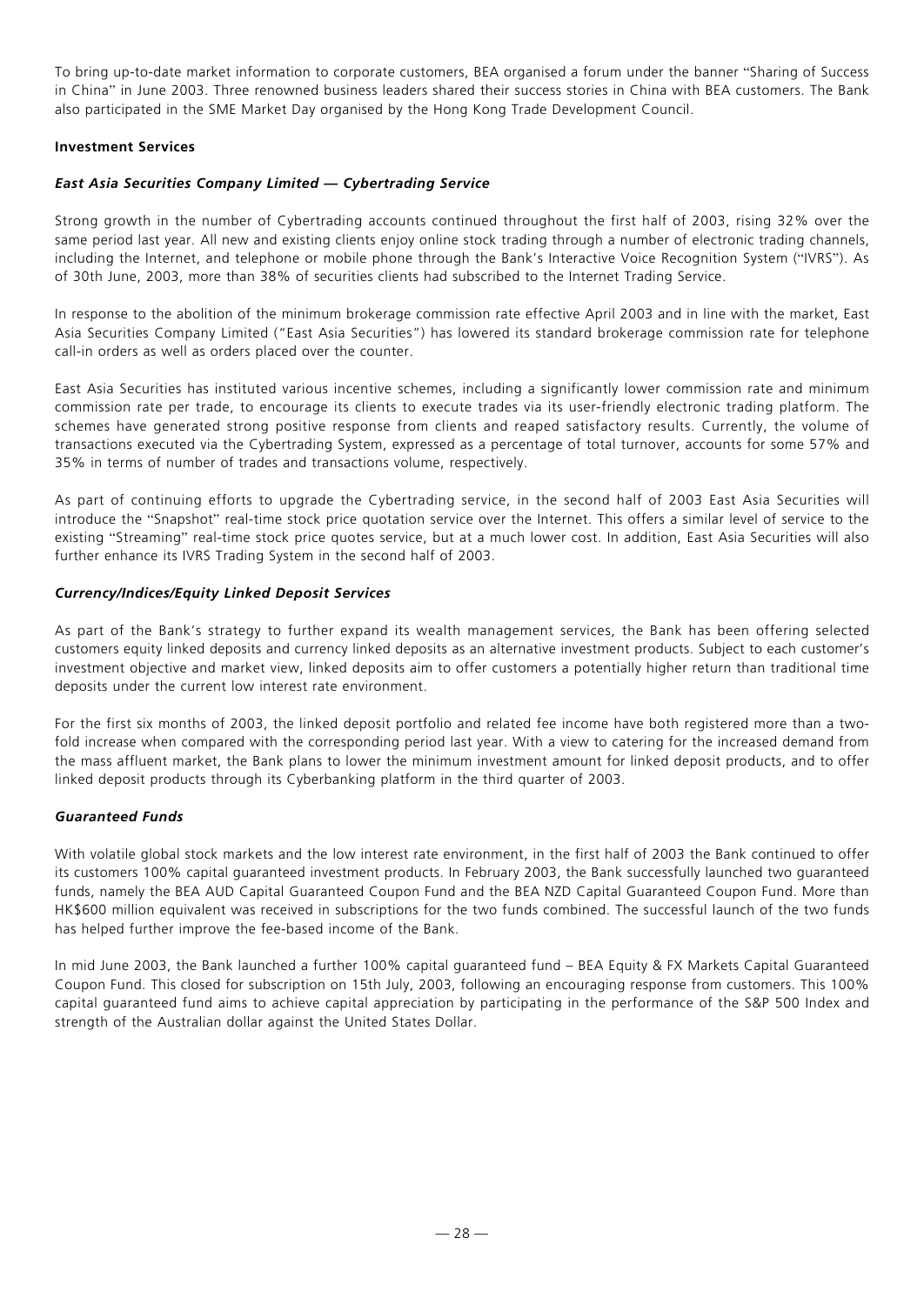## **Corporate Services**

## *Business, Corporate and Investor Services*

Group member Tricor Holdings Limited ("Tricor") is the market leader in terms of both scope and scale of business in corporate and investor services. During the first six months of the year, Tricor and its domestic and international clientele have faced the challenges arising from the war in Iraq, the SARS outbreak and the unfavourable economic climate. This has led to a decline in Tricor's business servicing inward investment into Hong Kong/Greater China. Furthermore, some clients have postponed their initial public offerings in Hong Kong. There has also been pressure on fees from clients suffering as a result of local economic malaise. With these incidents now in the past, Tricor service lines will pick up gradually in the second half of the year.

In January 2003, Tricor acquired the business and corporate services practice of PricewaterhouseCoopers in Hong Kong, thus further strengthening its leading position in these specialised businesses.

## *Offshore Corporate and Trust Services*

BEA offers a full range of offshore corporate and trust services through its wholly-owned subsidiary, East Asia Corporate Services (BVI) Limited and its associate, East Asia International Trustees Limited, both of which are located in the British Virgin Islands ("BVI"). These companies have engaged legally qualified and experienced staff in the BVI, who are assisted by Group staff in Hong Kong.

## **China Division**

BEA Beijing Branch commenced business on 28th February, 2003. At present, BEA has a total of 16 outlets in China, providing a wide range of quality banking services to its growing customer base on the Mainland.

To further expand its branch network, BEA has obtained preliminary approval from the People's Bank of China ("PBOC") to establish a sub-branch in Gubei, Shanghai. It is expected that the Sub-branch will be in operation by the end of this year.

In 2002, all BEA branches in China obtained licences to provide full foreign currency services to all categories of customers. From May 2003, BEA branches in China have begun to receive approval from PBOC to offer Renminbi/foreign currency exchange to local Chinese residents. In line with the WTO timeline for market liberalisation, BEA has submitted applications for Renminbi business licences for its Guangzhou and Zhuhai Branches. BEA's Guangzhou Branch has already obtained approval from PBOC in this regard.

The outbreak of SARS on the Mainland inevitably affected BEA's operations. The branches took the opportunity to review their operations and customer portfolio, with the objective of improving operational efficiency and the allocation of resources for future business development.

## **Overseas Operations**

The Bank constantly monitors and reviews the global economy, and adjusts its international business strategy accordingly. During this reporting period, the Bank closed its Representative Offices in Ho Chi Minh City, Vietnam, and Manila, the Philippines.

On the other hand, expansion in the USA is continuing, through the Bank's wholly-owned banking subsidiary, The Bank of East Asia (USA) NA. A Regional Administrative Office has been established in New York to manage BEA's growing presence in New York and California.

#### **Human Resources**

The BEA Group employees at the end of June 2003:

| Hong Kong           | 4,090 |
|---------------------|-------|
| Other Greater China | 89    |
| Overseas            | 374   |
|                     |       |

```
Total 5,355
```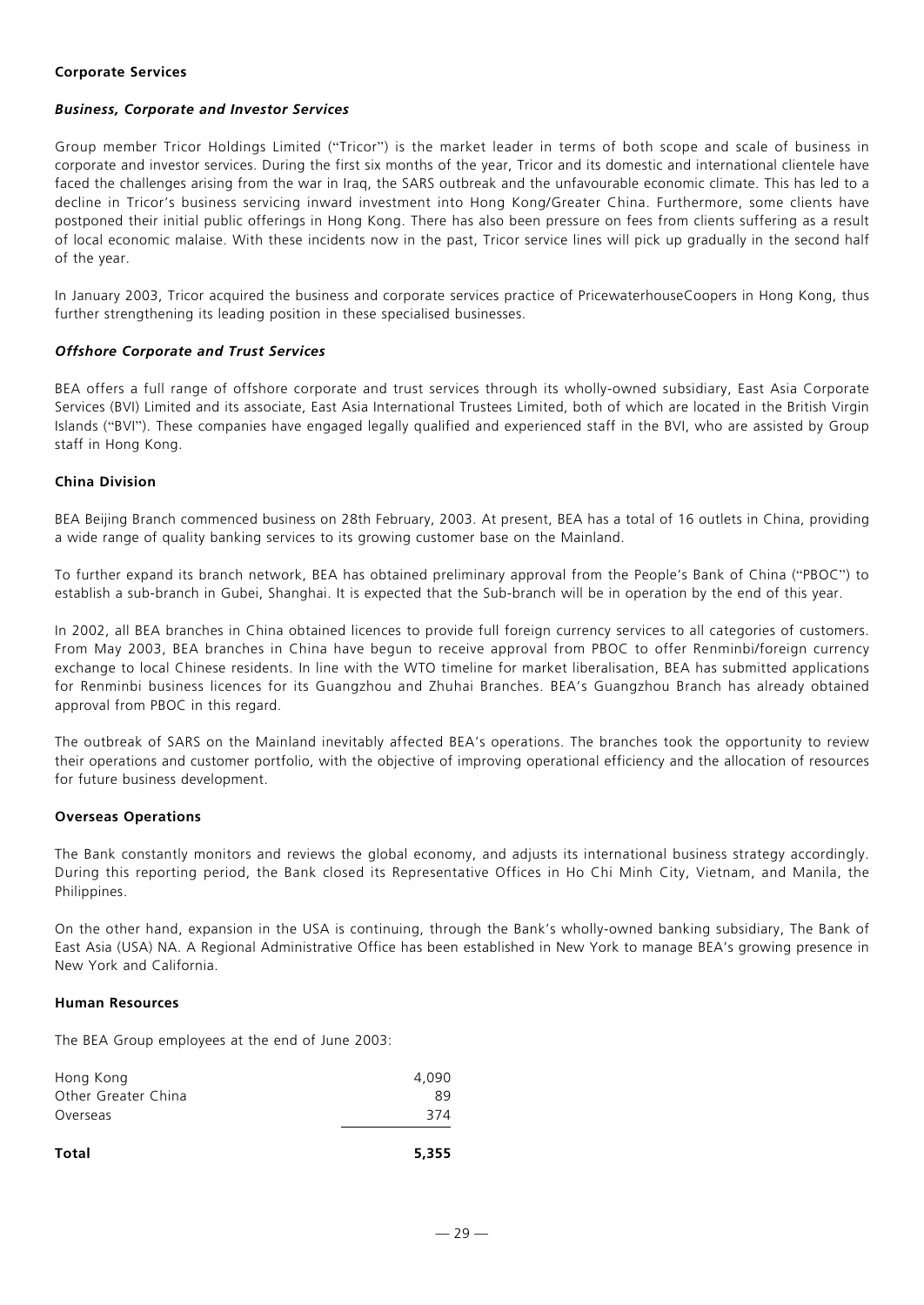During the first half of 2003, the Human Resources Division monitored and further modified the standardised personnel policies implemented last year. The outbreak of SARS in late March tested the Bank's employee care and support policy, and proved it to be robust and capable. To meet the changing needs of staff training and development at different levels, the quality of in-house training programmes was enhanced so as to equip staff members with the necessary skills for meeting the new business challenges ahead.

# **Strategy And Future Prospects**

The Bank continued to pursue its growth strategy in the first half of 2003. With the successful implementation of the new corporate identity last year, and the launch of a broad promotion programme at the branch level for retail financial products and services, the Bank attracted market attention to its strategy of offering effective one-stop financial services.

The Bank has maintained its franchise and competitive position in the industry, through careful planning of products and services in line with customer expectations. These have become more sophisticated in recent years, with the poor performance of traditional investment vehicles. The Bank has successfully developed new income streams and developed market opportunities.

Following its acquisition of a majority stake in Tengis Limited in 2002, the Bank acquired PricewaterhouseCoopers' company secretarial and client accounting businesses in Hong Kong in early 2003. This has further strengthened the Bank's position as the largest provider of business and corporate services and corporate secretarial services in Hong Kong. This line of business has now been consolidated under a subsidiary arm named Tricor Holdings Limited.

The Bank will also continue to develop its wealth management business, under the banner of SupremeGold, targeting middle and upper-middle income families.

In face of the current difficult economic and operating environment, the Bank will strive to streamline and improve its operating efficiencies, in order to optimise the value of its resources and to control costs. To achieve this objective, the Bank has taken a number of initiatives including branch rationalisation, shifting of back-office operations to Mainland China, and the proposed centralisation of support operations at "Millennium City 5" in Kwun Tong in early 2005.

The Bank will continue to leverage its strong position and presence in China, and capture the business opportunities arising in the China market. In January 2003, the Bank opened a new sub-branch in Guangzhou, and, in February 2003, the Bank successfully upgraded its Beijing Representative Office into a full branch. With a more extensive branch network, the Bank's premier position and role in the China market is further enhanced.

Outside Hong Kong and China, the Bank will also continue to look for potential business and alliance opportunities to expand and create value for its franchise.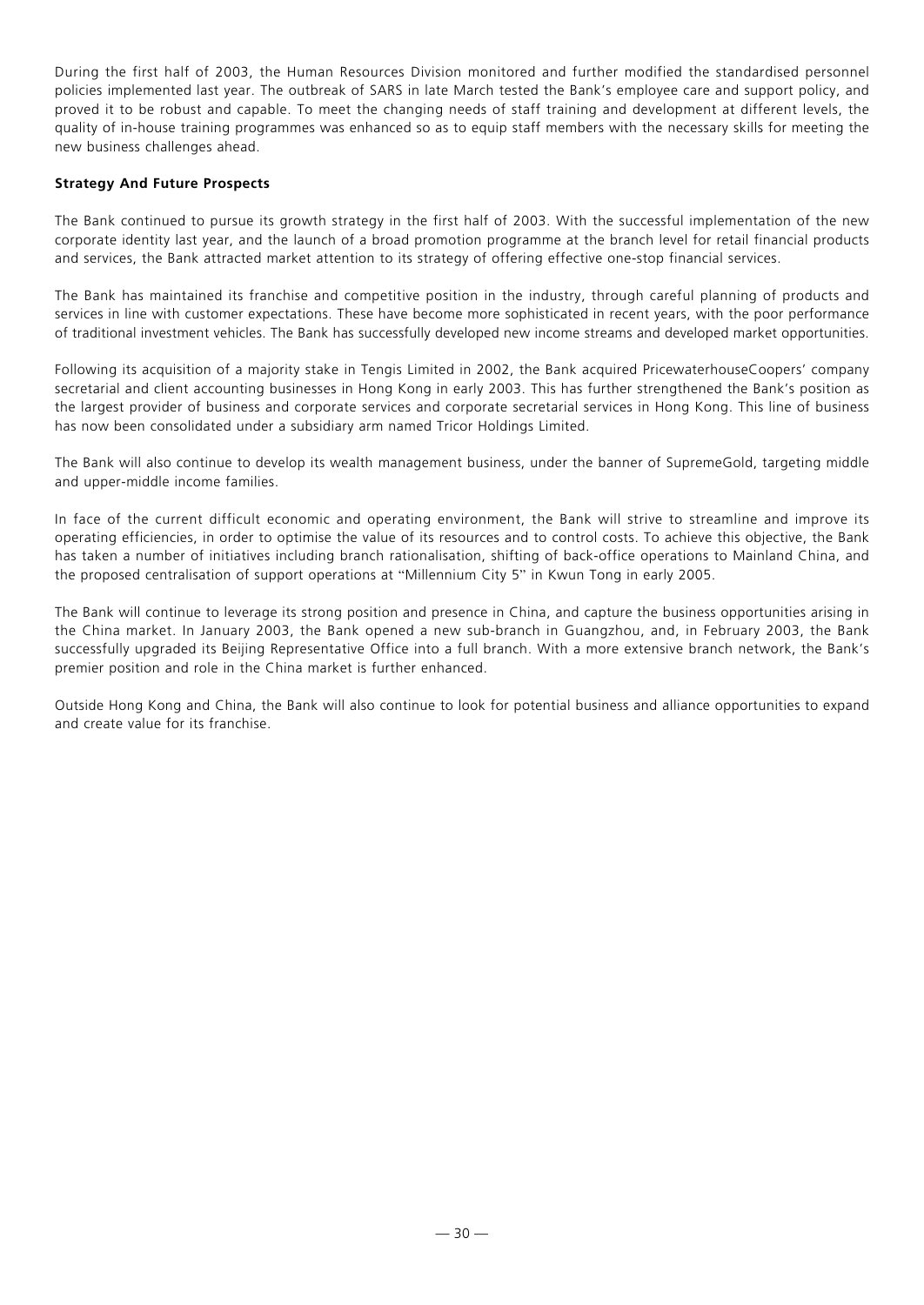## **DIRECTORS' AND CHIEF EXECUTIVE'S INTERESTS**

As at 30th June, 2003, interests and short positions of the Directors and Chief Executive in the shares, underlying shares and debentures of the Bank or any associated corporations (within the meaning of Part XV of the Securities and Futures Ordinance (the "SFO")) disclosed in accordance with the Rules Governing the Listing of Securities on The Stock Exchange of Hong Kong Limited (the "Listing Rules") were as follows:–

## **I. Long positions in shares of the Bank:**

| Name                   | Capacity and nature                                                          | No. of shares                       | Total                     | % of issued<br>share capital |
|------------------------|------------------------------------------------------------------------------|-------------------------------------|---------------------------|------------------------------|
| David LI Kwok-po       | Beneficial owner<br>Interest of spouse                                       | 17,437,894<br>639,336               | 18,077,2301               | 1.25                         |
| LI Fook-wo             | Beneficial owner<br>Founder of discretionary trust                           | 1,235,804<br>30,955,378             | 32, 191, 182 <sup>2</sup> | 2.22                         |
| WONG Chung-hin         | Beneficial owner<br>Interest of spouse                                       | 46,810<br>344,131                   | 390,941 <sup>3</sup>      | 0.03                         |
| Alan LI Fook-sum       | Beneficial owner<br>Interest in corporation                                  | 6,994,329<br>30,240,201             | 37,234,5304               | 2.56                         |
| LEE Shau-kee           | Beneficial owner<br>Interest in corporation                                  | 647,985<br>1,000,000                | 1,647,9855                | 0.11                         |
| Simon LI Fook-sean     | Beneficial owner<br>Interest of spouse<br>Founder of discretionary trust     | 894,000<br>3,113,000<br>42,833,690  | 46,840,690 <sup>6</sup>   | 3.23                         |
| Allan WONG Chi-yun     | Interest of spouse<br>Founder of discretionary trust<br>Interest of child    | 124<br>10,482,9017a<br>22,587,7277a | 22,587,8517b              | 1.56                         |
| Aubrey LI Kwok-sing    | Beneficial owner<br>Interest of spouse<br>Beneficiary of discretionary trust | 22,821<br>32,443<br>30,955,378      | 31,010,642 <sup>8</sup>   | 2.14                         |
| Joseph PANG Yuk-wing   | Beneficial owner                                                             | 204,318                             | 204,318                   | 0.01                         |
| William MONG Man-wai   | Beneficial owner<br>Interest of corporation                                  | 767,197<br>5,242,661                | 6,009,8589                | 0.41                         |
| CHAN Kay-cheung        | Beneficial owner                                                             | 218,610                             | 218,610                   | 0.02                         |
| Winston LO Yau-lai     | Trustee of trust                                                             | 258,390                             | 258,39010                 | 0.02                         |
| KHOO Kay-peng          | Interest of corporation                                                      | 1,000,000                           | 1,000,00011               | 0.07                         |
| Thomas KWOK Ping-kwong |                                                                              |                                     | Nil                       | Nil                          |
| Richard LI Tzar-kai    |                                                                              |                                     | Nil                       | Nil                          |

*Notes:*

*1. David LI Kwok-po was the beneficial owner of 17,437,894 shares and he was deemed to be interested in 639,336 shares through interests of his spouse, Penny POON Kam-chui.*

*2. LI Fook-wo was the beneficial owner of 1,235,804 shares. The remaining 30,955,378 shares were held by The Fook Wo Trust, of which LI Fook-wo was the founder, but he had no influence on how the trustee exercises his discretion. The disclosure of these 30,955,378 shares was made on a voluntary basis. Aubrey LI Kwok-sing was also interested in this same block of 30,955,378 shares as one of the discretionary beneficiaries of the trust (please refer to note 8 below).*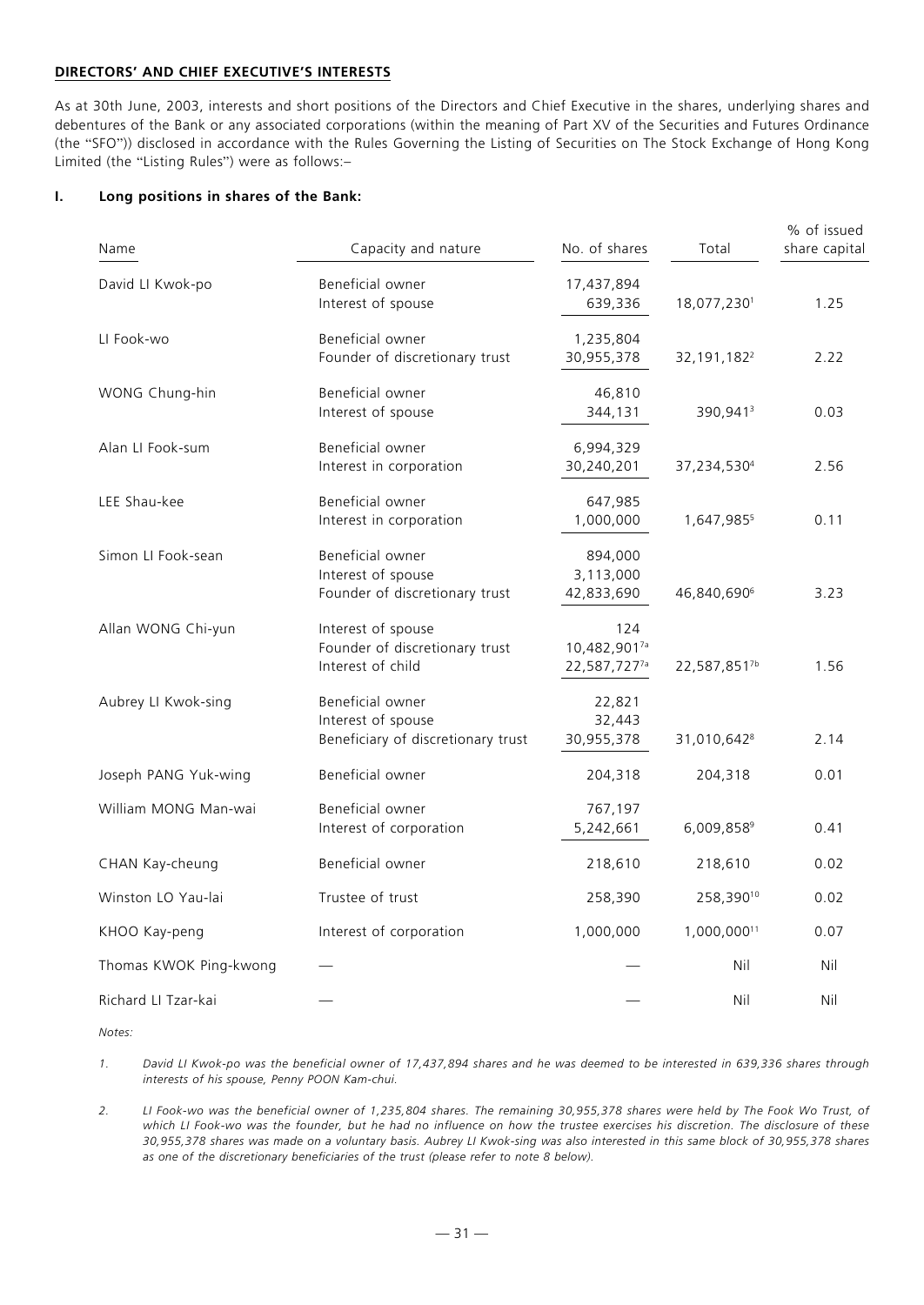- *3. WONG Chung-hin was the beneficial owner of 46,810 shares and he was deemed to be interested in 344,131 shares through interests of his spouse, LAM Mei-lin.*
- *4. Alan LI Fook-sum was the beneficial owner of 6,994,329 shares and he was deemed to be interested in 30,240,201 shares which were held through Heeptac Investment Co. Ltd., a company in which he directly controls one-third of the voting power.*
- *5. LEE Shau-kee was the beneficial owner of 647,985 shares.*

*LEE Shau-kee was deemed to be interested in 1,000,000 shares held through Superfun Enterprises Limited ("Superfun"). Superfun was wholly owned by The Hong Kong and China Gas Company Limited which was 36.49% held by Henderson Investment Limited which in turn was 73.48% held by Kingslee S.A., a wholly-owned subsidiary of Henderson Land Development Company Limited ("Henderson Land").*

*Henderson Land was 65.19% held by Henderson Development Limited ("Henderson Development"). Hopkins (Cayman) Limited ("Hopkins") as trustee of a unit trust (the "Unit Trust") owned all the issued ordinary shares of Henderson Development. Rimmer (Cayman) Limited ("Rimmer") and Riddick (Cayman) Limited ("Riddick"), as trustees of respective discretionary trusts, held units in the Unit Trust. The entire issued share capital of Hopkins, Rimmer and Riddick were owned by LEE Shau-kee.*

*LEE Shau-kee was taken to have a duty of disclosure in relation to the 1,000,000 shares of the Bank held by Superfun under the SFO.*

- *6. Simon LI Fook-sean was the beneficial owner of 894,000 shares and he was deemed to be interested in 3,113,000 shares through interests of his spouse, YANG Yen-ying. The remaining 42,833,690 shares were held by two discretionary trusts, Settlement of Dr. Simon F.S. Li and The Longevity Trust, of which Simon LI Fook-sean was the founder, but he had no influence on how the trustee exercises his discretion. The disclosure of these 42,833,690 shares was made on a voluntary basis.*
- *7a. Allan WONG Chi-yun was the founder of a discretionary trust, The Wong Chung Man 1984 Trust, which was interested in 10,482,901 shares. Allan WONG Chi-yun was also deemed to be interested in 22,587,727 shares through interests of his minor daughter, Wendy WONG Dick-yee, who was a discretionary object of two discretionary trusts, which include the 10,482,901 shares of which Allan WONG Chi-yun was interested as the founder.*
- *7b. Allan WONG Chi-yun was deemed to be interested in 124 shares through interests of his spouse, Margaret KWOK Chi-wai. He was also deemed to be interested in 22,587,727 shares held by two discretionary trusts of which his minor daughter, Wendy WONG Dickyee, was a discretionary object. Allan WONG Chi-yun was a founder of one of such discretionary trusts, The Wong Chung Man 1984 Trust, which was interested in 10,482,901 shares (please refer to note 7a above).*
- *8. Aubrey LI Kwok-sing was the beneficial owner of 22,821 shares and he was deemed to be interested in 32,443 shares through interests of his spouse, Elizabeth WOO. The remaining 30,955,378 shares were held by The Fook Wo Trust, a discretionary trust in which Aubrey LI Kwok-sing was one of the discretionary beneficiaries. LI Fook-wo had also made disclosure in respect of the same block of 30,955,378 shares as founder of the discretionary trust (please refer to note 2 above).*
- *9. William Mong Man-wai was the beneficial owner of 767,197 shares. Of the remaining 5,242,661 shares, (i) 4,502,798 shares were held through Shun Hing Electronic Trading Co. Ltd., (ii) 668,323 shares were held through Shun Hing Technology Co. Ltd., and (iii) 71,540 shares were held through Shun Hing Advertising Co. Ltd. Such corporations are accustomed to act in accordance with the directions or instructions of William MONG Man-wai who is the Chairman of these corporations.*
- *10. Winston LO Yau-lai was deemed to be interested in 258,390 shares which were held by K.S. Lo Foundation of which he was a trustee.*
- *11. KHOO Kay-peng was deemed to be interested in 1,000,000 shares which were held through Bonham Industries Limited, a company beneficially owned by him.*

#### **II. Long positions in (in respect of equity derivatives) underlying shares of the Bank:**

Shares options, being unlisted physically settled equity derivatives, to subscribe for the ordinary shares of the Bank were granted to David LI Kwok-po, Joseph PANG Yuk-wing and CHAN Kay-cheung pursuant to the approved Staff Share Option Schemes. Information in relation to these shares options during the six months ended 30th June, 2003 was shown in the following section under the heading "Information on Share Options".

#### **III. Short positions in shares and (in respect of equity derivatives) underlying shares of the Bank:**

None

#### **IV. Long and short positions in shares and (in respect of equity derivatives) underlying shares of associated corporation(s) of the Bank:**

None

## **V. Interests in debentures of the Bank:**

None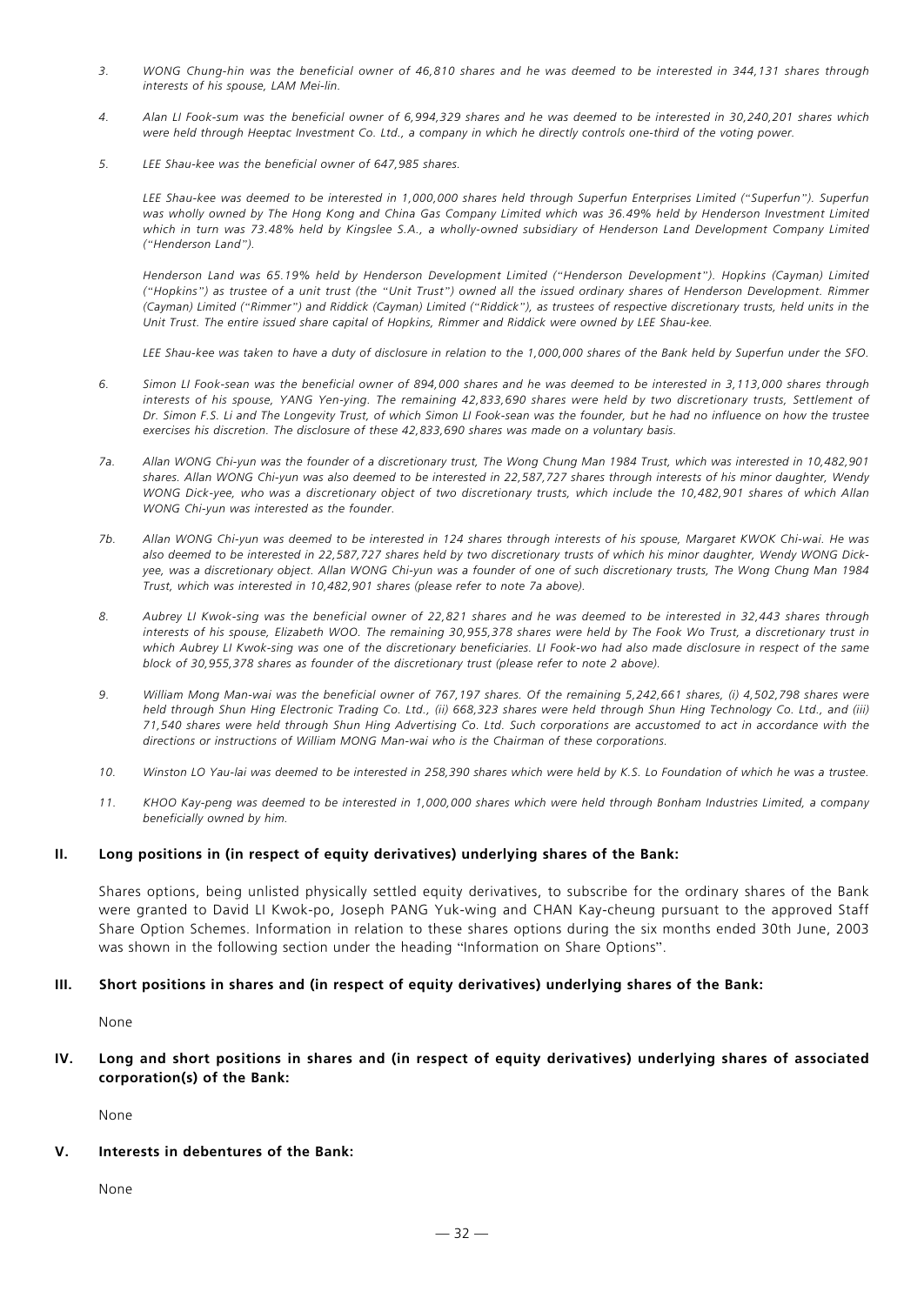#### **VI. Interests in debentures of the associated corporation of the Bank:**

| Name<br>Issuer |                                           | Capacity and nature            | Amount of debentures |  |
|----------------|-------------------------------------------|--------------------------------|----------------------|--|
| LEE Shau-kee   | East Asia Financial Holding (BVI) Limited | Interest in corporation (Note) | US\$5,000,000        |  |

*Note: LEE Shau-kee was deemed to be interested in the debentures of East Asia Financial Holding (BVI) Limited (a wholly-owned subsidiary of the Bank) in the amount of US\$5,000,000 held through Glorious Asia S.A. Glorious Asia S.A. was wholly owned by Henderson Development Limited ("Henderson Development"). Hopkins (Cayman) Limited ("Hopkins") as trustee of a unit trust (the "Unit Trust") owned all the issued ordinary shares of Henderson Development. Rimmer (Cayman) Limited ("Rimmer") and Riddick (Cayman) Limited ("Riddick"), as trustees of respective discretionary trusts, held units in the Unit Trust. The entire issued share capital of Hopkins, Rimmer and Riddick were owned by LEE Shau-kee.*

*LEE Shau-kee was taken to have a duty of disclosure in relation to the above-mentioned debentures held by Glorious Asia S.A. under the SFO.*

Save as disclosed above, as at 30th June, 2003, none of the Directors or the Chief Executive of the Bank had, under Divisions 7 and 8 of Part XV of the SFO, nor were they taken to or deemed to have under such provisions of the SFO, any interests or short positions in the shares, underlying shares or debentures of the Bank or any associated corporations (within the meaning of Part XV of the SFO) or any interests which are required to be entered into the register kept by the Bank pursuant to section 352 of the SFO or any interests which are required to be notified to the Bank and The Stock Exchange of Hong Kong Limited pursuant to the Model Code for Securities Transactions by Directors of Listed Companies in the Listing Rules.

## **INFORMATION ON SHARE OPTIONS**

Information in relation to share options disclosed in accordance with the Listing Rules was as follows:

(1) Movement of share options during the six months ended 30th June, 2003:

|                      |                            | Number of Share Options    |                         |           |           |                             |
|----------------------|----------------------------|----------------------------|-------------------------|-----------|-----------|-----------------------------|
| Name                 | Date of Grant <sup>a</sup> | Outstanding<br>at 1/1/2003 | Granted                 | Exercised | Lapsed    | Outstanding<br>at 30/6/2003 |
| David LI Kwok Po     | 20/4/1998                  | 133,800                    |                         |           | 133,800   | Nil                         |
|                      | 21/4/1999                  | 145,000                    |                         |           |           | 145,000                     |
|                      | 20/4/2000                  | 145,000                    |                         |           |           | 145,000                     |
|                      | 19/4/2001                  | 850,000                    |                         |           |           | 850,000                     |
|                      | 18/4/2002                  | 850,000                    |                         |           |           | 850,000                     |
|                      | 02/5/2003                  |                            | 1,000,000 <sup>b</sup>  |           |           | 1,000,000                   |
| Joseph PANG Yuk Wing | 20/4/1998                  | 119,400                    |                         |           | 119,400   | Nil                         |
|                      | 21/4/1999                  | 130,000                    |                         |           |           | 130,000                     |
|                      | 20/4/2000                  | 130,000                    |                         |           |           | 130,000                     |
|                      | 19/4/2001                  | 400,000                    |                         |           |           | 400,000                     |
|                      | 18/4/2002                  | 400,000                    |                         |           |           | 400,000                     |
|                      | 02/5/2003                  |                            | 500,000 <sup>b</sup>    |           |           | 500,000                     |
| CHAN Kay Cheung      | 20/4/1998                  | 119,400                    |                         |           | 119,400   | Nil                         |
|                      | 21/4/1999                  | 130,000                    |                         |           |           | 130,000                     |
|                      | 20/4/2000                  | 130,000                    |                         |           |           | 130,000                     |
|                      | 19/4/2001                  | 400,000                    |                         |           |           | 400,000                     |
|                      | 18/4/2002                  | 400,000                    |                         |           |           | 400,000                     |
|                      | 02/5/2003                  |                            | 500,000 <sup>b</sup>    |           |           | 500,000                     |
| Aggregate of other   | 20/4/1998                  | 4,988,600                  |                         |           | 4,988,600 | Nil                         |
| Employees*           | 21/4/1999                  | 4,105,000                  |                         | 1,078,000 | 10,000    | 3,017,000                   |
|                      | 20/4/2000                  | 10,723,000                 |                         |           | 356,000   | 10,367,000                  |
|                      | 19/4/2001                  | 3,710,000                  |                         |           | 205,000   | 3,505,000                   |
|                      | 18/4/2002                  | 3,855,000                  |                         |           |           | 3,855,000                   |
|                      | 02/5/2003                  |                            | 13,525,000 <sup>b</sup> |           | 100,000   | 13,425,000                  |

*\* Employees working under employment contracts that were regarded as "Continuous Contracts" for the purpose of the Hong Kong Employment Ordinance.*